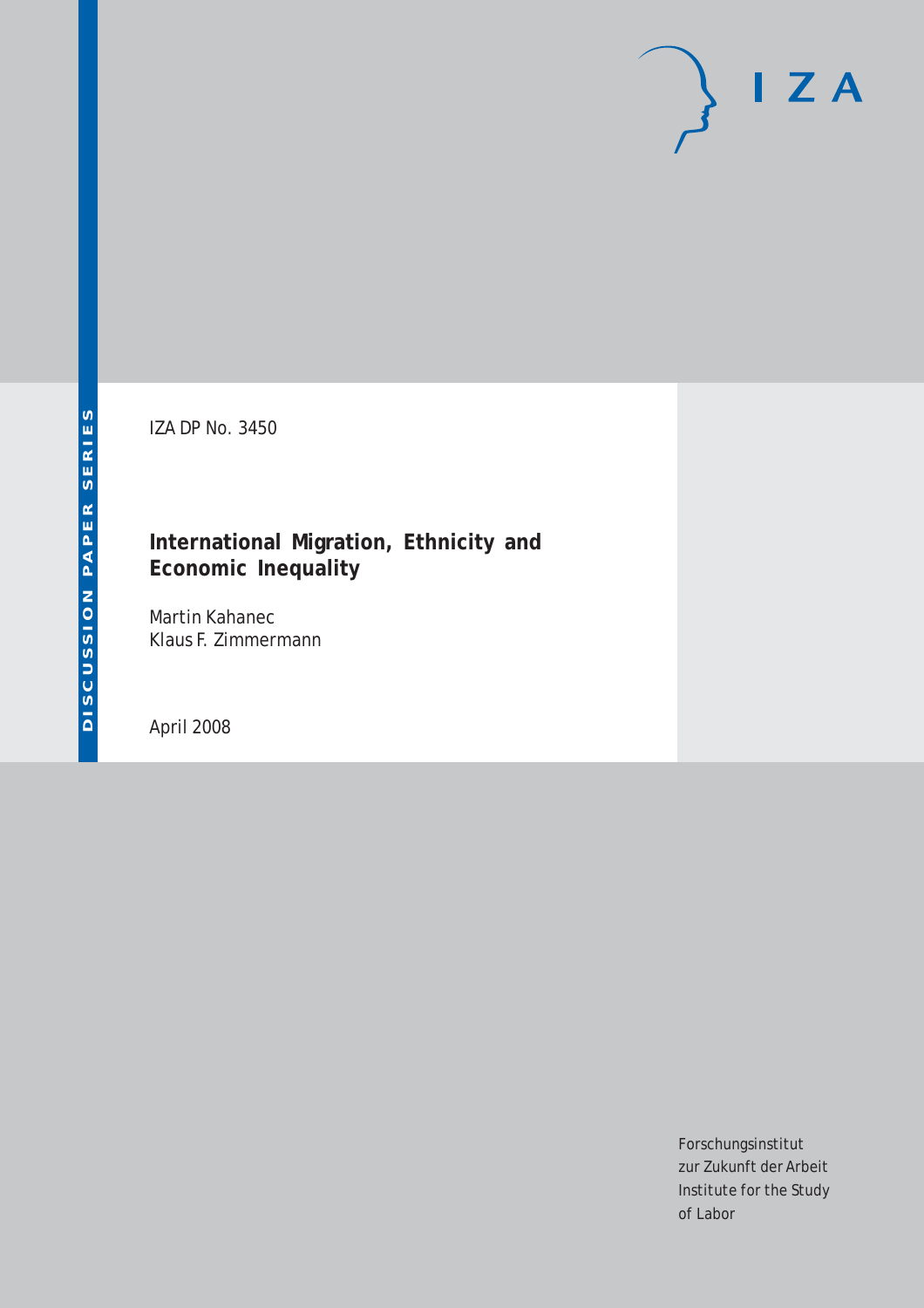# **International Migration, Ethnicity and Economic Inequality**

## **Martin Kahanec**  *IZA*

# **Klaus F. Zimmermann**

*IZA, University of Bonn and DIW Berlin* 

# Discussion Paper No. 3450 April 2008

IZA

P.O. Box 7240 53072 Bonn **Germany** 

Phone: +49-228-3894-0 Fax: +49-228-3894-180 E-mail: [iza@iza.org](mailto:iza@iza.org)

Any opinions expressed here are those of the author(s) and not those of IZA. Research published in this series may include views on policy, but the institute itself takes no institutional policy positions.

The Institute for the Study of Labor (IZA) in Bonn is a local and virtual international research center and a place of communication between science, politics and business. IZA is an independent nonprofit organization supported by Deutsche Post World Net. The center is associated with the University of Bonn and offers a stimulating research environment through its international network, workshops and conferences, data service, project support, research visits and doctoral program. IZA engages in (i) original and internationally competitive research in all fields of labor economics, (ii) development of policy concepts, and (iii) dissemination of research results and concepts to the interested public.

IZA Discussion Papers often represent preliminary work and are circulated to encourage discussion. Citation of such a paper should account for its provisional character. A revised version may be available directly from the author.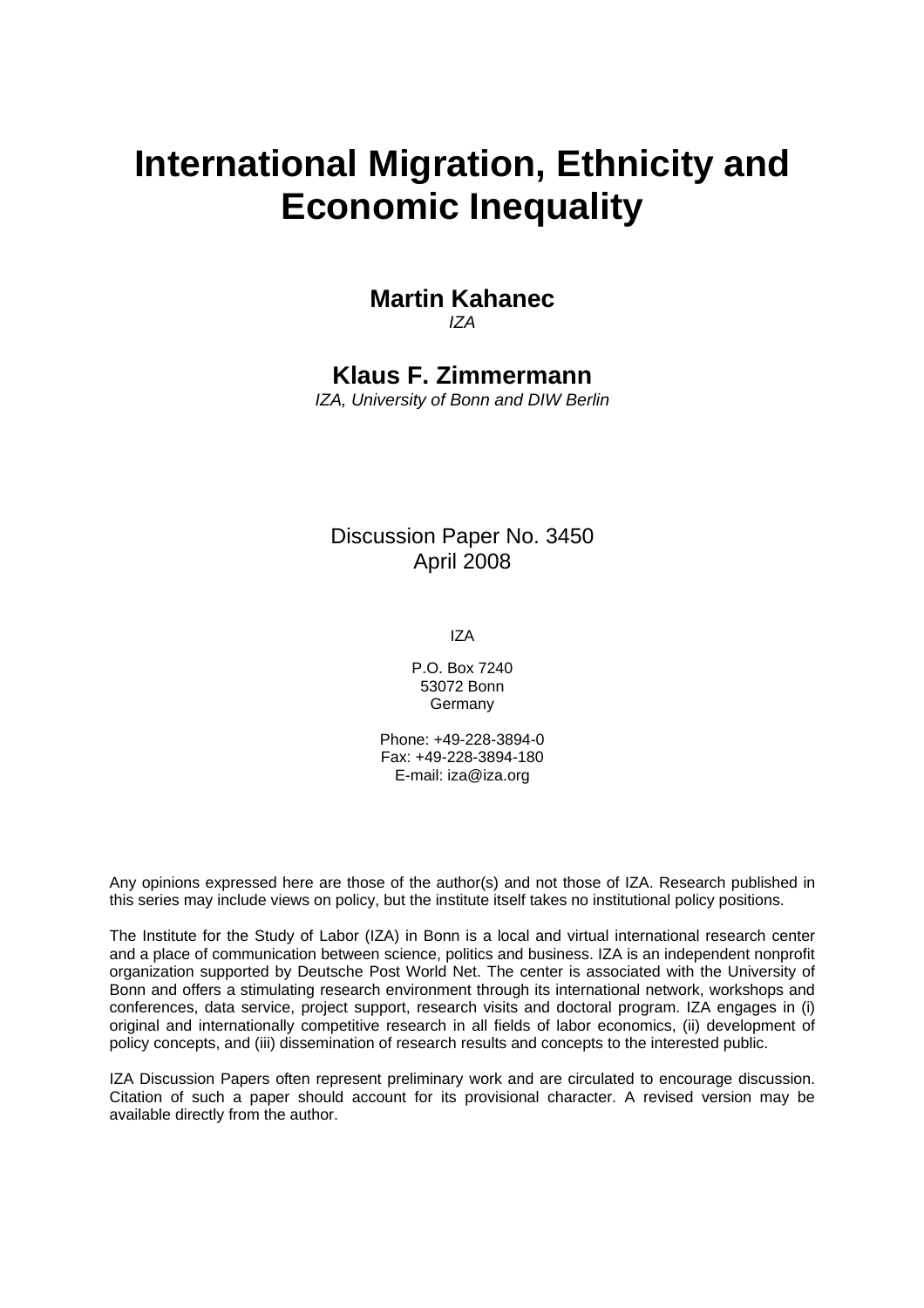IZA Discussion Paper No. 3450 April 2008

# **ABSTRACT**

# **International Migration, Ethnicity and Economic Inequality[\\*](#page-2-0)**

While the allocative efficiency of mobility is typically considered to be positive but small in the long run, the induced changes in equality may be considerable in size. In practice, however, migrants typically improve their income position in comparison to those at home, stimulate the economic situation of the sending countries through remittances and rise the economic performance of natives and of capital in the host country through complementarities. The chapter suggests that at least skilled immigration promotes economic equality in the host country under standard conditions. The context is empirically documented und theoretically explained in a core model. Also, immigrant assimilation and selection is discussed, as is the role of ethnicity and ethnic identity for relative economic performance.

JEL Classification: D33, D63, E25, F22, F24, J15, J61, O15

Keywords: inequality, income distribution, migration, ethnicity, minority, assimilation, integration, ethnosizing, Gini-coefficient

Corresponding author:

 $\overline{a}$ 

Klaus F. Zimmermann IZA P.O. Box 7240 53072 Bonn **Germany** E-mail: [Zimmermann@iza.org](mailto:Zimmermann@iza.org) 

<span id="page-2-0"></span><sup>\*</sup> Financial support from Volkswagen Foundation for the IZA project on "The Economics and Persistence of Migrant Ethnicity" is gratefully acknowledged. We thank Deborah A. Cobb-Clark, Amelie F. Constant, Stephen J. Nickell, Brian Nolan, Wiemer Salverda, Timothy M. Smeeding and Mutlu Yuksel for helpful comments on earlier drafts. This is a draft chapter to appear in Wiemer Salverda, Brian Nolan, and Timothy M. Smeeding, eds., *Oxford Handbook on Economic Inequality*, Oxford: Oxford University Press, forthcoming 2009.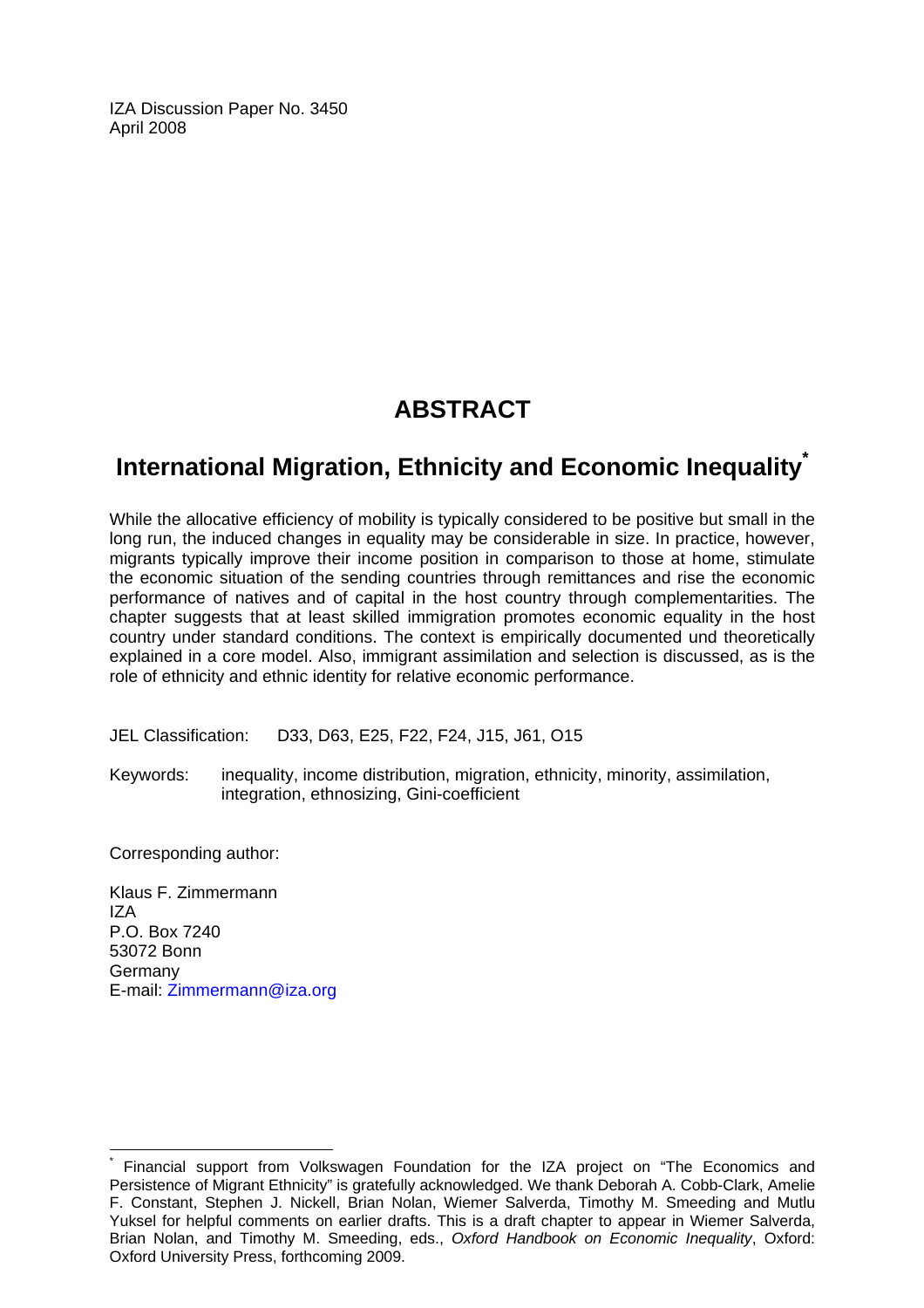*"Our review of economic research finds immigrants not only help fuel the Nation's economic growth, but also have an overall positive effect on the income of native-born workers."*   **US Council of Economic Advisers Chairman Edward P. Lazear** 

### **1. Introduction**

 $\overline{a}$ 

International and national migration is a momentous phenomenon driving the fortunes of large numbers of people.<sup>1</sup> The issue of labour flows is also an important part of any textbook in economics. Why do people move, and what happens to their welfare and that of the receiving and sending countries when they do? A widely accepted answer is that immigration helps to achieve a more efficient allocation of resources, and hence improves the welfare of nations. However, the rise in allocative efficiency is often considered to be fairly small.<sup>2</sup> The controversy starts with concerns about the distributional effects of immigration: (i) Is immigration detrimental, that is, do immigrants depress the wages and increase the unemployment of the natives, often enter into poverty within the receiving countries, and deprive the sending regions of their most motivated and talented workers? (ii) Is it possible that immigration is just not large and significant enough to cause such damage to be noticeable? Or: (iii) Is immigration *de facto* beneficial, because most empirical studies fail to identify any negative effects on the natives, immigrants are typically faring better in the receiving countries than at home, and the sending countries' population benefits from remittances and labour force from the induced scarcity in the home labour markets? And: (iv) What is actually the objective, equality among natives or among natives and immigrants together?

 This chapter uses a well-defined setting to suggest an optimistic view about the distributional effects of immigration. We apply well-established concepts from the allocative debate to investigate the inequality issues, and extend the analysis to cover the role of ethnicity and ethnic

 $1$  According to United Nations (UN) estimates, the share of international migrants in the total world population was 2.4% in 1965, 2.3% in 1985 and reached 3.0% in 2005. In more developed regions, including Europe, Northern America, Australia, New Zealand and Japan, the corresponding share reached 9.5% in 2005. See United Nations, Department of Economic and Social Affairs, World Migrant Stock: The 2005 Revision Population Database.

 $2^{2}$  See Borjas (1999b) for equilibria situations. However, Bauer and Zimmermann (1997) have pointed out that the increase or decrease in allocative efficiency can be very large under particular disequilibrium conditions.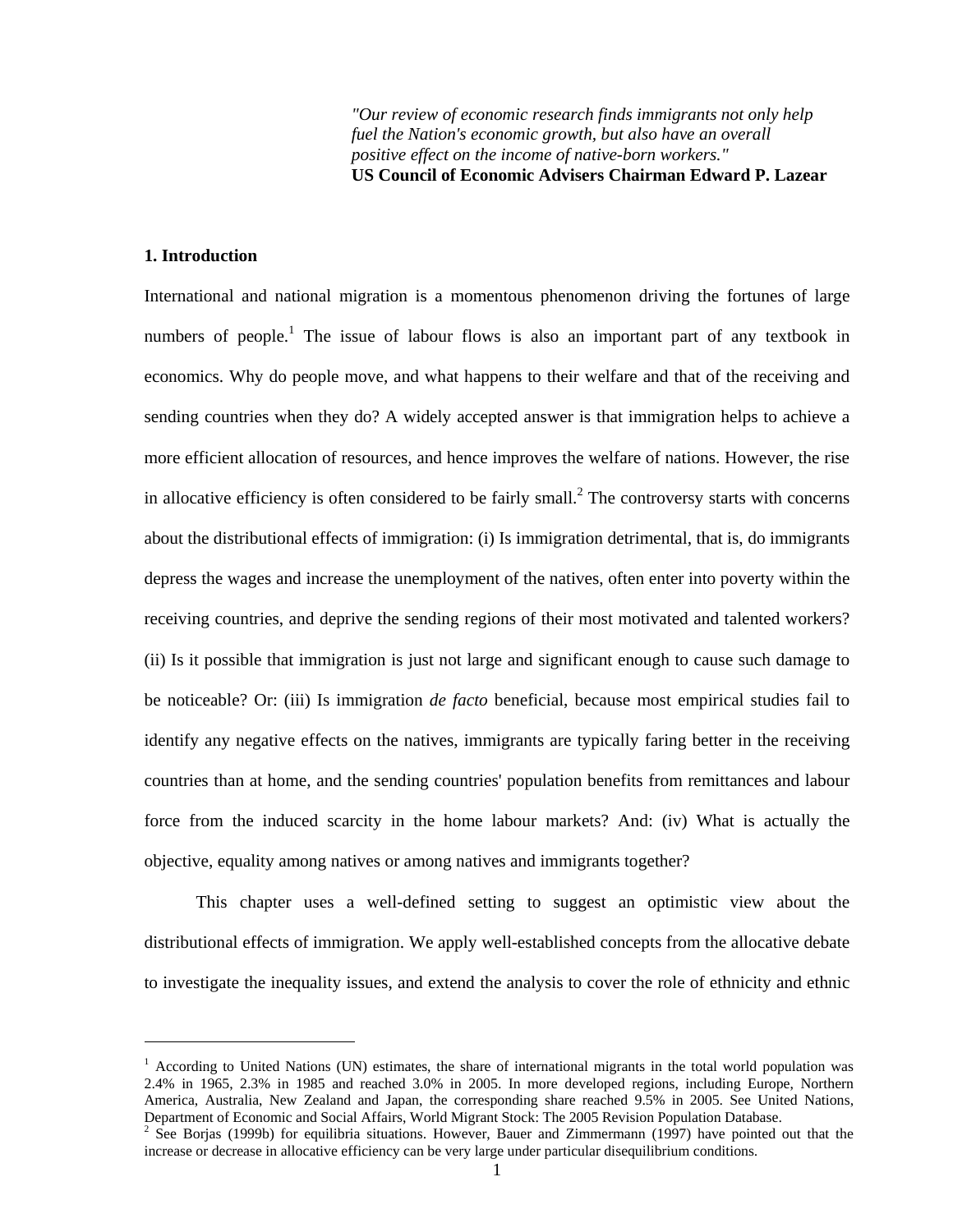identity for the labour market. For the empirical part, we use data from the OECD countries. Conceptually, we adopt the "no-job, job, good job"-approach to the concept of economic inequality and the "unskilled-skilled paradigm" of labour migration. We study the issues of economic absorption (or assimilation) over time and across generations and consider selection through immigration and emigration choices and immigrant admission policies. We further deal with the impacts of ethnic identity on economic performance, and hence inequality.

 Section 2 provides a general picture of the native-immigrant differences in labour force participation, unemployment, and occupational and educational attainment, controlled for skill levels and years since immigration. Section 3 investigates the inequality impact of immigration by summarizing the potential labour market impacts and the wage and employment consequences. Assuming immediate and full adjustment of immigrants, our stylized model suggest that skilled immigration is largely positive for the host economy, as inequality measured by the Gini coefficient improves with it for the most part. This model conjecture is supported by empirical evidence. Section 4 deals with the potentially slow integration of immigrants into the labour market of the host country, as well as with the role that self-selection and selection through politically set admission rules can play for the performance in the labour market. We also consider cultural or ethnic identity as an independent factor of economic success and discuss the consequences for inequality. Section 5 concludes.

### **2. Some Empirical Facts**

The empirically measured association between inequality and the presence of immigrants in the economy reflects many aspects of mutual influence. On the on hand, migrants carry different amounts and forms of capital with them and represent different types of labour, thereby directly affecting the distribution of income in host societies. Furthermore, they have an indirect impact through changing the productivity of incumbent production factors as well as impinging on the redistributive policies in the host societies. On the other hand, different migrants select into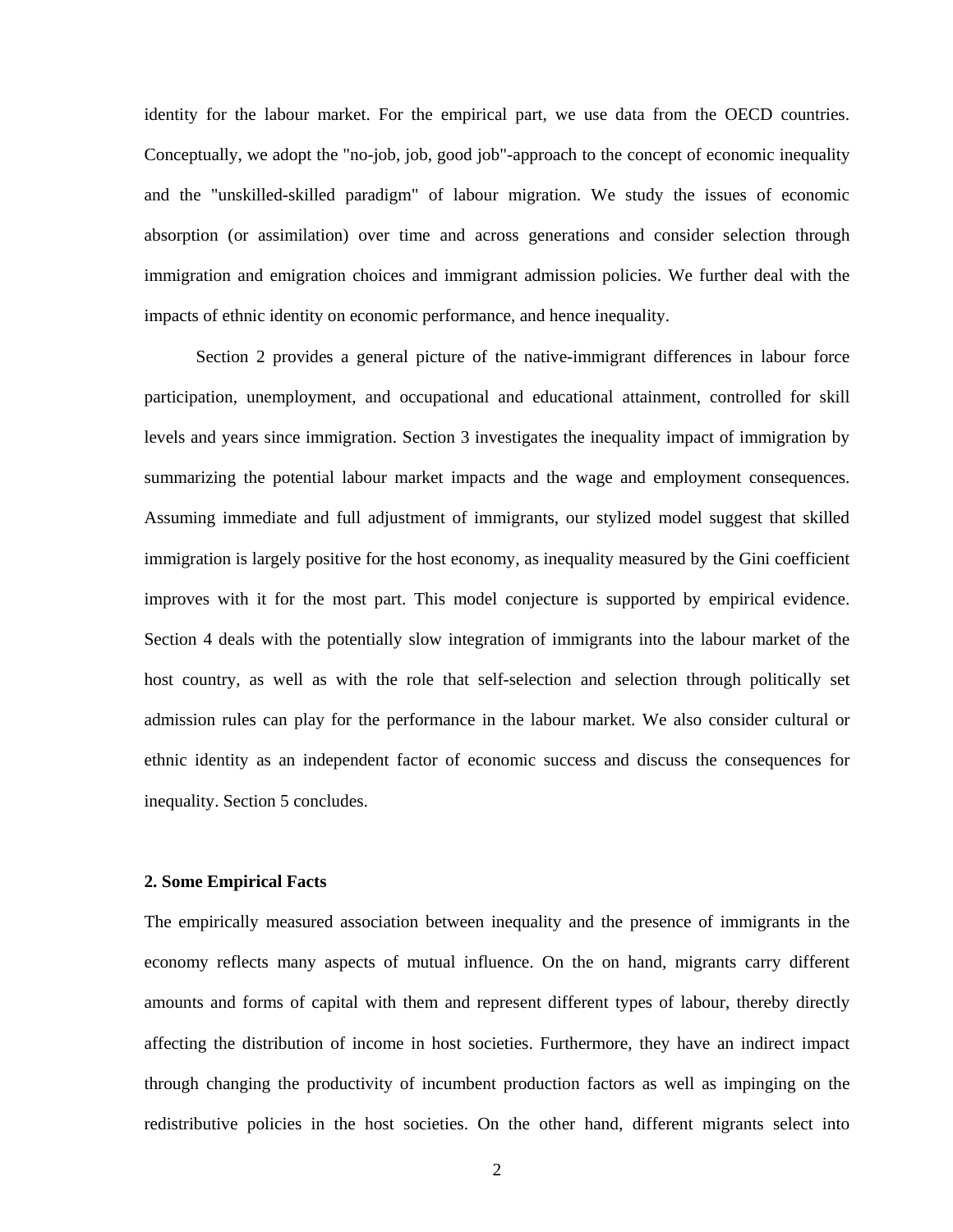countries with different degrees of inequality. As shown in Table 1, New World countries with a high share of foreign-born population, such as the US or Australia, also have higher income inequality. Post-transition OECD country members, such as Poland or Slovakia, have very low shares of foreign population and low Gini coefficients. Western European countries are in between.

 This comparison is misleading, however. The three groups of countries differ in terms of their economic institutions, redistribution policies, as well as the nature, type, and history of immigration. For example, the post-transition countries have low inequality and low shares of foreign population due to their history as closed command economies. The New World countries, at the other end of the spectrum, have a history of liberal immigration and economic policies. Therefore, it is appropriate to deal with these groups of countries separately to characterize the relationship between inequality and immigration.

 In Figure 1 we therefore concentrate on European countries that share similar histories of immigration and economic institutions, focusing on the relationship between the Gini coefficient and the share of foreigners in the labour force. We observe no clear-cut relationship. In Figure 2, however, when we drop the outlier countries Luxembourg and Switzerland, the predicted values of a line plot of the nonparametric locally weighted regression of Gini values on the share of foreign labour suggest a distinct negative relationship. But such a finding could be affected by the quality composition of the foreign labour force. Only if it were the same across countries, one might safely predict declining inequality with rising shares of foreign labour.

 Therefore, to identify some of the key mechanisms driving the relationship between immigration and labour market inequality we focus on three specific integration issues that govern the economic success of immigrants. First, labour market participation rates of the working age immigrant population characterize the economic activity of immigrants and their earnings prospects. Second, immigrants' unemployment rates mirror immigrants' chances of being employed and measure immigrants' earnings prospects conditional on their labour market participation. Third,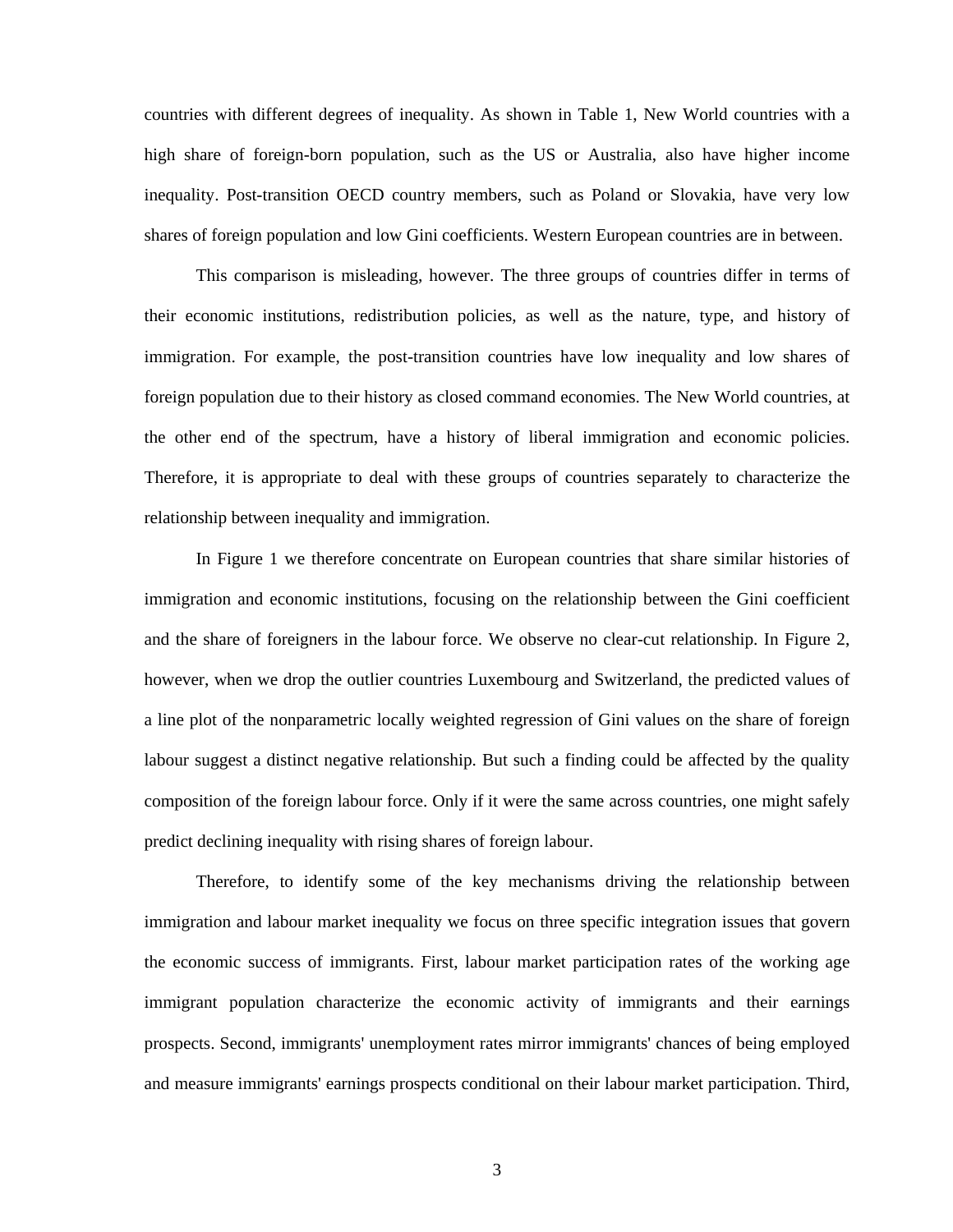the occupational attainment of immigrants depicts immigrants' chances to obtain well-paid jobs, conditional on employment.

While a number of member states of the European Union<sup>3</sup> (EU) are still significantly behind the employment objectives stipulated in the Lisbon Agenda<sup>4</sup>, the standing of immigrants is often even more adverse in many respects. This disparity suggests to use natives as a benchmark and to identify to what extent immigrants integrate in terms of their labour market outcomes and attain the Lisbon Agenda targets. There are a number of factors that determine individual economic attainment and drive the economic gap between immigrants and natives. Among these, perhaps the most significant one is human capital. Immigrants' labour market success is a function of their skills as well as the transferability of their skills into the new economic environment of the destination country. Furthermore, as immigrants face new incentives to adjust and invest in skills specific to their new economic environment, such as acquisition of language skills, the time that they have spent in the host country matters for their economic attainment.

 We report here statistics for the working age population on labour market participation, unemployment and occupational attainment for the categories natives, immigrants with at least 10 years of experience in the host country, immigrants in general, and three skill categories for both natives and immigrants pooled together defined as third (high), upper secondary (medium), and lower secondary (low) level of highest educational attainment.<sup>5</sup> We consider EU25 as a whole and the traditional European destination countries (EU15) separately to highlight some of the salient

 $\overline{a}$ 

 $3$  For a detailed discussion of the Lisbon strategy see Sapir et al. (2004), for instance.

<sup>&</sup>lt;sup>4</sup> Set out in March 2000, the Lisbon Agenda of the EU stipulates, among other ambitious targets, that the overall employment rate and the female employment rate, which reflect the abovementioned participation and unemployment margins, should reach 70% and 60%, respectively, by 2010.

<sup>&</sup>lt;sup>5</sup> Statistics are based on the EU Labour Force Survey 2005. High level of education includes ISCED 5 and 6 levels. ISCED 5 denotes first stage tertiary programmes having an educational content more advanced than those offered by secondary levels. They do not lead to the award of an advanced research qualification and must have a cumulative duration of at least two years. ISCED 6 denotes second stage tertiary education leading to an advanced research qualification and requiring original research contribution in the form of a thesis or dissertation. Medium level of education includes ISCED 3 and 4 levels, which denote education that typically begins at the end of full-time compulsory education and involves higher qualification and specialization than the ISCED 2 level. ISCED 3 level education is often designed to provide direct access to ISCED 5. ISCED 4 serve to broaden the knowledge achieved in ISCED 3 but are not regarded as tertiary. Low level of education includes ISCED 0, 1, and 2 levels. These include pre-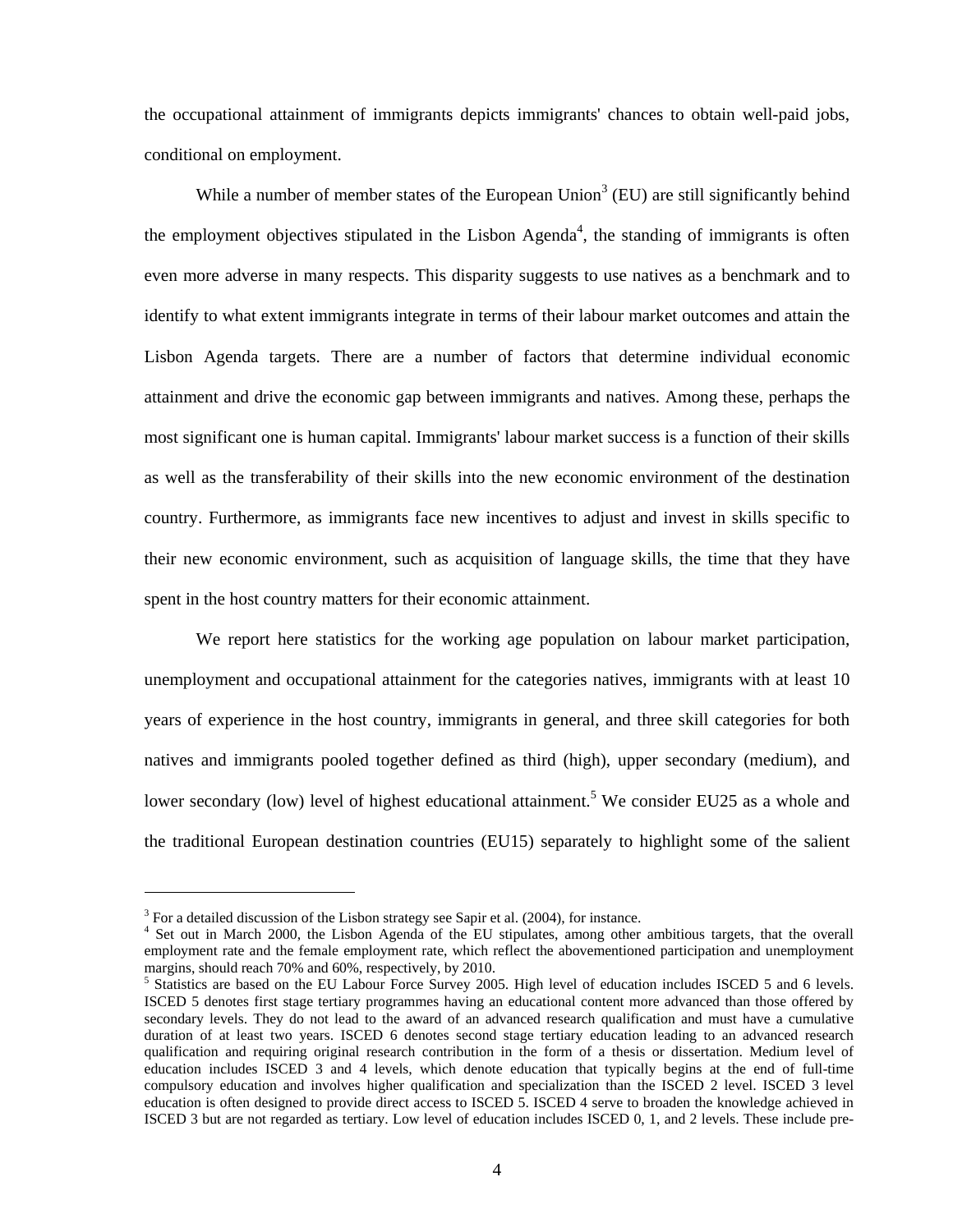stylised patterns of immigrant-native labour market gaps and the role of human capital and adjustment in driving these gaps.<sup>6</sup>

 Table 2 reports the participation rates. The rates of the natives vary between 45.29% in Italy and 78.45% in Sweden. In Netherlands and Sweden, the immigrants have fairly similar rates as the natives, although the natives rank first, followed by the immigrants with long-term presence and the immigrants in general. This is consistent with the hypothesis that immigrants need some time to assimilate to the labour market and to adjust to the natives' way of working or living. The numbers for Austria, Spain, Ireland, Italy and Luxembourg suggest the opposite: Immigrants have higher participation rates than natives, and these rates seem to be even higher for newcomers. This observation is consistent with the selection hypothesis, whereby it is the people with strong labour market potential, economic motives, and a desire to work who migrate. They only slowly adapt to the lower participation levels of the natives.

 Another interpretation is based on cohort effects: In the 1960s and early 1970s immigrants in Western and Northern Europe were labour migrants selected to work through immigration policies. After the 1973 general halt on recruitment there were periods of political and refugee immigration as well as family-reunification, resulting in migrants with lower work incentives. Southern Europe and Ireland turned into immigration destination areas only in the last decade, where stronger growing economies and the opening of the Eastern Bloc were attracting larger numbers of labour immigrants. Such cohort effects may also explain the situation in Germany, the UK, France, and other countries where immigrants with long-term presence have lower participation rates than their recent counterparts (or natives). In these countries, however, immigrants are less active than the natives. This observation may reflect negative selection of immigrants to these countries. In Portugal, Greece, Finland, Denmark, and EU25 as a whole immigrants are more active than natives, especially if they have been in the respective economy for

primary, primary, and lower secondary or second stage of primary education. The end of ISCED 2 often coincides with the end of compulsory schooling where it exists. For further details see UNESCO (1997).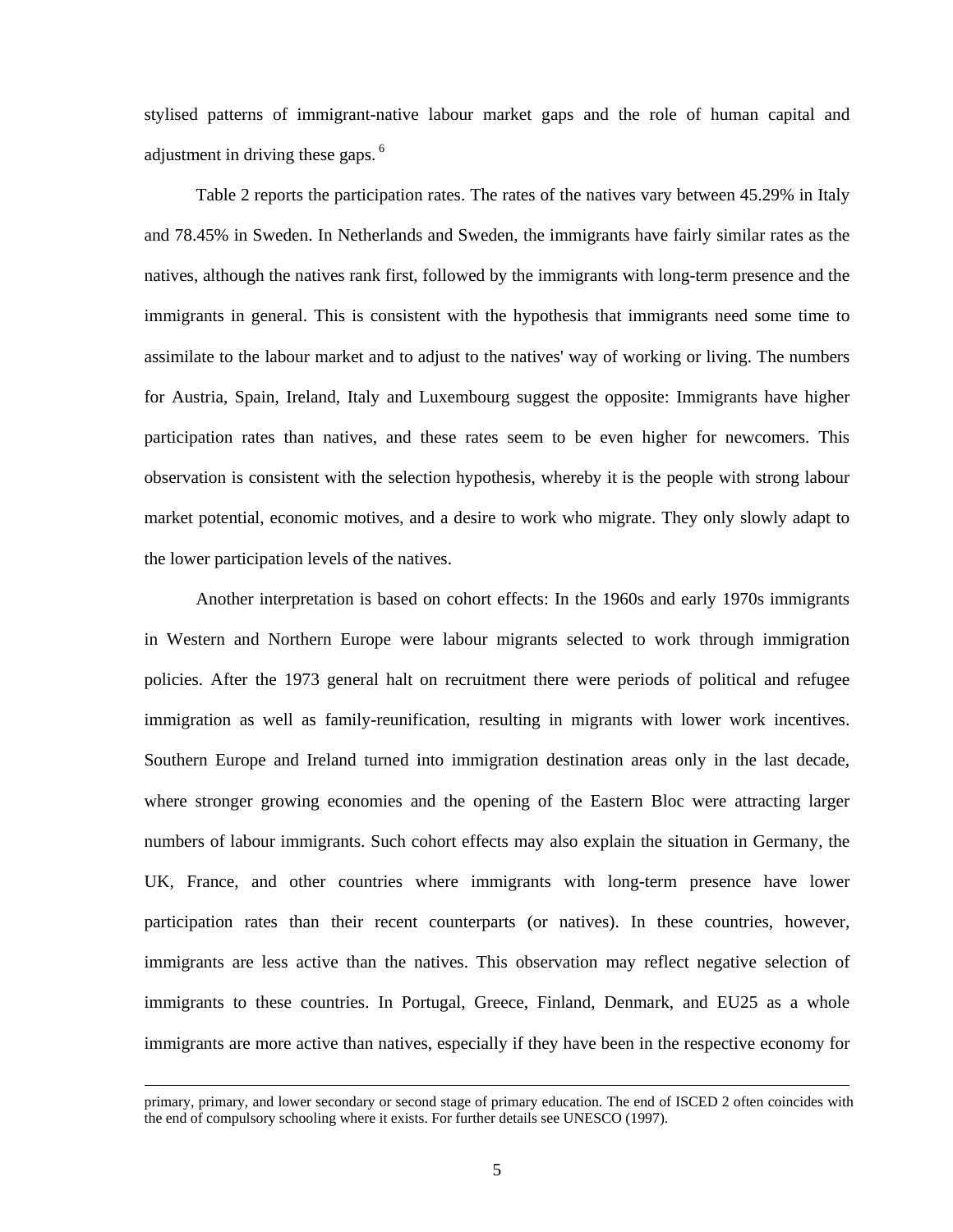more than 10 years. Such finding may be due to positive selection and beneficial effects of experience in the destination country, as discussed above.

 A consistent picture across the columns of Table 2 is that educational levels and participation rates are positively associated. That is, more educated individuals exhibit much higher labour market participation rates than lower educated individuals. In general, immigrants in Europe are much less educated than in the US or Australia. In some European countries, this has been fostered for many decades by the immigration policies outlined above that had also focused on the immigration of blue-collar workers before the recession in 1973.

 Table 3 contains the unemployment rates. The results here provide a clear-cut picture: Tenure in the country and education do matter; they are associated with lower unemployment rates.<sup>7</sup> New immigrants have higher unemployment rates than natives and than those immigrants who are longer in the host country, which is consistent with the assimilation hypothesis of slow adaptation to the host labour market. In comparison to the natives, immigrants do particularly poorly in Belgium, Finland and Germany, and fairly well in Greece, Luxembourg, Portugal and Spain.<sup>8</sup> Immigrants' unemployment rates are about the same as those of all the low educated for e.g. the EU25 and Spain, but substantially larger for Finland and the Netherlands.

 Table 4 summarizes the occupational attainment of immigrants. Similarly to the participation picture, occupational attainment<sup>9</sup> exhibits a mixed pattern. While in most countries natives do significantly better than immigrants, in the UK and Portugal immigrants' attainment is higher. Tenure in the destination country pays off especially in Spain, Ireland and Denmark, where it actually helps immigrants to outperform the natives. The occupational attainment of the low educated is below that of the immigrants, and close only in the case of Spain and Greece.

 <sup>6</sup> <sup>6</sup> EU denotes the 25 member states of the European Union in 2005 except for Malta for which no data is available. Romania and Bulgaria joined the EU in 2007 and are not included. EU15 denotes the 15 member states prior to the 2004 enlargement.

 $<sup>7</sup>$  The only exception is Greece, where experienced immigrants have higher unemployment than more recent immigrants.</sup> Nevertheless, natives do better than immigrants.

<sup>&</sup>lt;sup>8</sup> Measured by the unemployment rate gap.

<sup>&</sup>lt;sup>9</sup> At least rank 3 of the ISCO88 classification (1: Legislators, senior officials, and managers; 2: Professionals; 3: Technicians and associated professionals). For further details see ILO (1990).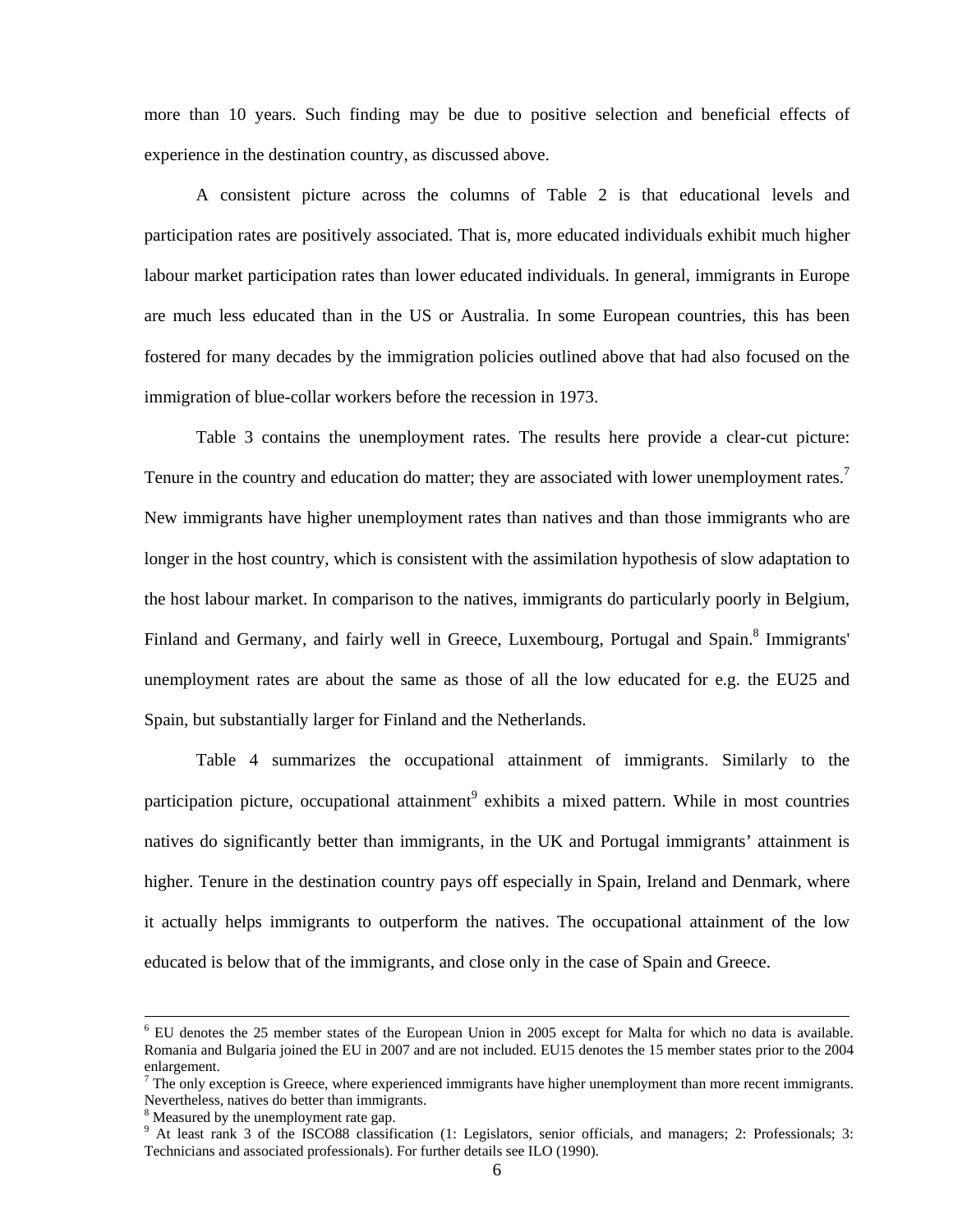The educational composition of immigrants might explain the observed native-migrant labour market gaps. Table 5 provides only limited support for this conjecture. While immigrants are on average less educated than natives in some countries, including France and the Netherlands, in the EU25 as a whole and in a number of countries the evidence is less conclusive as the percentage of highly educated individuals is highest among immigrants. We can conjecture that the differences in education do not sufficiently explain differences in labour market outcomes between natives and immigrants.

 Considering the other OECD countries, in the United States the foreign born population had a higher participation rates than the natives (67.7% against 65.8%) and lower unemployment rate  $(4.6\%$  against 5.2%) in 2005.<sup>10</sup> This finding may reflect positive selection of immigrants into the US and the liberal institutions that reward active participation in the labour market. The evidence is fairly mixed in the post-transition OECD members, perhaps due to the short history of immigration.<sup>11</sup> While participation rates are for the most countries smaller for immigrants, the unemployment rates are higher in the Czech Republic and Slovakia, lower in Poland, and almost equal in Hungary. The Australian experience highlights the role of institutional immigrant selection mechanisms. Table 6 reveals that (i) tenure in Australia in general is positively associated with immigrants' participation and negatively with their unemployment rates, (ii) immigrants through streams that select on skills and economic aptitude perform better than those who came through other streams, and (iii) immigrants who faced more stringent immigration rules in 1999 and 2000 perform better than the cohorts of the early 1990s.

 The presented empirical observations suggest that immigrant adjustment is an important factor driving immigrants' labour market outcomes vis-à-vis the native population. While experience in the host society seems to reduce the observed gaps, it may also dissipate the positive effects of self-selection of economic immigrants on participation rates in some countries. The

l

<sup>&</sup>lt;sup>10</sup> The data are from the 2005 US Bureau of Labor Statistics.

 $11$  We base this on unreported statistics from the 2005 EU Labour Force Survey.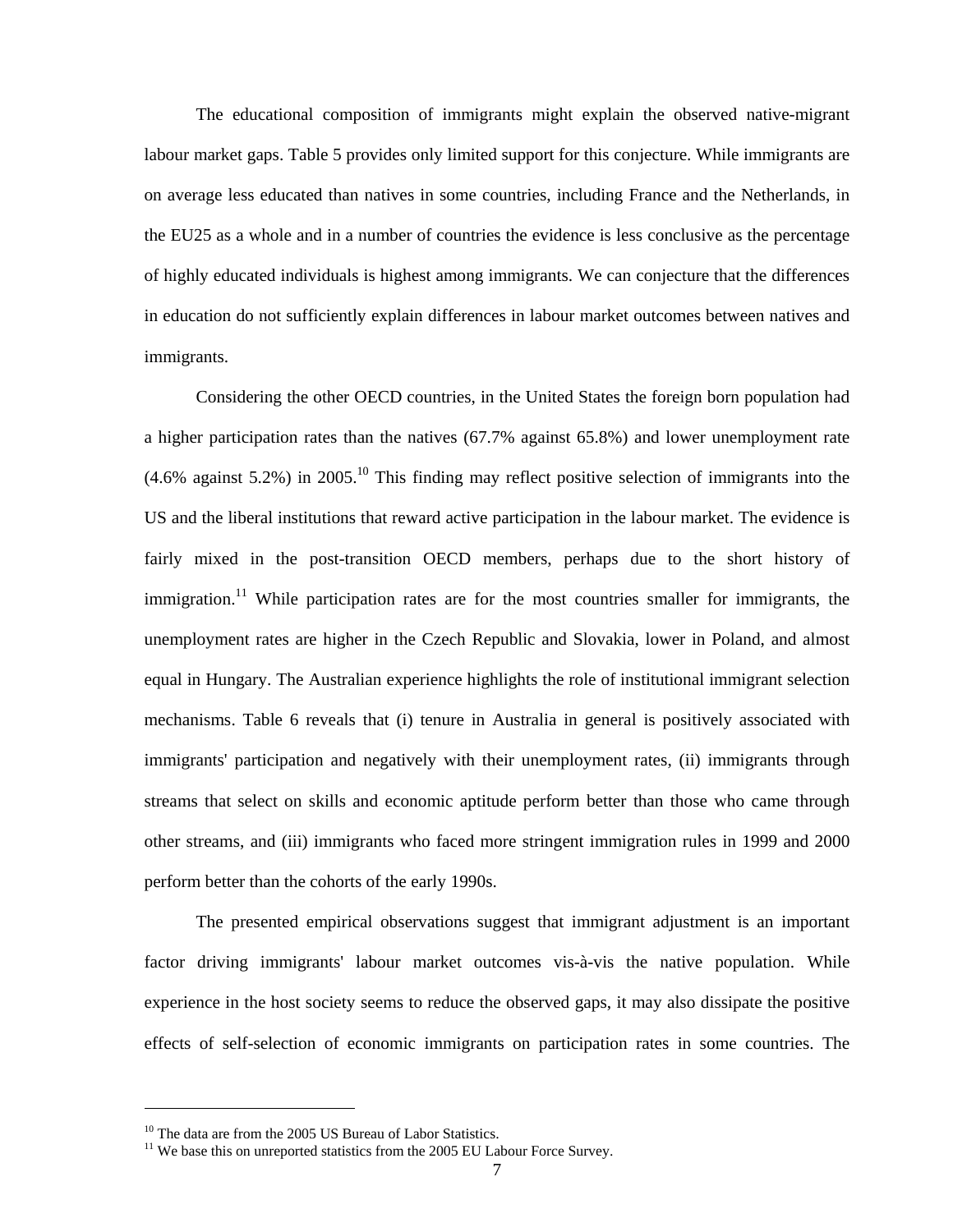changing composition of immigrant flows often due to policy changes may be another important factor driving the immigrant-native labour market gaps. While education is shown to be an important determinant of labour market outcomes, it does not seem to be the sole driver of the observed gaps.

### **3. The Inequality Impact of Migration**

### *A Literature Review*

International flows of people fuel relocation of production factors and wealth attached to migrants and thus affect the allocation of the world income. Zlotnik (1999) and Chiswick and Hatton (2003) report that migrant flows to the developed countries have increasingly involved migrants from less developed countries. Besides the effects on the international world income inequality, these migration flows affect intra-national income distribution in sending and receiving countries.

 The literature on the effects of emigration on various measures of inequality in sending rural areas of poor countries dates back to Lipton (1977), who argues that such emigration increases interpersonal and inter-household inequality within and between rural villages. A number of studies addressing this issue in national and international settings, such as Stark, Taylor and Yitzhaki (1986, 1988), Taylor (1992), Adams (1989, 1992), Lipton (1980), Stahl (1982), Barham and Boucher (1998) and McKenzie and Rapoport (2006), portray a mixed picture, where the direction of these effects depends on applied methodologies, type of migration, and stages of the studied migration histories. To illustrate, Stark, Taylor and Yitzhaki (1986) found that remittances from emigrants assuage income inequality in a Mexican village with an extensive experience of emigration to the US. Stark, Taylor and Yitzhaki (1988) examine the sensitivity of the estimated positive effect of remittances from the US on a Mexican village using an extended Gini index of inequality. They find that this effect decreases as incomes of people at the bottom of the distribution are assigned higher weights. In contrast, Adams (1989) finds that remittances increased inequality in three Egyptian villages comparing the actual migration history to the no migration counterfactual.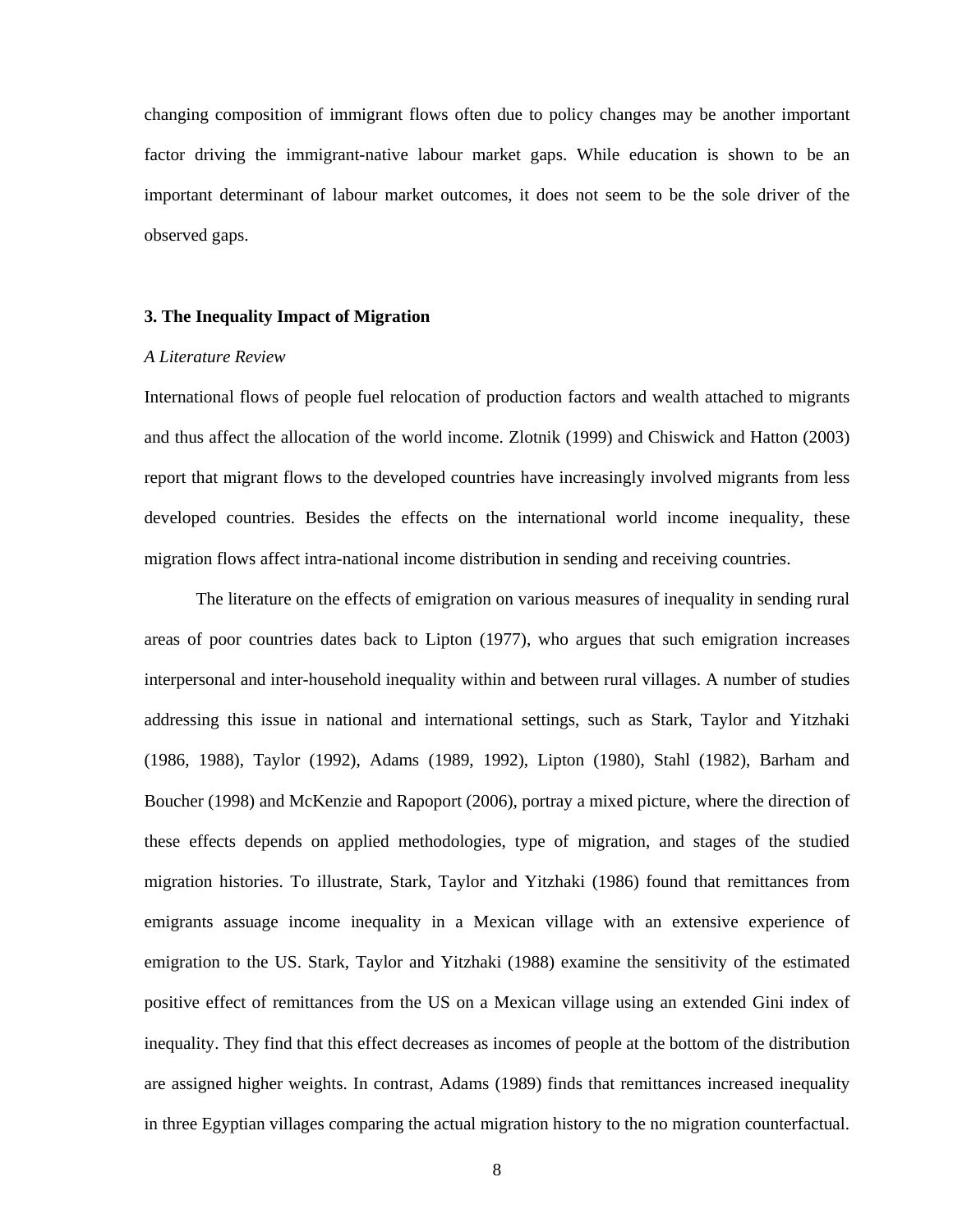Replicating the study for four Pakistani villages, he finds neutral effects (Adams, 1992), however. Barham and Boucher (1998), find that migration reduces inequality assuming exogeneity of remittances, while finding the opposite effects when endogeneity of remittances is accounted for.

 The impact of immigration on the destination labour market has been modelled by a number of studies, including Chiswick, Chiswick and Karras (1992) and Chiswick (1980, 1998). In these models, the effects of migration on income inequality in receiving countries largely depend on the socio-economic and demographic characteristics of the immigrant and native populations as manifested by the substitutability or complementarity of their labour. Concerning the empirical evidence, for the US, Grossman (1982) finds that foreign-born workers are substitutes for native workers and Borjas (1983) reveals complementarity between Black and Hispanic labour and Hispanic and White male workers. Borjas (1987a) provides some evidence that White, Black, Hispanic, and Asian immigrant male workers are substitutes for Whites born in the US. All these studies report effects of small magnitudes.

 However, more recent studies provide evidence of diverse and non-negligible labour market effects of immigration. Using data from the 1990 US census, Card (2001) distinguishes the effects of immigration for various occupational groups and finds significant negative employment effects in most cases. In a similar study, Orrenius and Zavodny (2007) find negative wage effects of immigration on unskilled natives but do not find significant effects in skilled occupations. Borjas, Freeman and Katz (1997) report that immigration explains a significant proportion of the increase in the wage gap between high and low skill labour in the US in the 1980s and early 1990s. Negative wage effects of immigrants on their co-ethnics in the same linguistic group are reported by Chiswick and Miller (2002). Borjas (1999b, 2003, 2006) and Filler (1992) provide further evidence on the negative effects of immigration in the US. In a natural experiment setting of the Mariel boatlift which brought an influx 45,000 Cubans into Miami in 1980, Card (1990) finds that any effects of unexpected immigration were cancelled out by mobility response of natives and former immigrants.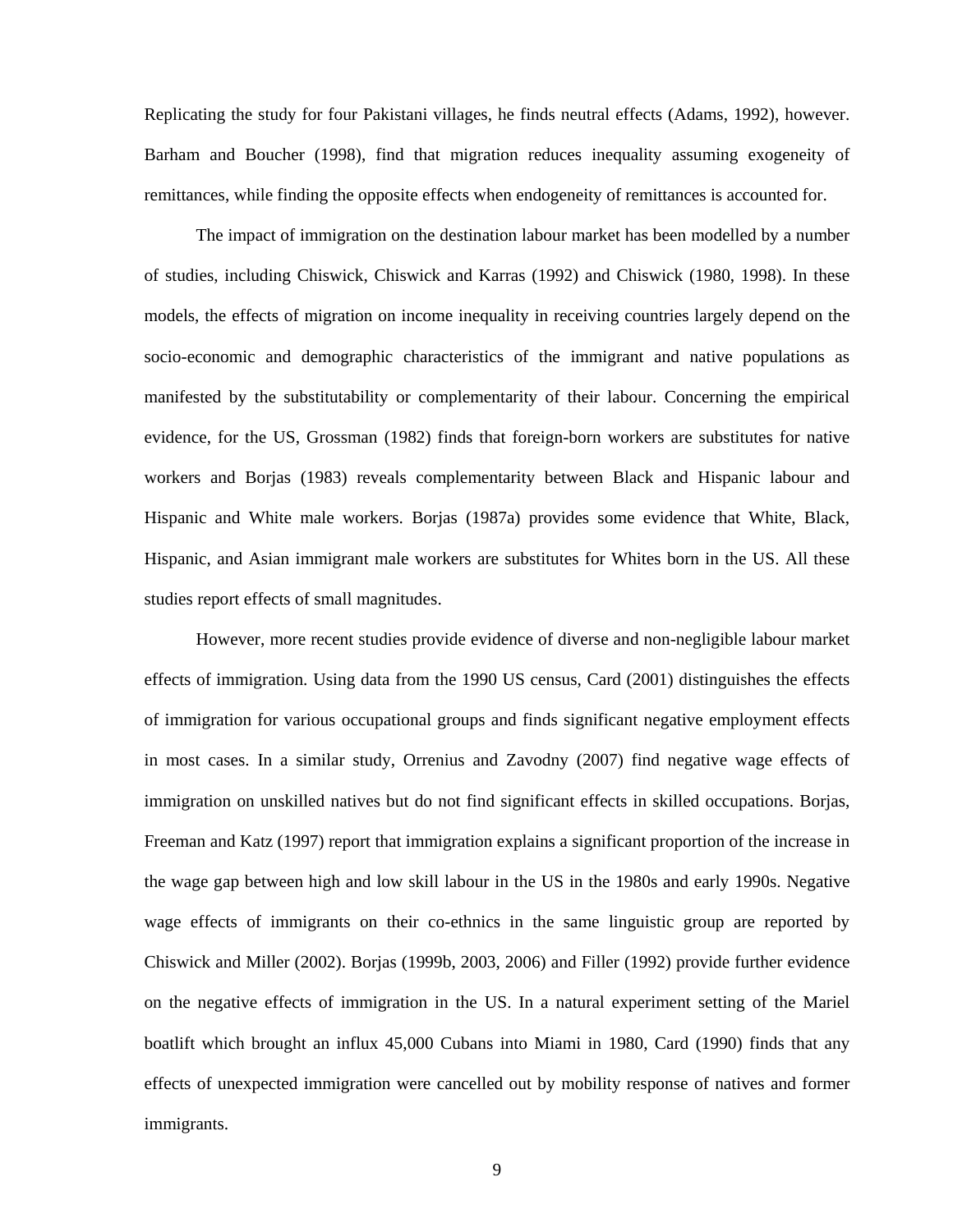Considering the international evidence, Winkelmann and Zimmermann (1993) find only small negative effects of immigration on German employment. Hunt (1992) studied the impact of the Algerian repatriates on the French labour market after the Algerian independence and found detrimental but only weak wage and employment effects for the natives. Similarly, Carrington and de Lima (1996) find some evidence of negative effects on native wages of refugees from the lost colonies in Portugal. Angrist and Kugler (2003) report negative effects of immigration from former Yugoslavia on employment in Europe, especially in countries with more restrictive market institutions. Also Roy (1987) reports detrimental effects of immigration on native employment prospects in Canada. However, no negative effects of immigration on employment are reported by Pischke and Velling (1997) for Germany, Akbari and DeVoretz (1992) for Canadian natives, Dustmann, Fabbai, and Preston (2005) in the case of the UK, and Addison and Worwick (2002) for Australian natives. Roy (1997) reports no clear patterns of substitutability or complementarity between foreign- and Canadian-born labour. Friedberg (2001) finds no negative effects of Russian immigration on Israeli wages or employment. Zorlu and Hartog (2005) report little effects of immigration on native wages for the Netherlands, U.K and Norway. On the positive side, Chapman and Cobb-Clark (1999) and Parasnis, Fausten and Smyth (2006) find positive effects of immigration on the employment prospects of Australian natives. De New and Zimmermann (1994) support the complementarity hypothesis by finding negative effects of (largely unskilled) immigration on the wages of the German unskilled but positive wage effects on the wages of native high-skilled.

 These interactions between immigrants and natives determine how immigrants fare across the earnings distribution in host societies. This issue has been addressed by a significant body of literature, including Borjas (1990, 1995) that focus on mean immigrant-native earnings gaps and Butcher and DiNardo (2002) and Chiswick, Le and Miller (2008) who investigate this gap at different deciles of earnings distribution. This literature generally reports significant earnings gaps whose magnitudes and determinants vary by gender, year and immigrant cohort as well as across the deciles of the earnings distribution. Employment gaps between immigrants and natives in the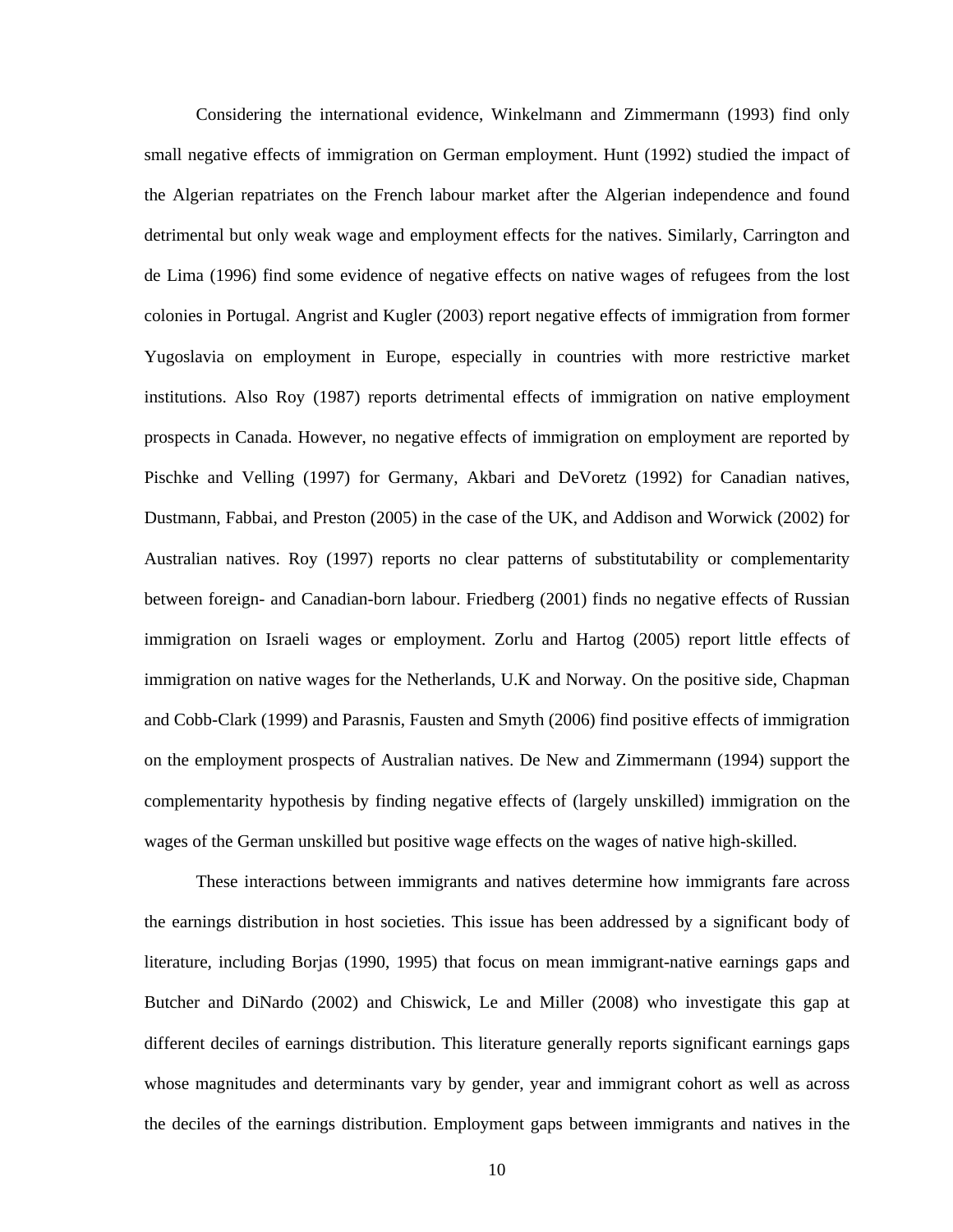US labour market are documented by Chiswick, Cohen and Zach (1997) among others. Borjas (1986) reports higher self-employment rates among immigrants than natives. Gaps in various measures of labour market outcomes of immigrants and natives in other developed countries are reported by a number of studies, including Amuedo-Dorantes and de la Rica (2007) for Spain, Constant and Massey (2003) for Germany and Wheatly Price (1999) and Dustmann, Fabbri, Preston and Wadsworth (2003) for the UK.

 One of the main determinants of this variation is the composition of immigrant inflows and the (self-)selection of immigrants. Another important aspect of immigrants' labour market success in the host society is the transferability of these skills to the host society. Dustmann, Frattini and Preston (2007) provide evidence that immigrants temporarily downgrade to less skilled occupations than they are qualified for due to incomplete transferability of their skills upon arrival. We further discuss the issues of selection and adaptation in Section 4.

The book edited by Zimmermann (2005b) contains 15 chapters for European countries and the US, Canada and New Zealand summarizing migration experiences since the Second World War. The conclusion obtained is that immigration is largely beneficial for the receiving countries. There can be phases of adjustment, but there is no overall evidence that natives' wages are strongly depressed or that unemployment is substantially increasing as a consequence of immigration. However, the labour market integration of immigrants has been slow, but steady, and their impact on the natives in total has not been very strong, but mostly beneficial. However, with globalization and the particular pressure on low-skilled workers and the rising demand for the high skilled, the observed patterns are changing. Most important, the economic position of the new immigrants has become weaker. A selective immigration policy seems to be even more important than before.

### *A Stylized Model of the Labour Market Impacts of Immigration*

This section provides a simple theoretical setting to investigate the impacts of labour migration on the economy of the host country. Let us start with a very simple economy where labour is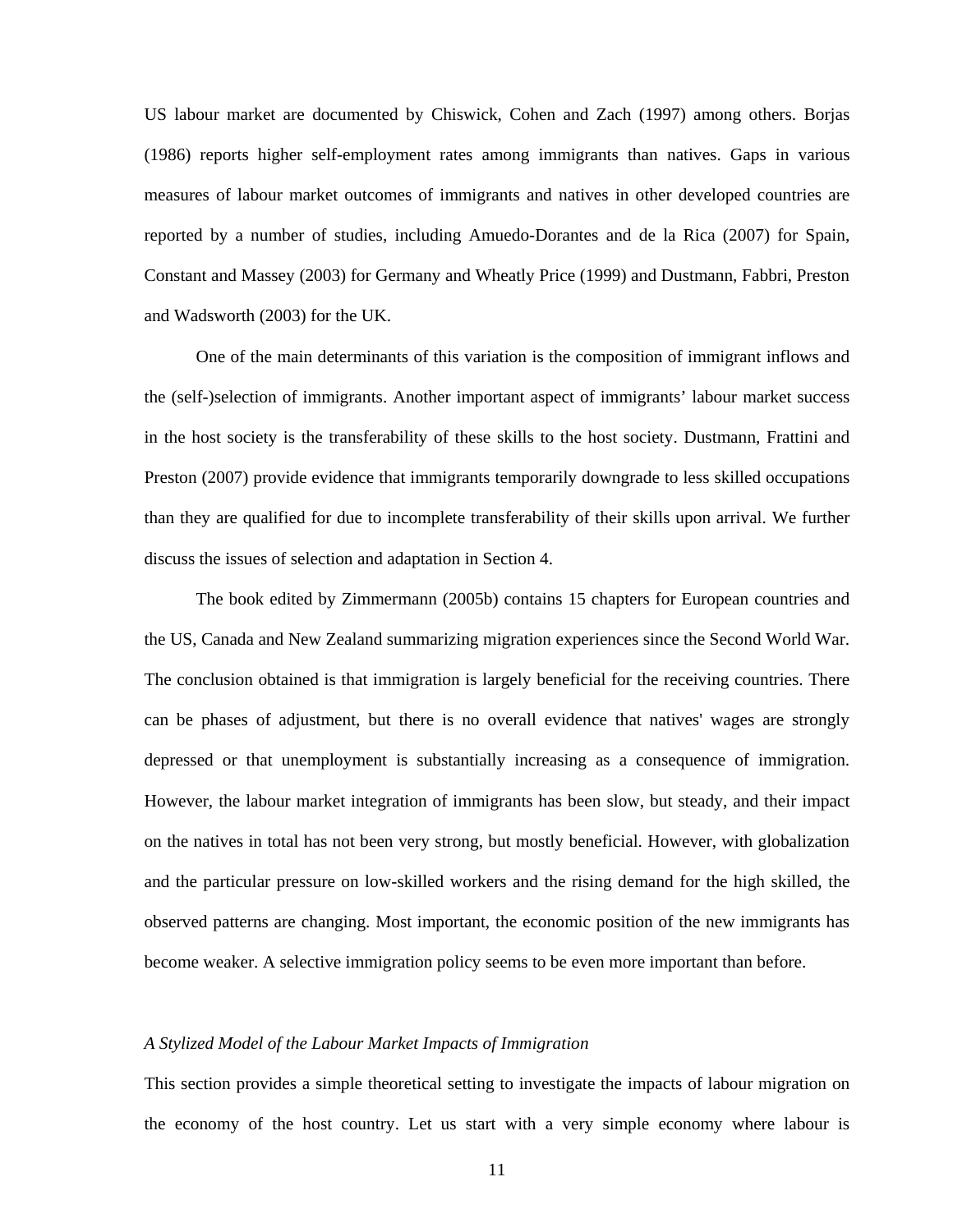homogenous and capital is the only other production factor. Then, the standard textbook model using a competitive market framework is illustrated in Figure 3 with a fixed labour supply and a downward sloping labour demand curve. Denoting the quantity of labour *L* and the wage level *w*, the equilibrium values are  $w^0$  for the wage and  $\overline{L}^0$  for employment. Additional employed workers (or immigrants) of size AB depress the wage level down to  $w_1$ . They migrate because they receive higher wages than at home (their income is the rectangle  $\overline{L}^0$   $\overline{L}^1$ AB), and are better off. Premigration labour loses the rectangle  $ADw^0w^1$  to capital, which also takes the total welfare gain for the economy, ABD. However, wages may not be downward flexible, perhaps due to restrictions established by unions.<sup>12</sup> Then immigration may cause unemployment at a maximum of AB, given we started at full employment. Gains by immigrants and capital are thus associated with either lower wages, higher unemployment or both, depending on the degree of wage flexibility. This is often the picture behind the public debate about the impact of labour immigration.

 Extending this simple equilibrium framework to the immigrants' countries of origin, the response there is symmetric: capital loses at first at the expense of labour. The countries of origin will further gain from parts of  $\overline{L}^0$   $\overline{L}^1$  AB in the form of remittances. Migration, therefore, helps to reduce inequality across the world. We also learn that, if migrants stay, they become first immigrants and then even citizens, and this may change the calculation of inequality measures: At what stage do immigrants count in the evaluation of inequality, and how? Do the gains of capital justify redistribution efforts to compensate labour and to share the welfare gain ABD fairly?

As suggested above, there might be a union wage equal to  $w<sup>0</sup>$ , imposing a threat of unemployment of level AB. However, in the face of competitive international markets with labour, capital, and technologies, unions might be under substantial pressure to reduce the union wage and allow the welfare gain to occur.

l

 $12$  See Schmidt, Stilz and Zimmermann (1994) for a theoretical treatment of this issue.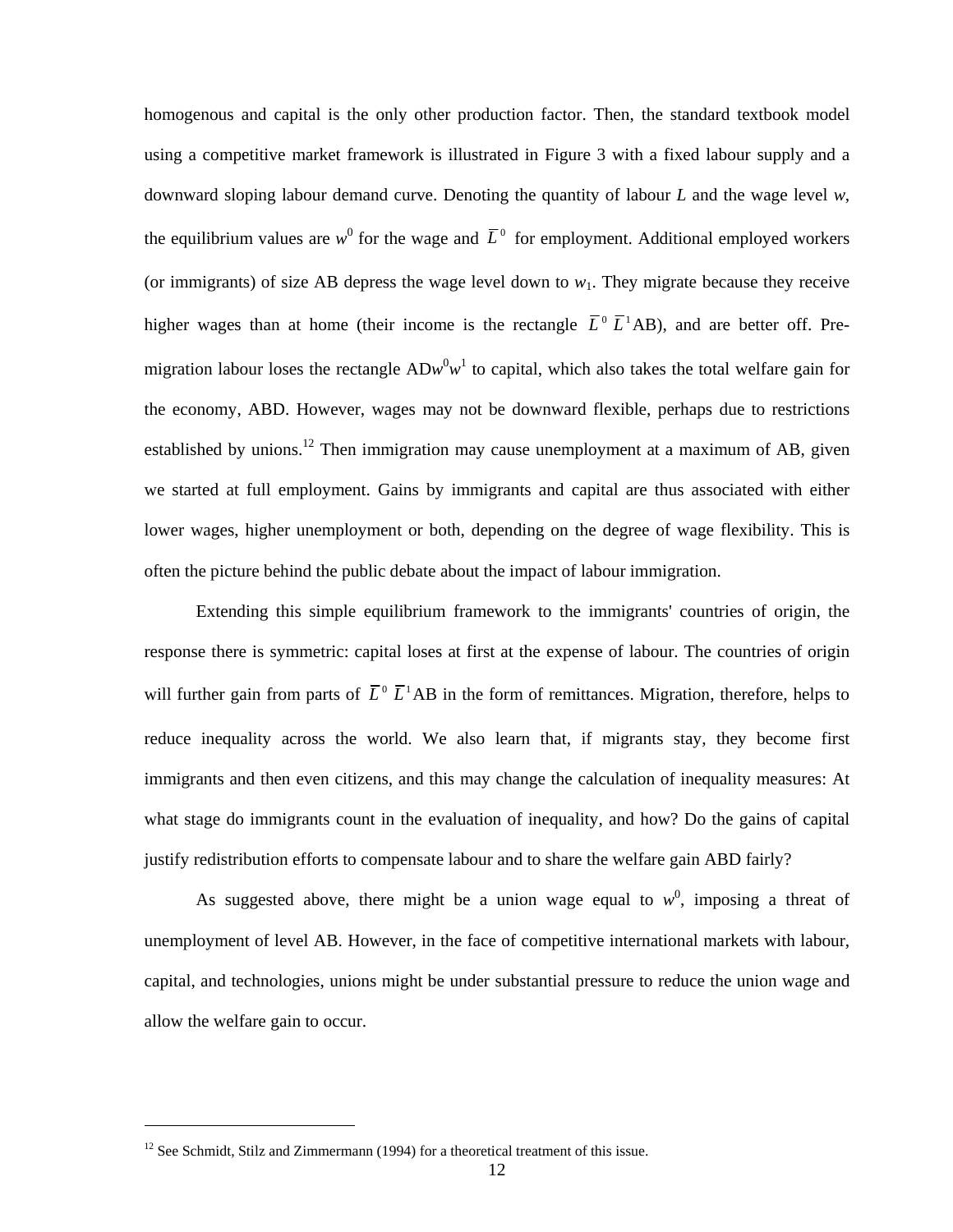A further and important issue is that the assumption of an invariant labour demand curve during the phase of immigration might be unfounded. This curve might shift due to migrants' additional demand for goods, the inflow of capital, or both. Assume that immigrants are economically identical to natives upon arrival, they are perfectly assimilated in the labour market and supply the same labour and bring the same amount of capital per person as the natives. A strict neoclassical world with a constant returns production function would then lead to point C with a shift in the labour demand function, full employment and additional production equal to the rectangle w<sup>0</sup>DC all absorbed by the immigrants. Native labour and capital would both receive zero gains (or losses), since their parameters would remain unchanged. Immigrants, therefore, need to be "different" to have an economic impact.

 As we have seen in Section 2, an important part of reality is that labour is heterogeneous, which brings the analysis to a different level. Immigration typically involves inflows of people who are on average more or less skilled than the native workers. As a result, it has important consequences for the distribution of skills in the economy. Furthermore, it affects the equilibria in the markets for skilled and unskilled labour and thus the distribution of income in the economy. To highlight the mechanisms that drive the effects of immigration on the host economy and to provide a powerful analytical instrument to study these mechanisms it is sufficient to concentrate on two types of labour only, the skilled *S* and the unskilled  $L^{13}$ . Therefore, we make a simplifying assumption that immigrant and native labour is homogenous within skill categories, which we relax in Section 4.

 In line with standard production functions and empirical evidence, we can assume that skilled and unskilled workers are complements.<sup>14</sup> We also assume for simplicity that the output price is constant. The key issues for the evaluation of the wage and employment effects of

 $\overline{a}$ 

<sup>&</sup>lt;sup>13</sup> We use the terms *skilled* and *educated* interchangeably to describe workers' level of human capital. We, however, recognize the difference between the two terms; skills being the result of the learning process involving formal education as well as experience and practice, while education referring to the time spent in formal educational institutions. Thus, while in the theoretical part we prefer to use the broader term *skills*, in the empirical part we use the available measures on *education*.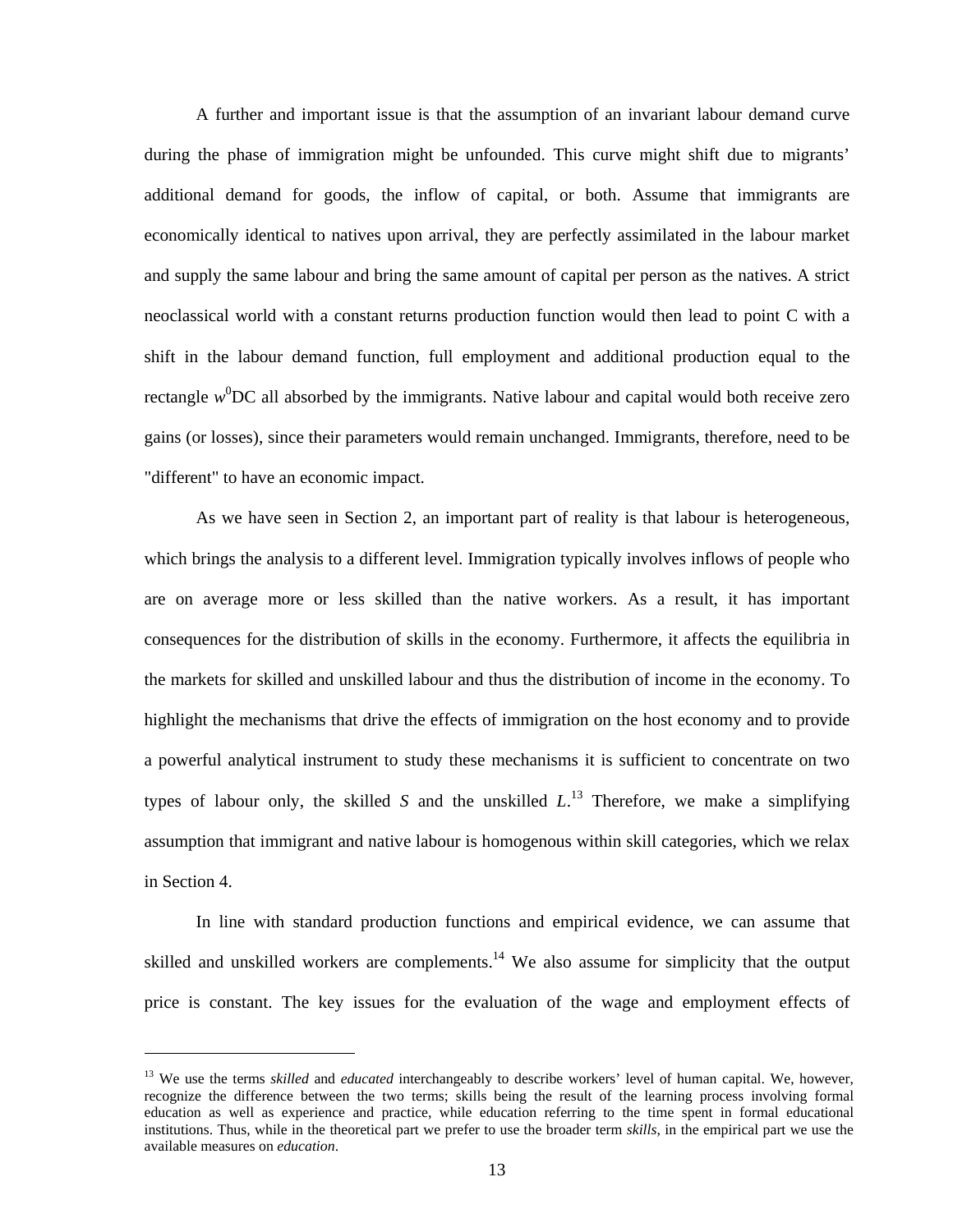immigrant labour are then (i) whether the new workers are substitutes or complements to skilled or unskilled natives and (ii) what the equilibrium conditions are in the markets for skilled and unskilled labour in the host country. The first issue is about the share of skilled persons among the stock of immigrant workers, which is driven by immigration policies and self-selection. The answer to the second issue provides information whether both markets can be considered to be in a competitive equilibrium (as in the US) or the markets are in excess supply of low-skilled workers and in equilibrium or excess demand for the high skilled (as in Europe). Whichever the case, skilled immigration reduces the wages of skilled people and increases wages and employment of the unskilled. Hence, skilled immigration is "good" not only in an allocative sense (it provides an increase of general welfare as in the homogenous labour case), but it also improves equality in a heuristic sense. The "poor" fair better while the "rich" get less. For unskilled immigration we find the reverse situation.

 Let us first illustrate the situation for unskilled immigration by use of Figure 4. While the labour market of the skilled is characterized by competitive conditions and equilibrium  $A^0$ , we find a union wage  $w_l^0$  higher than the equilibrium wage  $w_l^1$  in the market for unskilled labour. This has generated unemployment at level  $\overline{L}^0$  -  $L^0$  for the unskilled in the partial equilibrium  $B^0$ . Then an inflow of unskilled migrant workers may just cause additional unemployment of size  $\overline{L}^1$ - $\overline{L}^0$ , and nothing will happen in the market for skilled labour either. The economic position of the (poor) unskilled will deteriorate, however. Only if the union wage declines in the face of the additional competition from the immigrants, and the wage falls from  $w_0$  to  $w_1$ , will this lead to more unskilled employment and through complementarity also to a higher demand for skilled workers. Consequently, wages of the high-skilled move up from  $w_h^0$  to  $w_h^1$  from equilibrium point  $A^0$  to  $A^1$ . This effect is the stronger the more competitive is the market for unskilled labour. In sum, rising unemployment or falling wages for the poor (or both) and rising wages for the skilled workers mark

<sup>&</sup>lt;sup>14</sup> See Hamermesh (1993).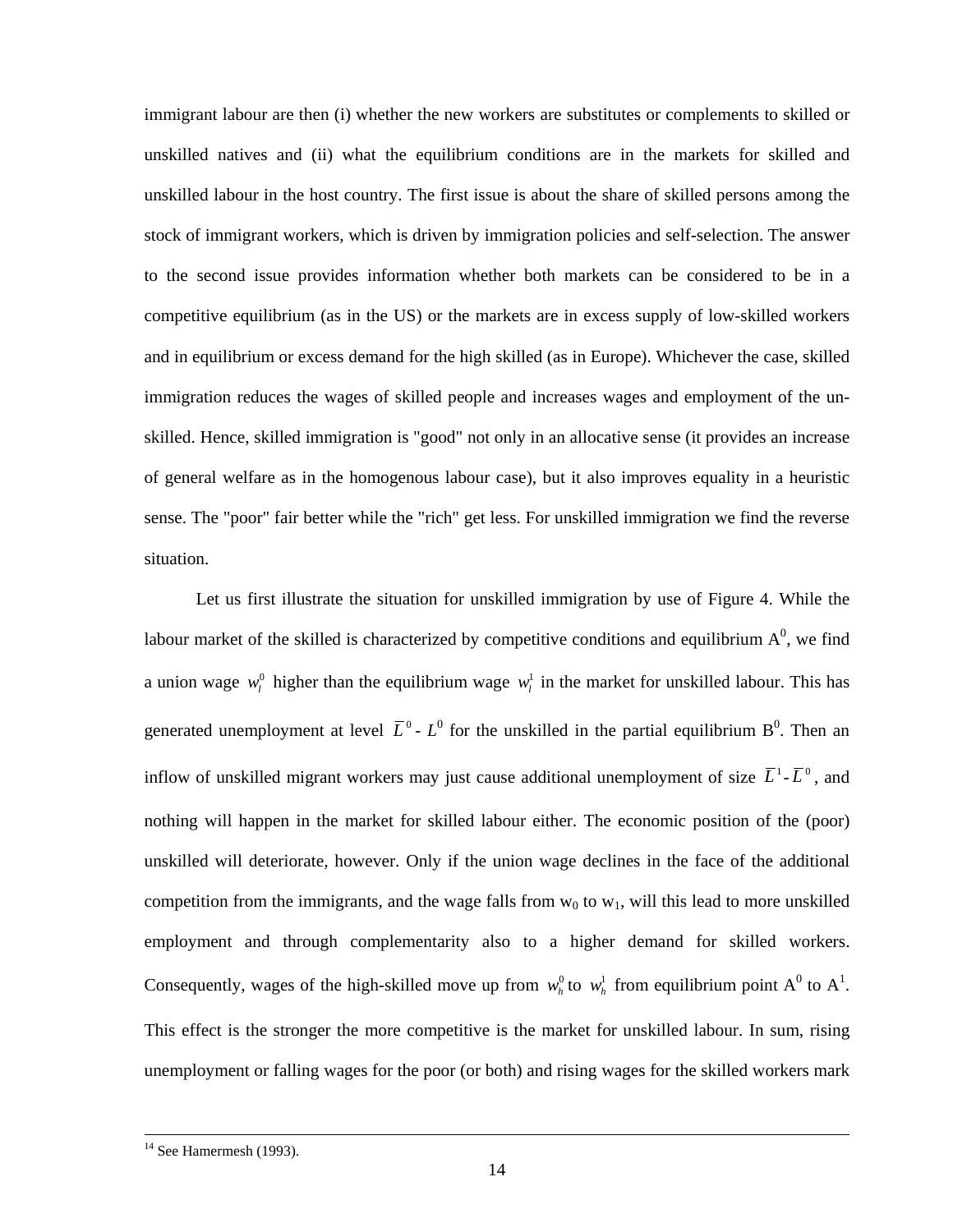a reduction in the relative economic position of the poor, and provide an indication of increasing inequality.15

 The evaluation of the immigration of skilled workers is even more obvious. The rise in the stock of skilled workers (see the shift in the supply curve from  $\overline{S}^0$  to  $\overline{S}^1$  in Figure 5a) moves the equilibrium point down from  $C^0$  to  $C^1$ . The demand for unskilled workers increases due to complementarity (see the shift of the demand curve in Figure 5b) and under a competitive unskilled market, unskilled wages rise from  $w_i^2$  to  $w_i^3$  at the full employment level  $\overline{L}$ . Under a rigid union wage  $w_0$ , the demand increase generates a higher level of employment of unskilled workers, whether ( $D^0$  to  $D^1$ ) or not ( $D^0$  to  $D^2$ ) the union wage decreases to  $w_t^1$ . Due to the complementarity of skilled and unskilled labour, the implied rise in unskilled employment  $(L^0$  to  $L^2$  or  $L^1$ ) causes an upward shift of the demand for skilled workers and partly counteracts the original wage decline, raising the skilled wage from  $w_h^1$  to  $w_h^2$ . Hence, immigration of skilled labour is likely to cause a decline in skilled wages and a rise in unskilled employment, and in the case of a competitive equilibrium in the unskilled market, also a rise in low-skilled wages. This provides a strong rationale for the conjecture that skilled immigration reduces inequality.

### *High-skilled Immigration Decreases Inequality*

 $\overline{a}$ 

We further investigate this issue in an analytical labour market model that relates inequality to skill composition of the labour force and then explicate its predictions for the inequality effects of migration. Consider an economy of size one with *L* low-skilled and *S* = 1− *L* high-skilled workers earning wages  $w_i$  and  $w_i$ , respectively.<sup>16</sup> The graphical representation of the Gini coefficient as a measure of inequality in this economy is quite straightforward. Figure 6 plots the share of income accruing to the  $\lambda$  poorest individuals in the economy, where we normalize income to unity,

<sup>&</sup>lt;sup>15</sup> In practice it is often difficult to provide evidence of negative effects of unskilled immigration. This might have to do with the facts that immigrants provide different types of services and talents than even unskilled natives so that they are complements to both skilled and unskilled natives.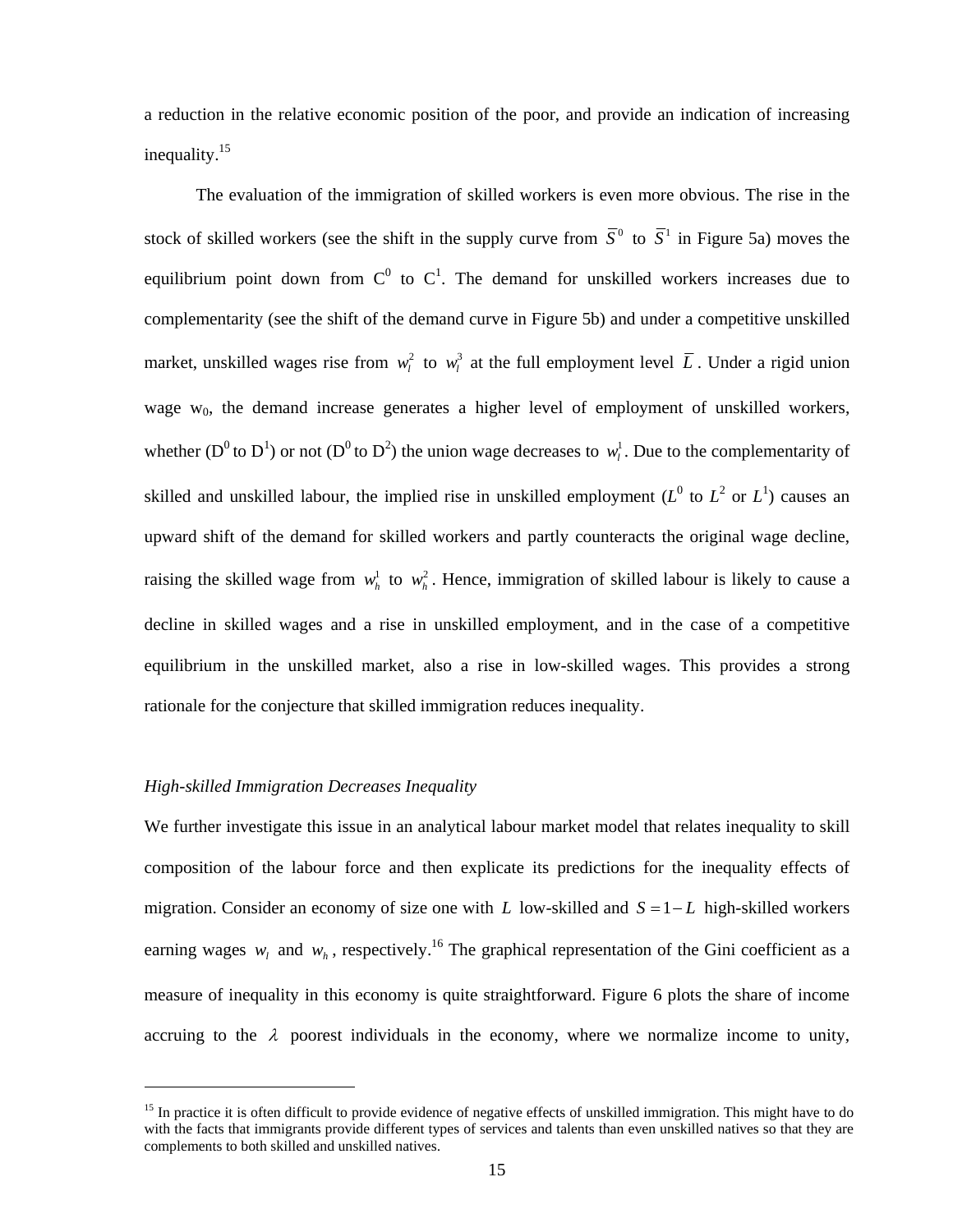$w_l L + w_h (1 - L) = 1$ , and order individuals from the poorest to the most affluent. The Gini coefficient is the area between the line of perfect equality, the 45 degree line, and the Lorenz curve  $z(\lambda)$ , depicting the share of economy's income accruing to the  $\lambda$  poorest individuals, divided by the area between the line of perfect equality and the line of perfect inequality. The line of perfect inequality attains zero for any  $\lambda \in [0,1)$  and  $z(1) = 1$ . Given the assumptions above, if the economy starts at point A the Gini coefficient is calculated as the size of the triangle 0A1 divided by the triangular area below the line of perfect equality, 01. The slopes of the lines 0A and A1 are  $\theta/(\theta L^1 + (1 - L^1))$  and  $1/(\theta L^1 + (1 - L^1))$ , respectively, where  $\theta = w_l/w_h$ .

 How does the Gini coefficient change when wages or skill composition in the economy change? Consider an increase in the relative wage  $\theta$ , that might occur with an inflow of highly skilled migrants who depress the relative wages of the skilled natives. We still hold *L* constant at *L*<sup>1</sup> in this analysis, assuming for the moment that our population of interest for measuring inequality are the incumbent natives only. Increasing  $\theta$  increases the slope of the Lorenz curve for  $\lambda \in [0, L^1]$ and decreases it for  $\lambda \in [L^2,1]$ , such that the economy moves to point B. Clearly, the triangle 0B1 is smaller than 0A1 and Gini coefficient decreases, indicating a decrease in inequality. The effects of an increase in the share of low-skilled workers from  $L^1$  to  $L^2$ , holding wages constant at the original level, has more intricate effects, as it is not obvious how the triangles 0A1 and 0C1 compare.

 We tackle these issues analytically. We show in the Appendix that the Gini coefficient for a given *L* is

$$
G(L) = \frac{(1-\theta)L(1-L)}{\theta L + (1-L)}.
$$
\n<sup>(1)</sup>

Differentiating it with respect to the wage ratio, we obtain

<sup>&</sup>lt;sup>16</sup> That is, we normalize the size of the labour force to unity and *L* denotes also the share of lows-skilled workers.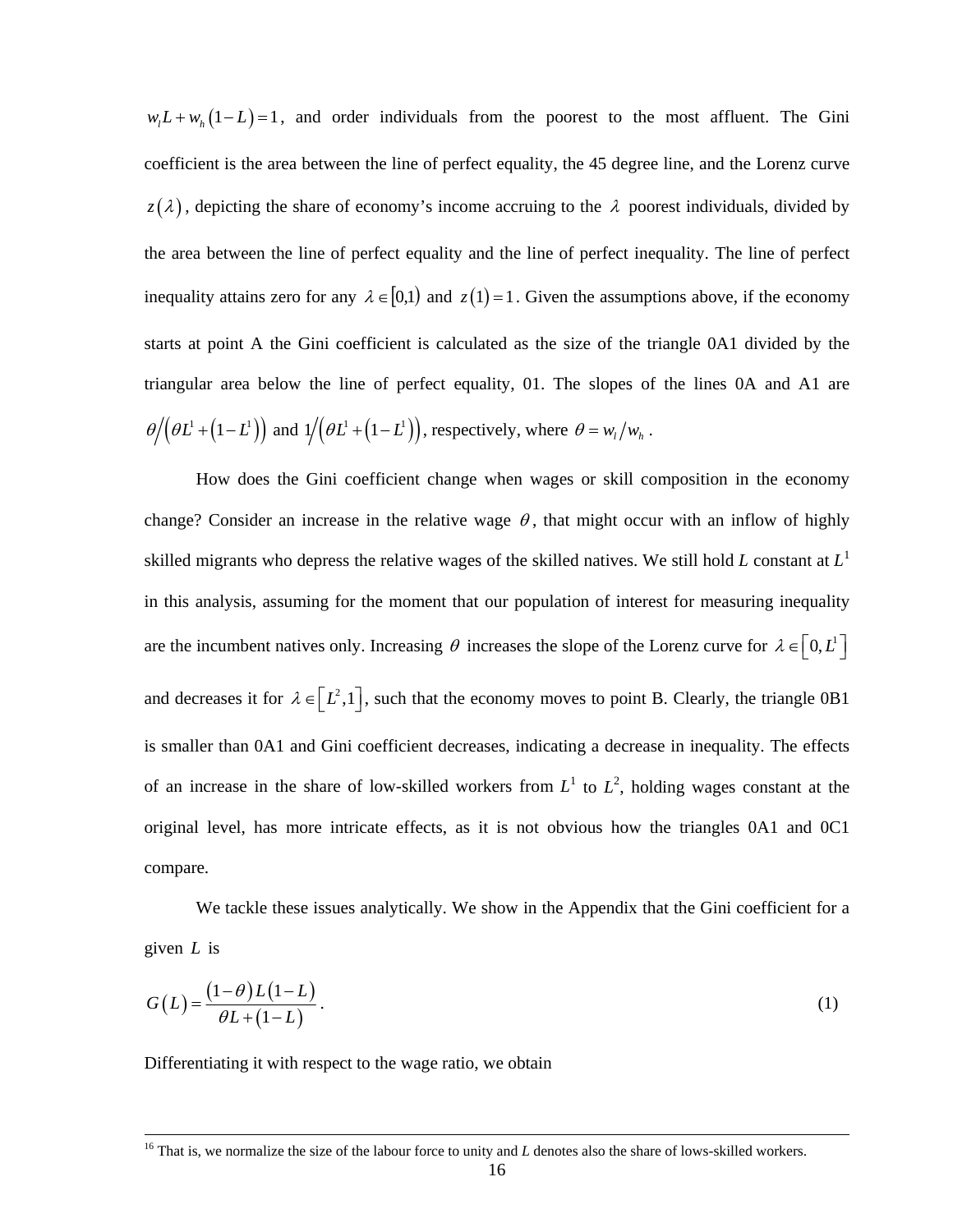$$
dG(L)/d\theta = \frac{L(L-1)}{\left(1 - L(1-\theta)\right)^2},\tag{2}
$$

which is always negative for admissible values of *L* and  $\theta$ , thus confirming the geometric analysis in Figure 6. Differentiating the Gini coefficient with respect to *L* and assuming exogenous wages, we obtain

$$
\frac{dG(L)}{dL} = \frac{(1-\theta)\big(1-L(2-L(1-\theta))\big)}{\big(1-L(1-\theta)\big)^2}.
$$
\n(3)

It follows that the sign of  $dG(L)/dL$  is determined by the sign of  $1-L(2-L(1-\theta))$ , which is positive within the range  $L \in [0,1]$  whenever  $L < 1/(1+\sqrt{\theta})$ , zero for  $L = 1/(1+\sqrt{\theta})$ , and negative otherwise.<sup>17</sup> Thus, in Figure 6 the triangle OC1 is larger than 0A1 if  $L < 1/(1+\sqrt{\theta})$  holds and smaller if it does not. Noting that  $0.5 < 1/(1+\sqrt{\theta}) < 1$  for any  $\theta \in (0,1)$ ,  $G(L)$  attains a maximum for some  $L \in (0.5,1)$  and thus  $G(L)$  is increasing on the larger part of the admissible range of *L*. Figure 7 shows how  $G(L)$  might look like as a function of the share of *skilled* labour in the case of exogenous wages, where  $L^0$  denotes the level of  $L = 1/(1+\sqrt{\theta})$ .

 Figure 8 illustrates the effects of immigration on the economy for an exogenously given wage ratio, as might be the case in some Western European countries with strong union regulation. For example, an inflow of immigrants who are on average more skilled than the natives lowers *L* in the economy. If the share of low skill workers in the economy is low and/or the wage gap is large such that  $L < 1/(1+\sqrt{\theta})$ , this decrease in *L* decreases inequality measured by the Gini coefficient. This is the case in the upper right triangle in Figure 8. The inflow of low-skilled immigrants that increases  $L$  has corresponding converse effects.<sup>18</sup>

l

 $17$  See the Appendix for the derivation of these properties.

<sup>&</sup>lt;sup>18</sup> The effects on the source countries are the mirror image of those on the destination countries.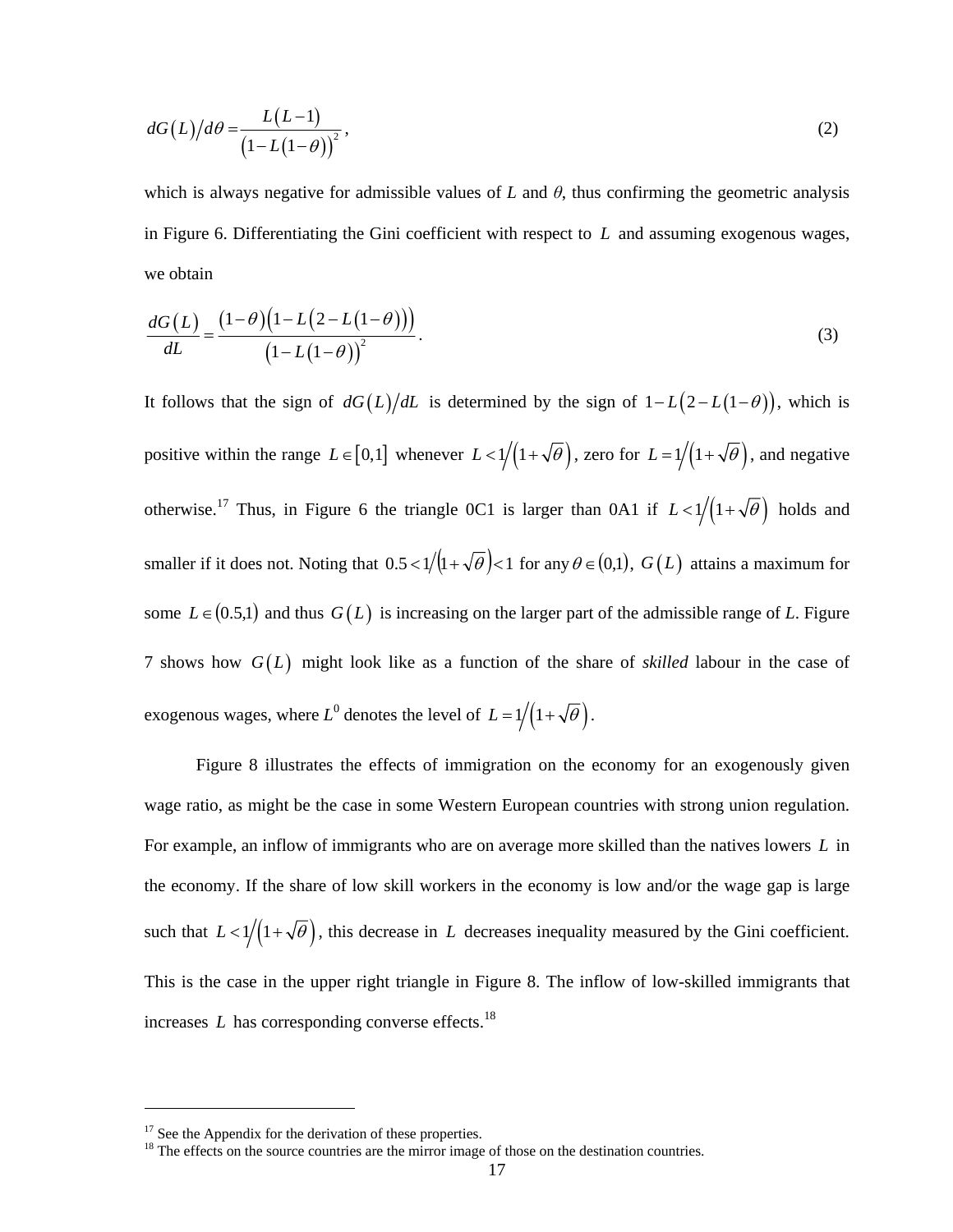Let us now investigate the effects of immigration on inequality in a more realistic setup, relaxing the assumption of exogenous wages. We let  $\theta = \theta(L)$  and, for the sake of simplicity, consider a specific case with the Constant Elasticity of Substitution (CES) production function  $C = (L^{1-\rho} + (\alpha S)^{1-\rho})^{\frac{1}{1-\rho}}$ , where  $\rho = 1/\varepsilon$  and  $\varepsilon > 0$  is the (finite) elasticity of substitution of highand low-skilled labour in a competitive industry and  $\alpha > 1$  is the efficiency shift factor of skilled relative to unskilled labour. Under these assumptions  $\theta = (L/(\alpha(1-L)))^{-\rho}$  and the earnings of an unskilled relative to a skilled worker are  $\theta/\alpha$ . We first consider the natural case where the earnings of high-skilled workers are higher than those of low-skilled ones,  $\theta/\alpha < 1$ . In the Appendix we show that the Gini coefficient in the case is

$$
G(L) = \frac{L(1-L)\left(\alpha - \left(\alpha(1-L)\right)^{\rho}/L^{\rho}\right)}{\alpha - \alpha L + \left(\alpha(1-L)\right)^{\rho}/L^{\rho-1}}
$$
\n(4)

and that there is a nondegenerate range  $L^1 L^2$  within the interval [0,1] where  $G(L)$  is increasing in *L*. In fact, whenever  $\varepsilon \in (0,1]$ ,  $dG(L)/dL > 0$  for any  $L \in (0,1)$ . For  $\varepsilon > 1$ ,  $G(L)$  is increasing within and decreasing outside of  $L^1 L^2$ , that is, for very low and very high values of *L*. It turns out that the range  $L^1 L^2$  tends to be quite large.<sup>19</sup> Parametric values determine which  $L \in (0,1)$  are admissible with respect to the condition  $\theta/\alpha < 1$  and which are not. We denote  $L^*$  the value of L at which  $\theta/\alpha = 1$ . One can show that  $\int_{-\infty}^{x} \int_{-\infty}^{1} (1 + \alpha^{1-1/\rho})^2 dx$ ,  $\int_{-\infty}^{1} \int_{-\infty}^{x} dx$ , and  $\theta/\alpha < 1$  for any  $L \in (L^*,1)$  and  $\theta/\alpha > 1$  for any  $L \in (0,L^*)$ .<sup>20</sup> It turns out that for the values of  $L \in (0,L^*)$  the Gini coefficient equals  $-G(L)$ . How the Gini coefficient might look like as a function of the share of

l

 $19$  For example, if the substitutability of skilled and unskilled labour is about 2.5, as estimated by Chiswick (1978C), and high skilled labour is twice as productive as its low skilled counterpart, the corresponding values are  $L^1 = 0.07$  and  $L^2 = 0.83$ .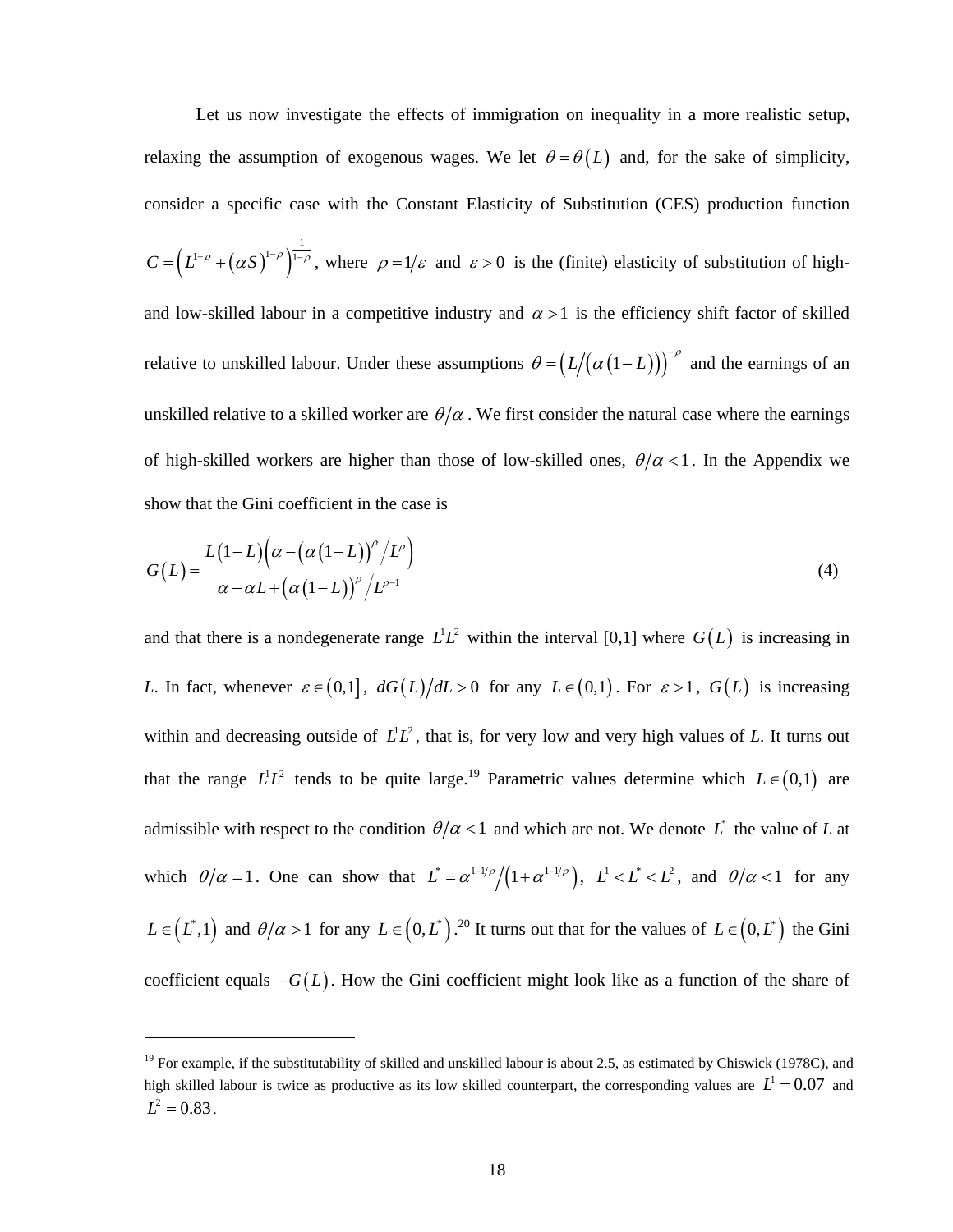*skilled* labour, 1-*L*, in case of flexible wages is shown in Figure  $7<sup>21</sup>$  Note that for OECD economies with a large share of skilled labour the relevant segment of  $G(L)$  is decreasing in 1-*L* for the most part and may pick up for  $L \in (0, L^*)$ , where, counterfactually, the low-skilled earn more than the high-skilled.

 This result enables us to consider the effects of changes in *L* that occur when immigrants of different skill composition (vis-à-vis the natives) enter (leave) the economy under the conditions of flexible wages. In Figure 9 the arrows indicate the effects of immigration on inequality in the economy, for various combinations of shares of skilled and unskilled labour among the natives and immigrants. For example, in the upper central trapezoid for  $L \in ( L^*, L^2 )$  an inflow of immigrants who are on average more skilled than the natives decreases inequality in the economy.<sup>22</sup>

 To summarize, theory predicts that skilled immigration decreases inequality in advanced economies such as the OECD countries where skilled labour is abundant. Accounting for the endogeneity of wages confirms this result, predicting that inequality is decreasing with skilled immigration for moderate to high values and may be increasing for very high values of the share of skilled labour, 1-*L*. We examine this theoretical result empirically in the next section.

### *The Gini Coefficient and the Educated Labour Force*

As discussed in the previous section, theory predicts a negative relationship between inequality and the share of skilled labour in the labour force, which is itself a function of immigrants' skills, for advanced economies where skilled labour is abundant. We, therefore, analyze here the empirical relationship between inequality and educational attainment levels in the labour force.<sup>23</sup> We combine

<sup>&</sup>lt;sup>20</sup> See Zimmermann and Kahanec (2008a). Note, that if  $\varepsilon > 1$  ( $\varepsilon \in (0,1)$ ), it must be that  $L < 0.5$  ( $L > 0.5$ ) for  $\theta/\alpha$  < 1 to hold.  $L^* = 0.26$  under the assumptions of the previous footnote.

<sup>&</sup>lt;sup>21</sup> In Figure 7 we consider the possibility that  $\varepsilon > 1$ . If  $\varepsilon \in (0,1]$ ,  $G(L)$  is decreasing over the whole range and the Gini coefficient thus exhibits a V-shaped curve on  $L \in (0,1)$ .

<sup>&</sup>lt;sup>22</sup> Note that we consider the case  $\varepsilon > 1$  in the figure.<br><sup>23</sup> As mentioned earlier, education measures a certain type of skills.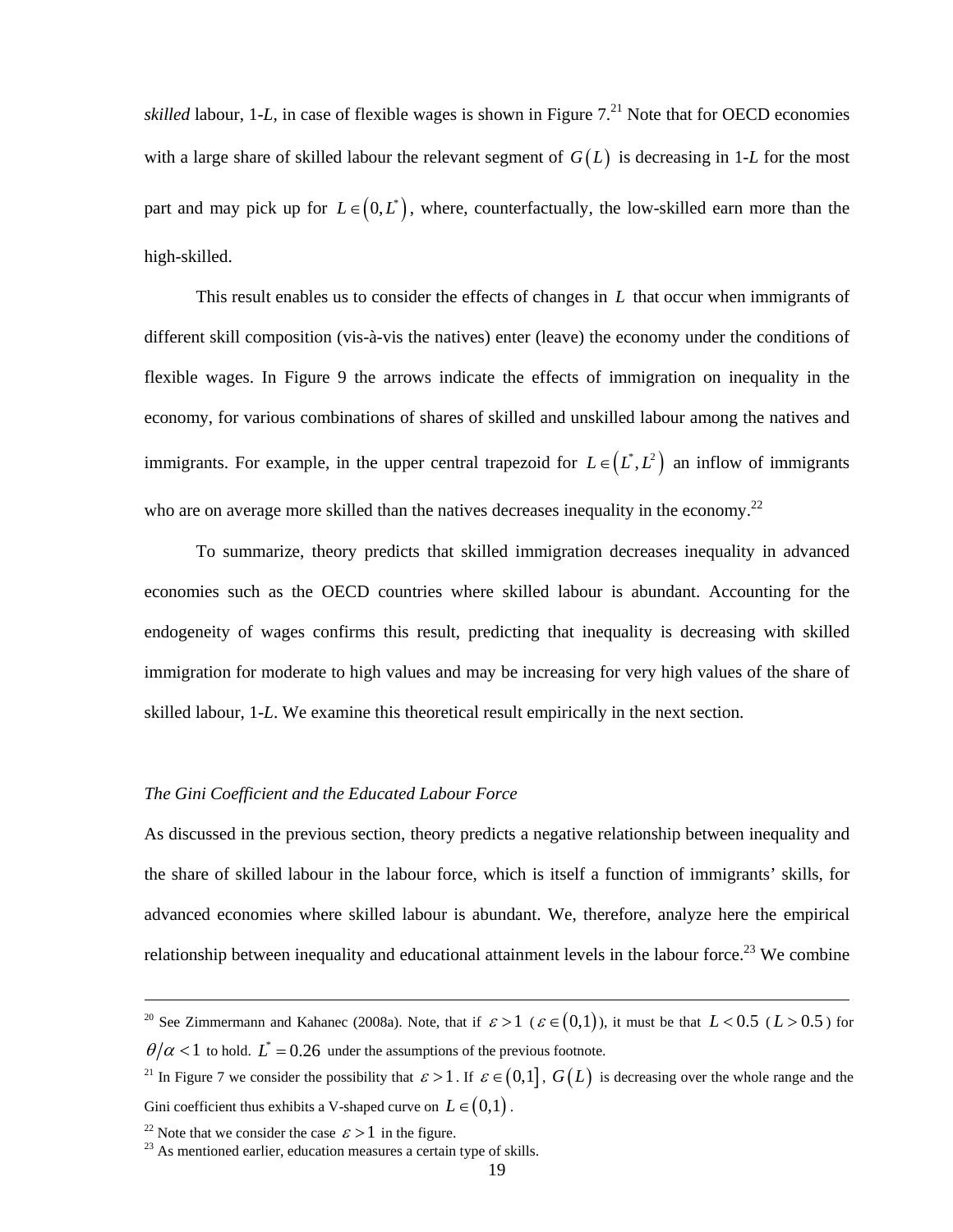data on education, labour force characteristics and other national indicators from the OECD Statistical Compendium 2007 with the Gini measures reported in the World Income Inequality Database (WIID 2007) version 2.0b compiled by the WIDER institute at the United Nations University and published in May 2007. The OECD Statistical Compendium provides historical statistics on a wide range of economic variables, such as labour force characteristics, national accounts, and education, mainly for developed countries that are members of OECD.

 The WIID 2007 dataset reports Gini coefficients for a large number of countries covering many years of collection and estimation of this inequality indicator. In those cases where WIID 2007 reports multiple Gini coefficients per year and country, we prefer those of the highest quality if based on gross rather than net takings and earnings rather than broader measures of income to quantify those components of economic inequality that stem from the labour market as precisely as possible.<sup>24</sup> The combined dataset covers 29 OECD member states and provides 158 (154) observations with non-missing information on the Gini coefficient the shares of the labour force with at least upper secondary (post-secondary) education.

 Figures 10 and 11 plot the Gini coefficient against the shares of educated labour at work measured by the abovementioned variables. We observe a U-shaped relationship that is downward sloping for the most part of the observed data. To investigate the properties of these relationships more precisely, we compute the predicted values of a locally smoothed regression of the Gini coefficient on the measures of educational attainment in the labour force. The plots in Figures 12 and 13 confirm the U-shaped character of the observed relationships. In fact, these relationships are not too different from simple quadratic fits. These figures confirm that both relationships are negative for the most part. Indeed, this relationship is negative for about 80% of the observations in

 $\overline{a}$ 

 $24$  It needs to be acknowledged that whether earnings inequality is measured at the individual or household level is a non-trivial issue in the context of measuring the relationship between inequality and immigration. In particular, immigrants often have larger households and different family structures than natives. As a result, measures of inequality based on individual and household earnings may give different pictures of inequality. The analysis of this complex relationship is beyond the scope of this chapter, however. Nevertheless, we control for the level (individual vs. household) at which the Gini coefficient was measured in our empirical analysis.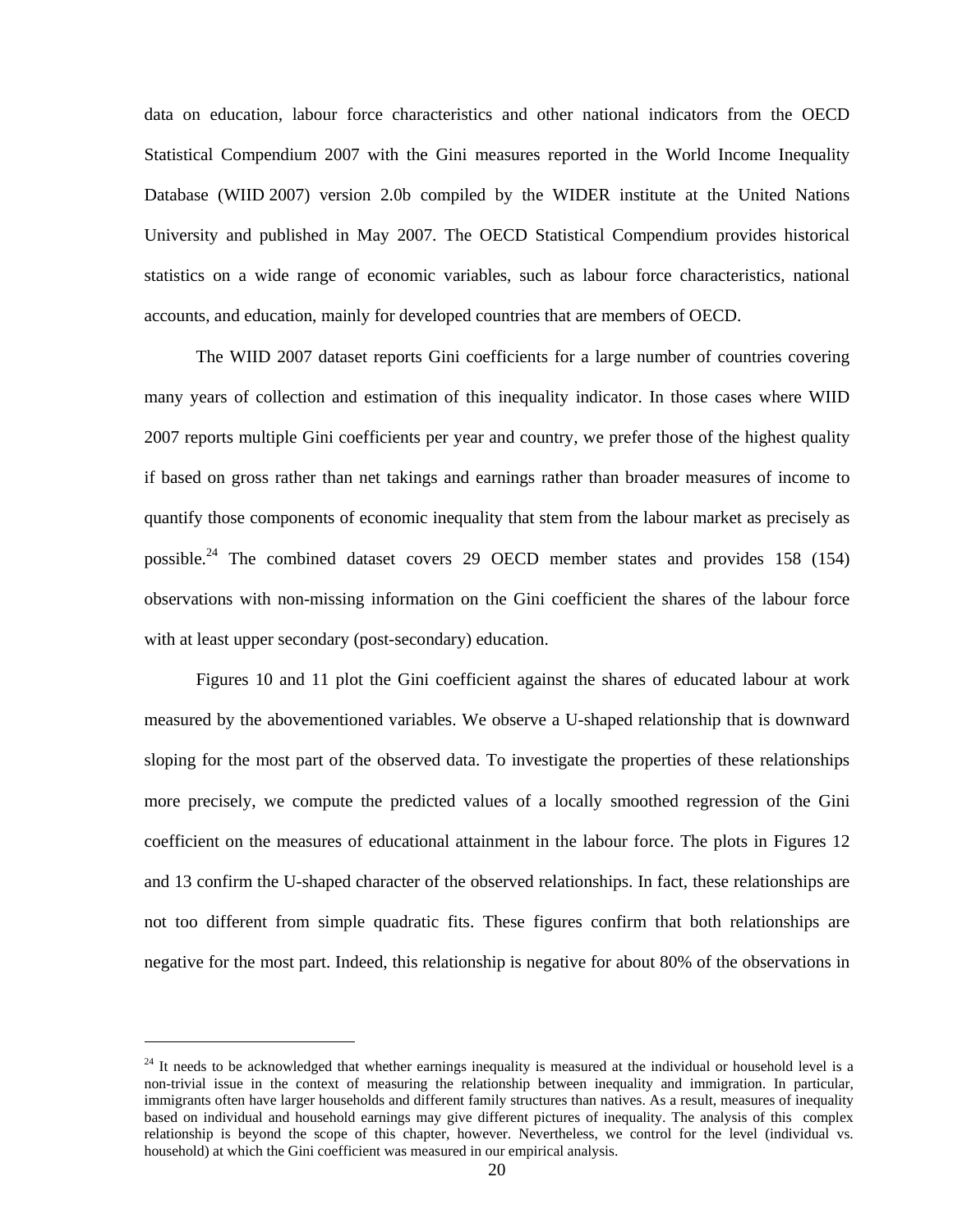case of post secondary or higher education. The corresponding percentage for upper secondary or higher education is about 60%.

 However, there are factors other than the distribution of educational levels in the labour market that may influence this relationship. For example, Katz and Murphy (1992) argue that increased demand for skilled workers and females as well as changes in the allocation of labour between industries contributed to increasing inequality in the US in recent years. Gustafsson and Johansson (1999) find that the share of industry in employment, per capita gross domestic product, international trade, the relative size of the public expenditures, as well as the demographic structure of the population affect inequality measured by the Gini coefficient across countries and years. Topel (1994) provides evidence that technological and economic development determine economic inequality.

 To examine whether the observed decreasing and U-shaped relationship is robust with respect to the possible covariates mentioned in the literature, we tested its stability using the OLS model and the same dataset and variables as above. As potential covariates we considered aggregate and female labour force participation rates, aggregate and female unemployment rates, share of the population between 15 and 64 years of age, labour force in the agricultural sector, share of the government in the economy, gross domestic product and inflation rate, as well as a number of controls for the character and quality of the data on Gini coefficient, year, and country. A regression analysis by Kahanec and Zimmermann (2008) confirms that the observed decreasing and U-shaped relationship is robust and significant over a number of model specifications, including models with weighing by data quality and country size, clustering, and random and fixed country effects. The estimated coefficients predict the minimum of the U-shaped relationship between the share of skilled labour and the Gini coefficient to lie at about 75% of the labour force with upper secondary or higher education and 65% of the labour force with post secondary or higher education. In our sample these numbers imply a downward sloping relationship between the share of skilled labour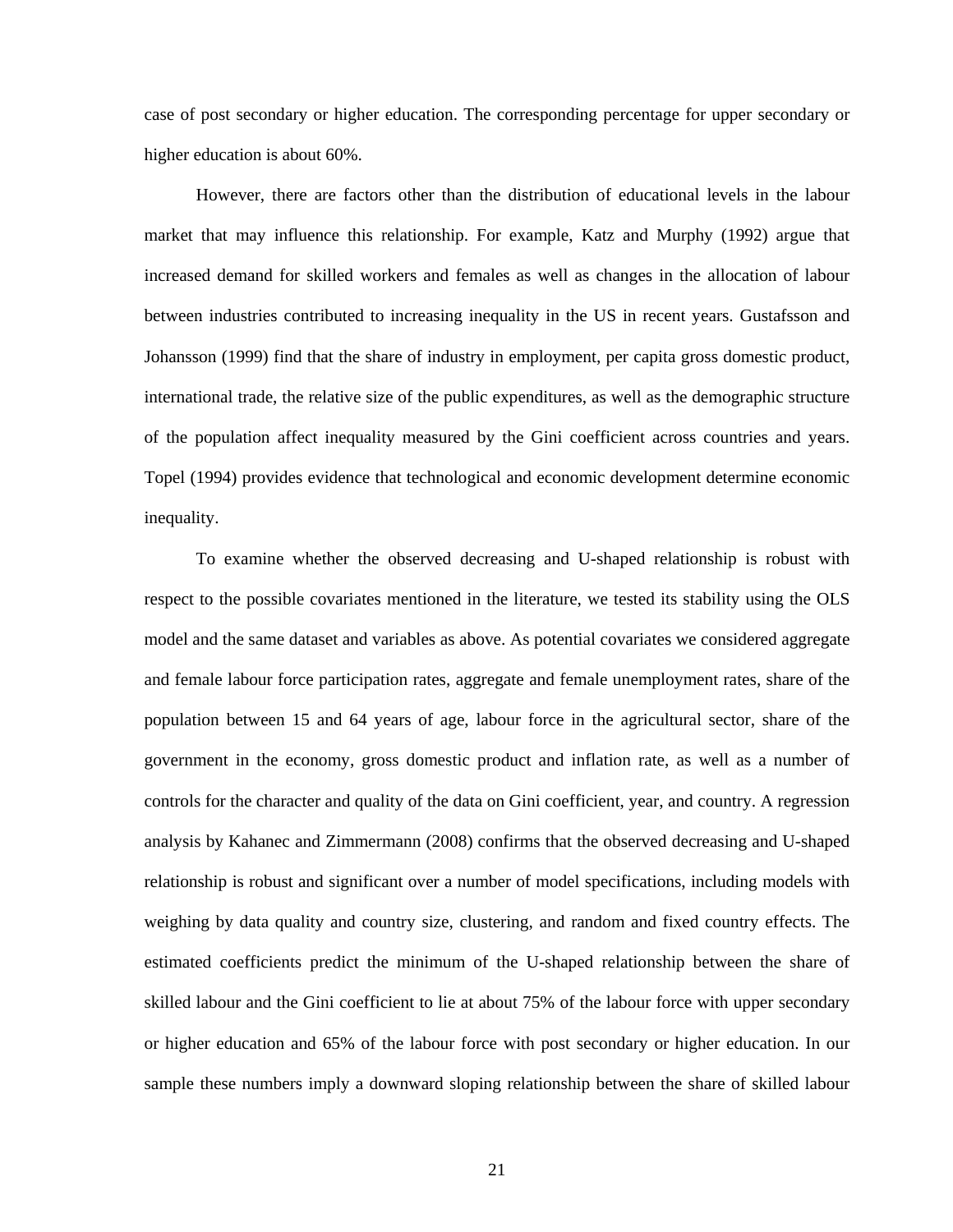and inequality for about 62% and 83% of the observations for the two applied measures of skilled labour, respectively.

### **4. Immigrant Absorption, Selection and Ethnicity**

### *Demand, Supply and Policy Measures*

There are many channels through which immigration affects the host economy. Immigration brings in new people with diverse characteristics and economic aptitudes, it affects the economic prospects of the native population and it impinges on the decisions of important economic and policy actors. The labour market status of immigrants is a principal measure of immigrants' success in the destination economy. After proper adaptation to the host country, immigrants can fully utilize their skills, possibly turning from low into high-skilled labour. As shown in the previous section, the skill level of immigrants affects inequality. Therefore, the degree of immigrants' labour market assimilation are in turn an important determinant of economic inequality in the host society.

 Immigrant selection is one approach to react to concerns about the absorption process of immigration based on clear admission criteria and immigration policies (Zimmermann, 2005a, 2005b; Constant and Zimmermann, 2005) for an evaluation of immigration policies across countries.) Constant and Zimmermann (2005) aim to understand the role of the legal status of the migrant at the time of entry in the host country (work permit, refugee, and kinship) on work participation and earnings using individual survey data for Denmark and Germany. Their research suggests that non-economic migrants are less qualified for the labour market and exhibit lower earnings even having controlled for skill-level. Arriving through family reunion or as asylum seekers or refugees affects paid-employment earnings negatively in both Germany and Denmark. However, while the effect is about the same size for both groups in Denmark, the refugee/asylum status is more harmful in Germany than the family reunion status. Individuals arriving with a work status in Germany are more likely to earn less when changing to self-employment than when arriving through another channel. These estimates suggest that there are long-lasting effects of the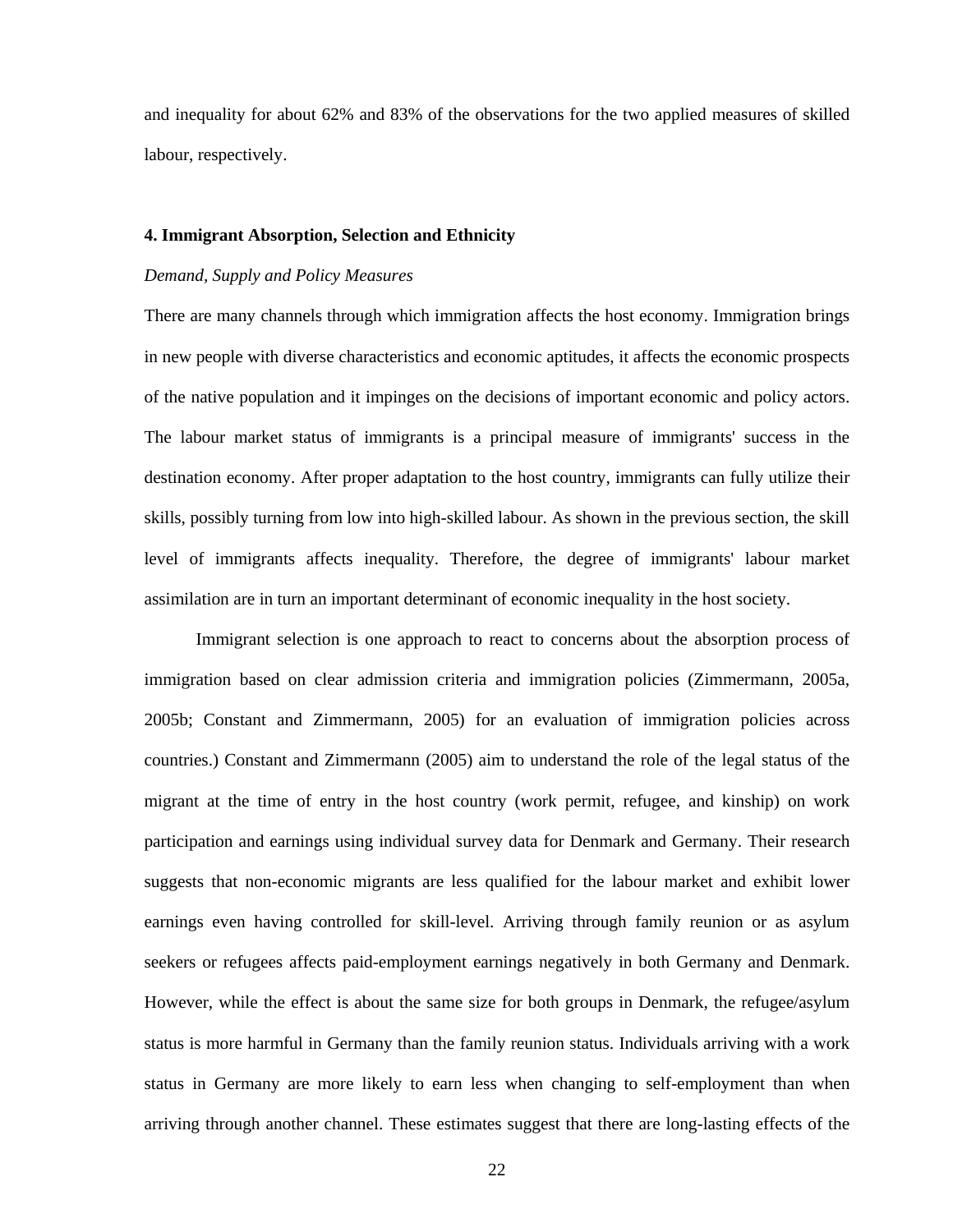legal status at entry in the country on the earnings potential of immigrants. Hence, a selective immigration policy might be helpful in ensuring the attraction of more talented individuals.

 There is some confusion about how to study immigrant absorption into the host country's society and economy. Economists typically have discussed "assimilation" as the process where (i) immigrant earnings each year comes closer to the earnings of an equivalent native (Chiswick, 1978) or (ii) among two observationally equivalent immigrants the one with the longer presence in the host country earns more (LaLonde and Topel, 1992, p. 75). As Borjas (1999a, p. 1721) has pointed out, it is important to stress in the analysis what the relevant reference group is. In our context it is important to deal with the question how immigrants become economically like natives. They might earn less upon arrival, but converge with time spend in the country after adapting to the host country labour market. This economic absorption, however, does not have to be complemented by cultural absorption, that is ethnic identity of the immigrant might evolve separately and exhibit an independent effect on economic performance. We, therefore, distinguish here between economic assimilation and cultural or ethnic assimilation.<sup>25</sup>

### *Economic Assimilation*

l

The pioneering work of Chiswick (1978) investigates the economic assimilation of immigrants defined as earnings parity between immigrants and natives and their age earning profiles in a cross sectional setting. The typical pattern observed in cross-sectional data features three distinct attributes. First, upon arrival, immigrants' earnings are significantly below those of natives, holding observable skills constant. This finding is typically ascribed to immigrants' lack of certain unobservable skills, non-transferability of their skills, and their lack of information specific to the host economy, including language, educational qualifications, and general information about the

<sup>&</sup>lt;sup>25</sup> According to Webster's Collegiate Dictionary assimilation is "the process whereby individuals or groups of differing ethnic heritage are absorbed into the dominant culture of a society."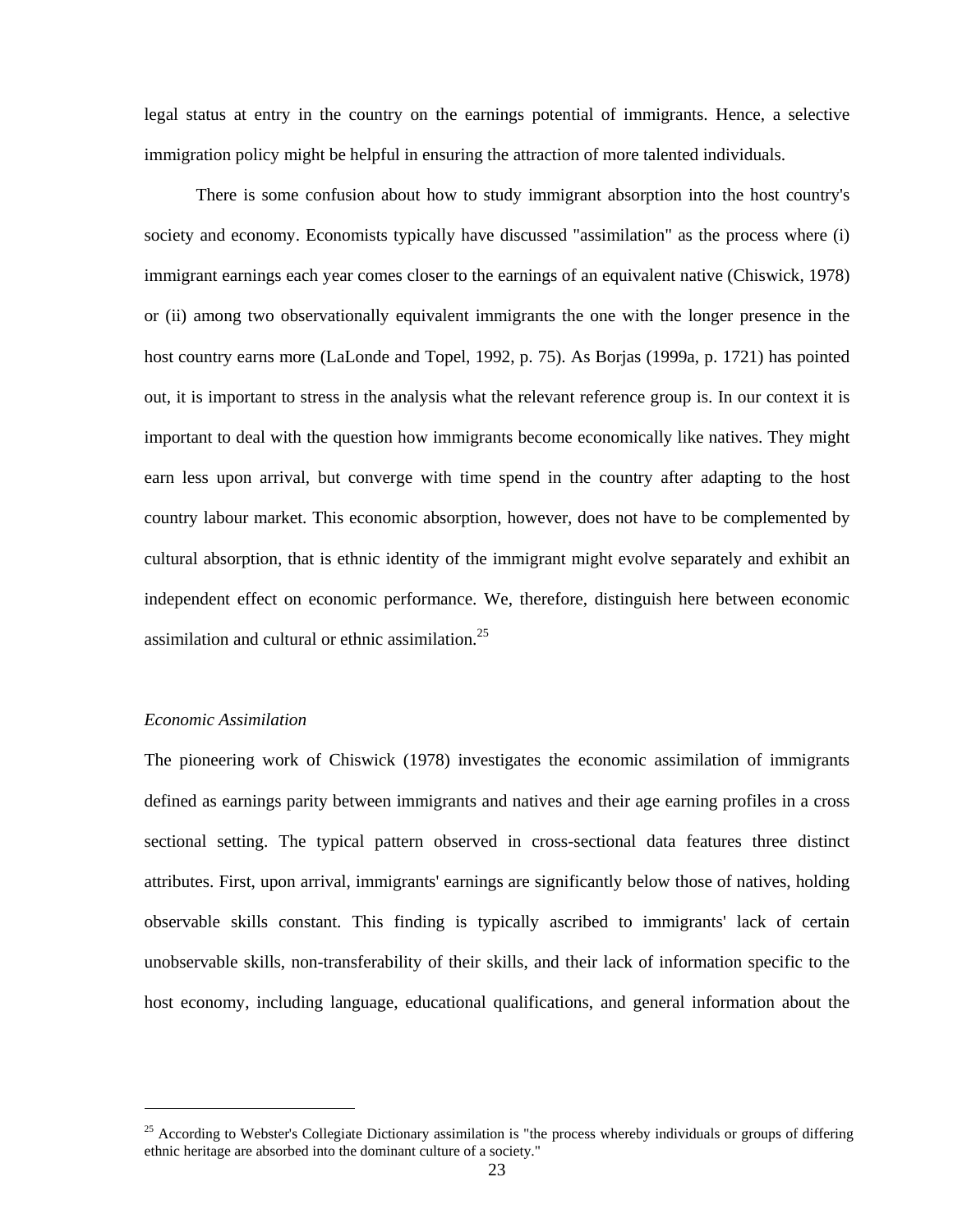host labour market. Second, with experience in the host economy, however, immigrants acquire the missing skills and information and catch up with the natives.

 Finally, the evidence in the US is that after a certain period of converging to the native level of earnings, immigrants seem to earn more than natives. The standard human capital model does not offer simple explanations of this finding. The typical explanation offered by economists is selection, the innate (unobservable) ability of immigrants and their drive and determination to succeed in the new country. Since the decision to migrate involves weighing the costs and benefits of migration, people with stronger economic prospects in the destination economy are more likely to migrate and, therefore, after a period of adjustment on average outperform the representative native population.

 The cross sectional analysis could thus explain why immigrants who migrated in the more distant past earn more than their more recent counterparts. However, the cross sectional data may hide certain cohort effects as argued by Borjas (1985). In particular, more recent immigrants can be inherently different to those who arrived some years ago. If these more recent arrivals are unobservably less skilled than the older cohorts, cross sectional data cannot distinguish these cohort effects from the assimilation hypothesis described above. Cohort effects may be driven by changes in the immigration policy of the host country or by institutional and political changes in the source countries. For example, refugees from the Soviet Bloc to Germany were typically highly skilled professionals. After the fall of the Berlin Wall, however, migration barriers were lessened and a much more varied sample of people decided to migrate to the West.

The empirical evidence on the cohort effects suggests that these effects may be quite large.<sup>26</sup> Borjas (1995) provides evidence that the educational attainment of immigrant cohorts in the US declined by 1.8 years of schooling between 1960 and 1990 and that the age-earnings profiles of the 1950-59 cohort are higher than those of the 1970-79 cohort throughout the life cycle. In particular, while the earlier cohort's age-earnings profiles are above those of the natives, the more recent

l

 $26$  Borjas (1994) surveys the early literature.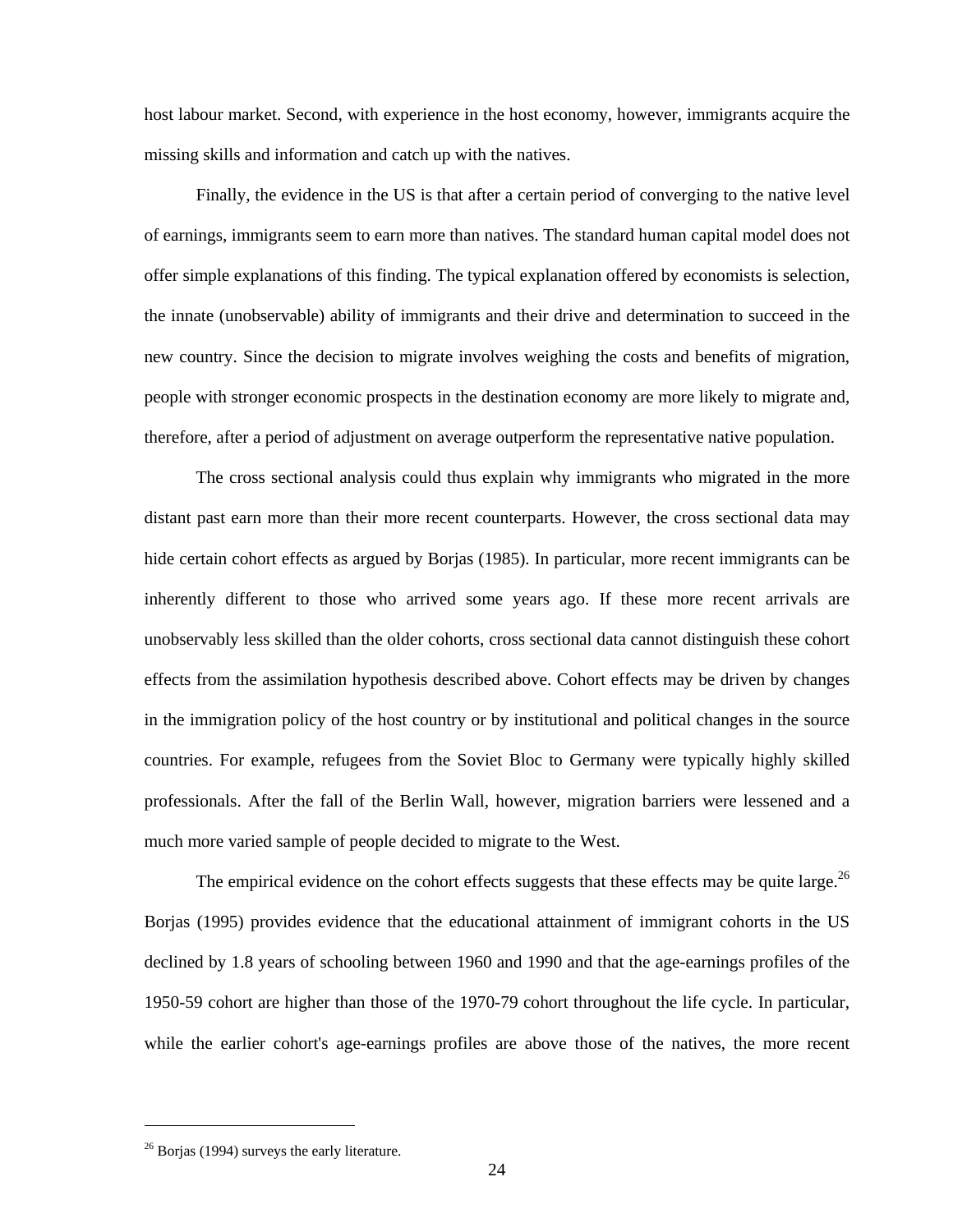immigrants' profiles are inferior to the natives'. These cohort effects suggest that more recent arrivals will hardly assimilate and never fully catch up with the natives.

 Figure 14 plots the hypothetical age-earnings profiles of two immigrant cohorts and the natives. According to the assimilation hypothesis, the early cohort of immigrants quickly catches up with the natives surpassing them after some adjustment time. On the other hand, the more recent immigrant cohort has poor labour market characteristics that drive their age-earnings profiles below those of the natives and the earlier immigrant cohort throughout the lifecycle and no assimilation occurs.

 Immigrant assimilation has important consequences for inequality in the host economy. Under the assimilation hypothesis, immigration affects earnings inequality in the host economy in two ways. First, fresh immigrants earn below average wages and thus increase the number of lowpaid workers. After a certain assimilation period, however, positively selected immigrants earn more than the average native and thus increase the number of high-paid workers. Given our earlier theoretical results, if immigrants first behave as low-skilled and then, after an adjustment period, as high-skilled, immigration eventually lowers earnings inequality. The exact magnitude of this effect is importantly determined by the speed of the assimilation process. The cohort effect hypothesis, on the other hand, predicts that immigration invariably contributes to the number of low-pay workers and that these effects are invariant over time and immigrants' life cycle.

 The literature has identified a single most important factor driving the declining relative skills across immigrant waves: the changing composition of immigrants as concerns their country of origin.<sup>27</sup> For the US, Borjas (1990) reports a significant shift of the composition of new arrivals, Latin American and Asian immigrants replacing those of European origin. The relatively facile transferability of human capital between developed countries as compared to the transfer from less developed to developed countries and the abovementioned increase in the share of immigrants from

l

<sup>&</sup>lt;sup>27</sup> Chiswick (1999) discusses the theoretical approaches to self-selection, noting that especially migrants whose main reason to migrate are economic opportunities tend to be favourably self-selected.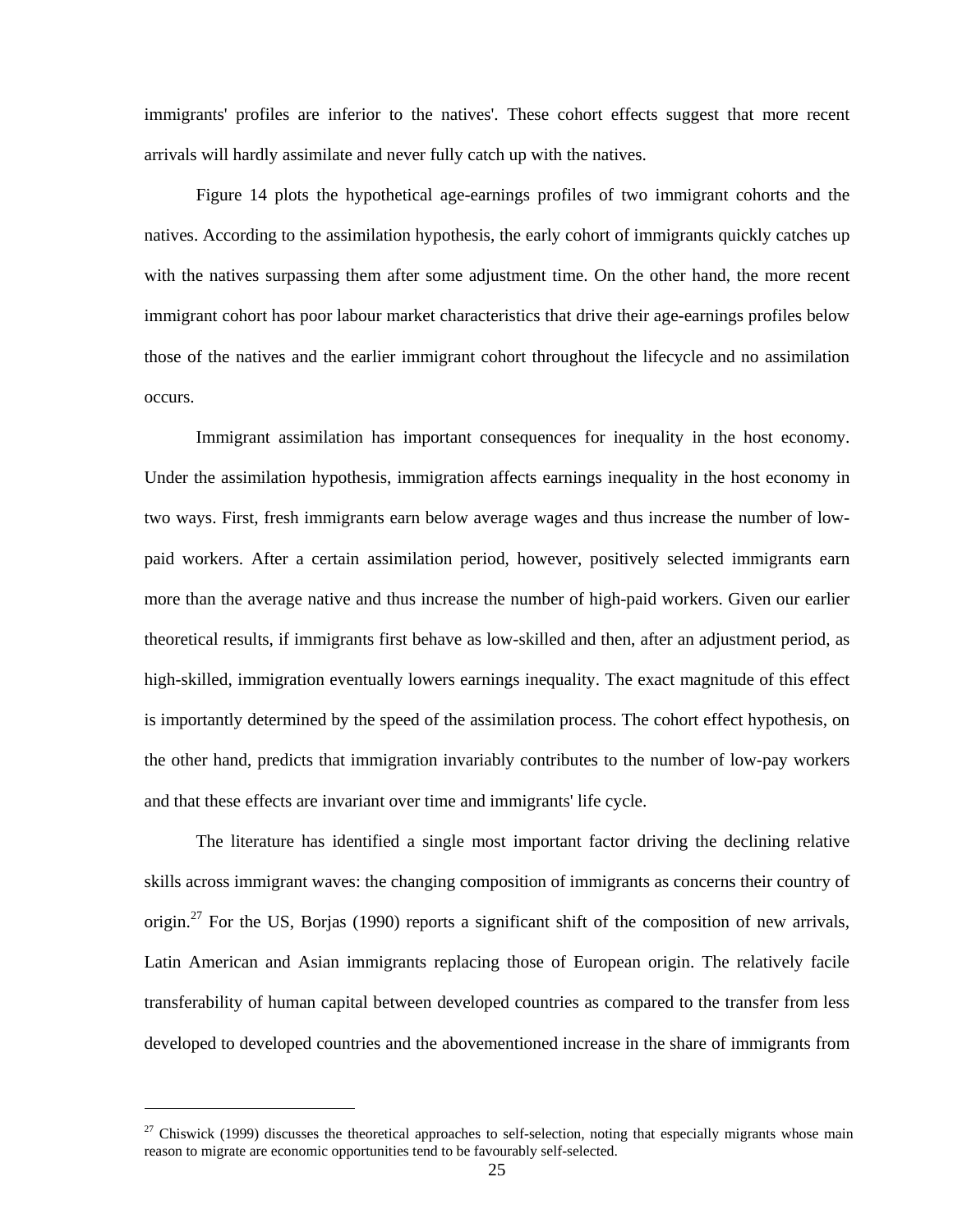less developed countries explains why more recent immigrants have lower skills. The higher opportunity costs of migration in high-GDP countries leading to selection of only immigrants with the best economic prospects further elucidates why immigrants from less developed countries are less skilled.

 This selection argument can be extended to different skill groups within and between source countries.28 The character of the earnings distribution in the source country affects the migration incentives of high and low skill workers differently. In a country that has a relatively flat earnings distribution the opportunity costs of migration are higher for the low skilled workers who enjoy wealth redistribution in their favour. On the other hand, in a country with a relatively steep income distribution it is the high skilled who enjoy high returns to skills and have high opportunity costs of migration (Borjas, 1985). As a result, we can expect that high-skill (low-skill) migrants will move from countries that have a flatter (steeper) income distribution than the destination country. The logic of this argument can easily be explained using the Roy model.<sup>29</sup> Consider people in the source country making their migration decision based on the expected wage in the source and destination countries. Assume that earnings are determined solely by individual skills such that

$$
w_s = \alpha_s + \gamma_s s \tag{5}
$$

$$
w_d = \alpha_d + \gamma_d s \tag{6}
$$

where *w* denotes wages,  $\alpha$  is the shift factor and  $\gamma$  denotes the returns to skills *s*. Subscripts *s* and *d* denote the source and destination country, respectively. The migration decision is illustrated in Figure 15. Panel a) depicts skill-earnings profiles (1) and (2) in the situation where the source country is more egalitarian than the destination country. After the break even point  $b_p$  migration becomes an attractive option and immigrants are positively selected on skills. In panel b), on the other hand, it is the destination country that is relatively more egalitarian and  $b<sub>p</sub>$  marks the break even point of skill-driven negative migrant selection. According to this model, it is not the average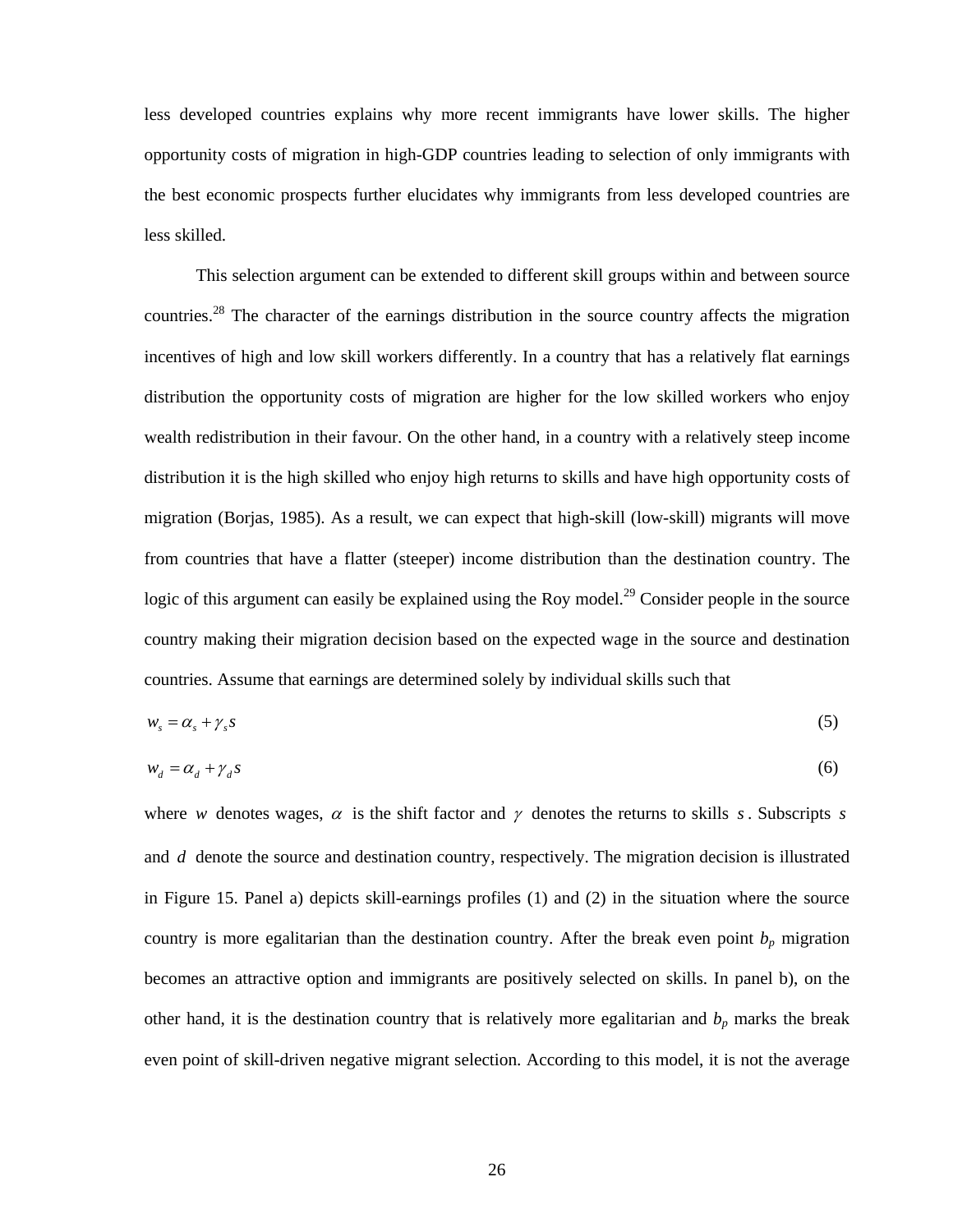income level in the source and destination country that drive skill-based selection of migrants. Rather, it is the relative distribution of income.<sup>30</sup>

 The Roy model has important implications for income distribution in the source and destination countries as a function of immigrants' self-selection. It predicts that the more (less) egalitarian the destination country is, the higher the likelihood that it attracts low (high) skill immigrants. In effect, egalitarian (non-egalitarian) destination countries are prone to earnings inequality with a concentration of immigrants at the lower (upper) tail of the earnings distribution. On the other hand, egalitarian (non-egalitarian) source countries are likely to experience an uneven distribution of earnings with a thin upper (lower) tail.

 These distributional aspects highlight the role of immigration policy for earnings inequality between and within immigrant and native groups in the host society. Focusing on Europe and Germany and Denmark in particular, Constant and Zimmermann (2005) provide evidence that these countries could benefit from more pro-active policies aiming at recruitment and integration of immigrants with strong economic prospects. An example of such policy is selection of qualified immigrants using observable and measurable criteria. Such policies would lower the shares of immigrants with inferior economic aptitude in the host economy. Depending on the selection criteria, such polices have a solid potential to reduce income inequality and immigrant poverty in the destination countries.

### *Ethnicity and Ethnic Identity*

Ethnic identity, much like personality and other individual characteristics, are supposed to substantially influence labour market outcomes and thus inequality. Ethnic identity is whatever makes individuals the same or different in comparison to other ethnic groups. It may also encompass a network of strong beliefs, values, and what people hold dear. Ethnic identity surfaces

<sup>&</sup>lt;sup>28</sup> Another extension would be the self-selection of migrants who decide to return to their home countries, or to third countries. See e.g. Borjas (1989), Constant and Massey (2003), Dustmann (2003), and Galor and Stark (1991). <sup>29</sup> Roy (1951) and Borjas (1987b).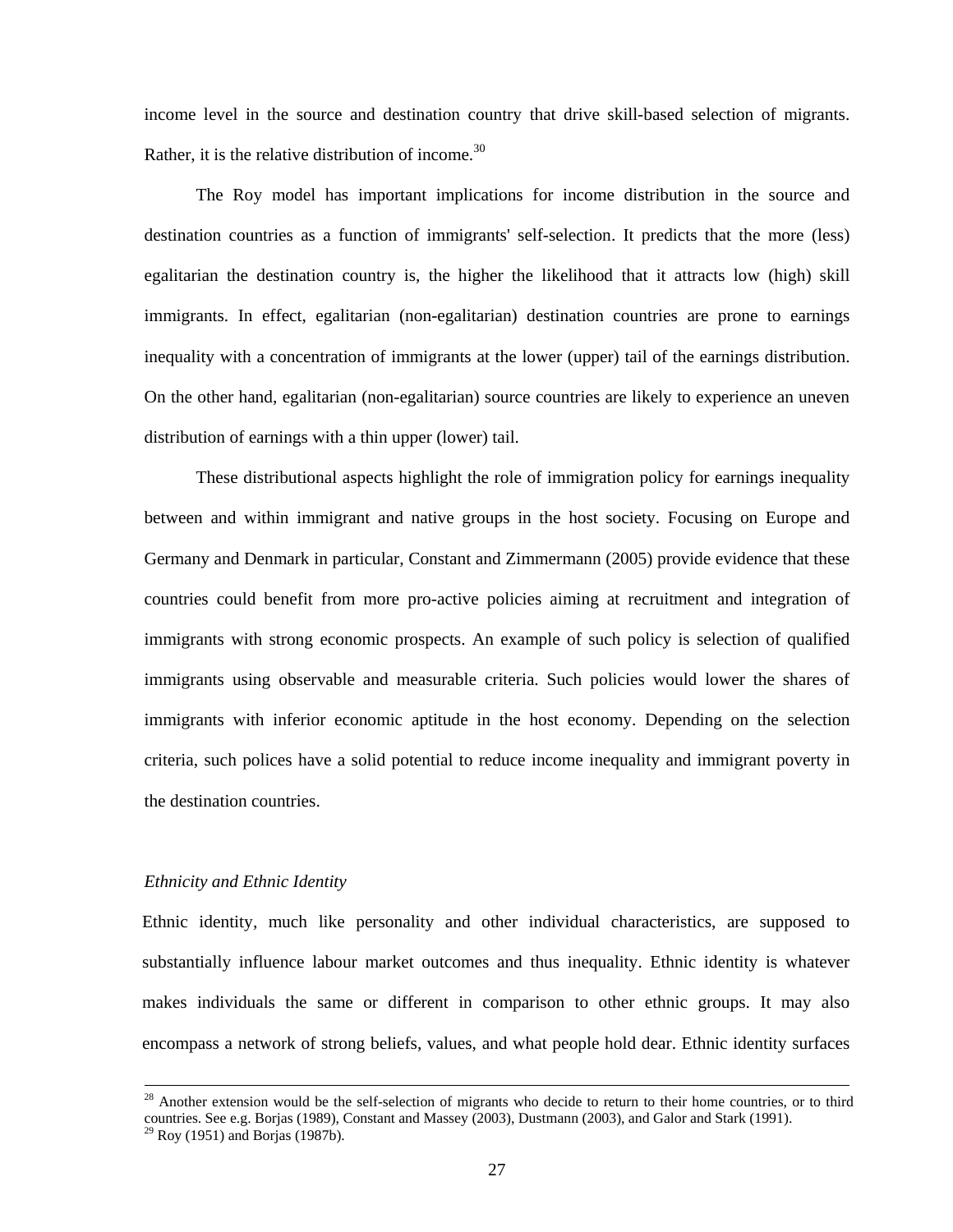and becomes a strong part of the migrants' persona when they arrive in a host country that is dominated by a different ethnicity or culture.

 There is a growing and related literature studying the evolution of culture and ethnic identity and its role for economic outcomes. Ottaviano and Peri (2006) and Guiso, Sapienza, and Zingales (2006) deal with the mixed impact of culture. Kahanec (2007) investigates how the interaction of social relationships and ethnicity drive ethnic competition and specialization in the labour market. Theories of ethnic identity (Kuran, 1998; Fearon and Laitin, 2000; Darity, Mason, and Stewart, 2006; Austen-Smith and Fryer, 2005; Chiswick, 2006; Battu, Mwale and Zenou, 2007) and empirical studies (Mason, 2004; Constant, Gataullina, and Zimmermann, 2006a and 2006b; Bisin, Patacchini, Verdier, and Zenou, forthcoming; Nekby and Rödin, 2007) provide a better understanding of societal and economic behaviour.

We follow Constant, Gataullina, and Zimmermann (2006a) to define ethnic identity as the balance between the commitment to or self-identification with the culture and society of the origin and host countries. We conjecture that a migrant who arrives in the host country moves along a plane formed by two axes representing commitment to the home and host countries. On the horizontal axis we measure commitment to and self-identification with the country of origin, and on the vertical axis we measure commitment to and self-identification with the host country.

Confronted with both cultures, which combination of commitments do migrants choose to uphold? The two-dimensional *ethnosizer*, a measure of the intensity of a person's ethnic identity, deals with this question and conceptualizes the position of migrants in the positive orthant of commitment combinations. As illustrated in Figure 16, the *ethnosizer* contains four measures or regimes of ethnic identity differentiated by the strength of cultural and social commitments. *Assimilation* (A) is a strong identification with the host culture and society, coupled with a firm conformity to the norms, values, and codes of conduct, and a weak identification with the ancestry; *Integration* (I) is achieved when an individual combines, incorporates, and exhibits both strong

 $30$  See Chiswick (1999) for a more general treatment of self-selection. Chiquiar and Hanson (2005) provide evidence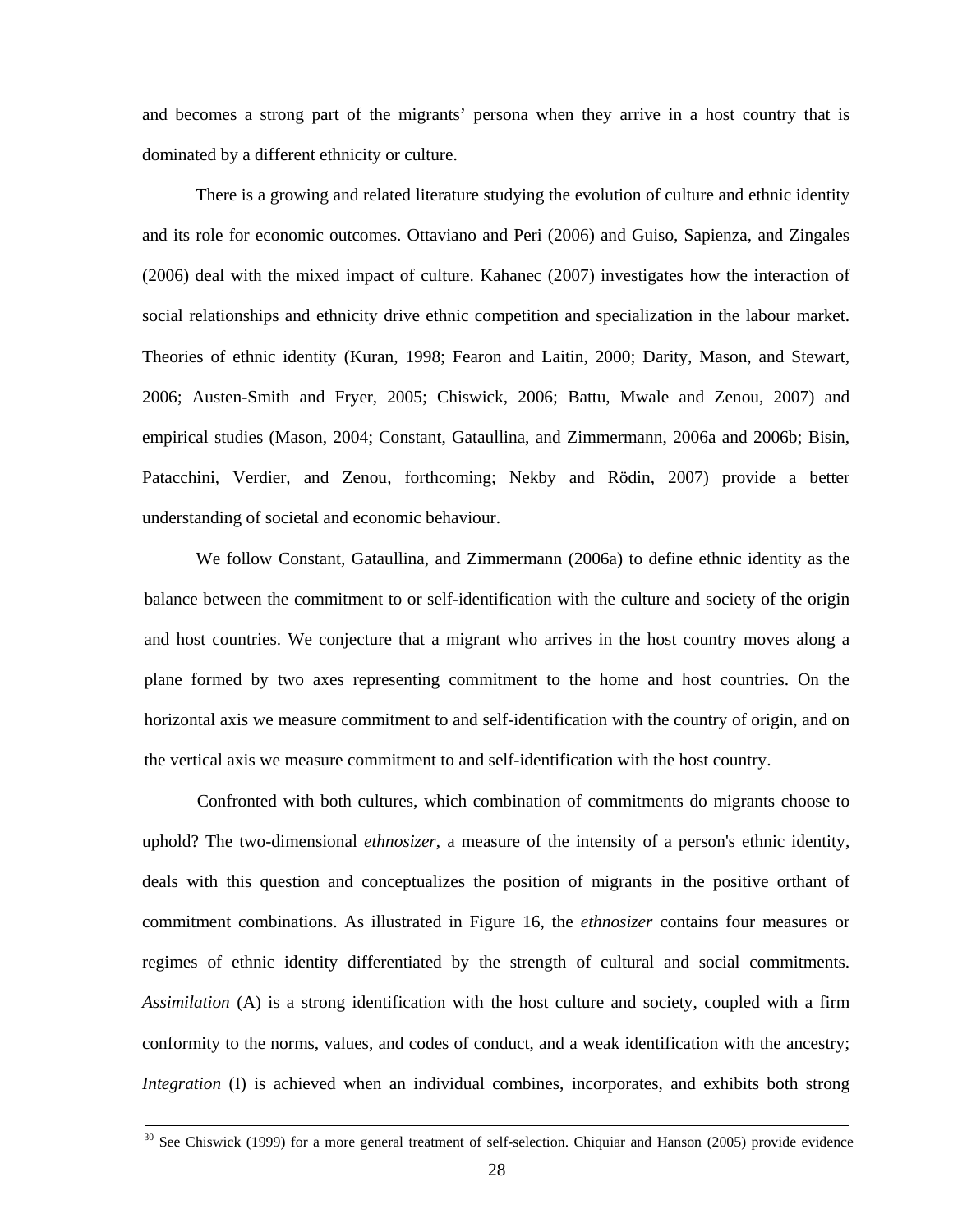dedication to the origin and commitment and conformity to the host society; *Marginalization* (M) is a weak dedication to or strong detachment from either the dominant culture or the culture of origin; and, *Separation* (S) is an exclusive commitment to the culture of origin even after years of emigration, paired with weak involvement in the host culture and country realities. Starting at point (1,0), a migrant can undergo a more complicated journey through the various states, leaving separation towards integration, assimilation or marginalization, or remaining separated.

The *ethnosizer* is constructed by using individual data with information on the following elements: language, culture, societal interaction, history of migration, and ethnic self-identification (Constant, Gataullina, and Zimmermann, 2006a). We briefly summarize some recent findings about the effects of ethnic identity on economic behaviour.<sup>31</sup> Constant, Gataullina, and Zimmermann (2006b) deal with the probability to work, Zimmermann (2007) with earnings, and Constant, Roberts and Zimmermann (2007) with homeownership. All three papers use the German Socioeconomic Panel (GSOEP) and employ Probit (work probability, homeownership) and Tobit models (earnings). The two-dimensional *ethnosizer* is added to standard regressions to examine the particular contribution of ethnic identity. Consistently, it is found that ethnicity matters significantly for economic performance and that the findings are very robust with respect to the concrete model specification. To put it differently: The inclusion of the *ethnosizer* does not change the parameter estimates of the standard variables in any relevant way. Nevertheless, the parameter estimates of the ethnicity effects have a strong impact on economic behaviour. Assimilation and integration have a positive effect on economic performance, while separation and marginalization do not.

As discussed above, the economic literature on assimilation considers economic assimilation, which suggests that immigrants may finally converge to the economic behaviour and performance of natives. The issue is the speed of this process. The ethnicity literature considers ethnic identity as cultural capital that may emerge and develop, but likely persists over time and

inconsistent with the negative selection hypothesis hypothesized by Borjas (1987b).

<sup>&</sup>lt;sup>31</sup> Constant and Zimmermann (2008) provide an overview of this research and present evidence that the measures of ethnic identity (the *ethnosizer*) are exogenous.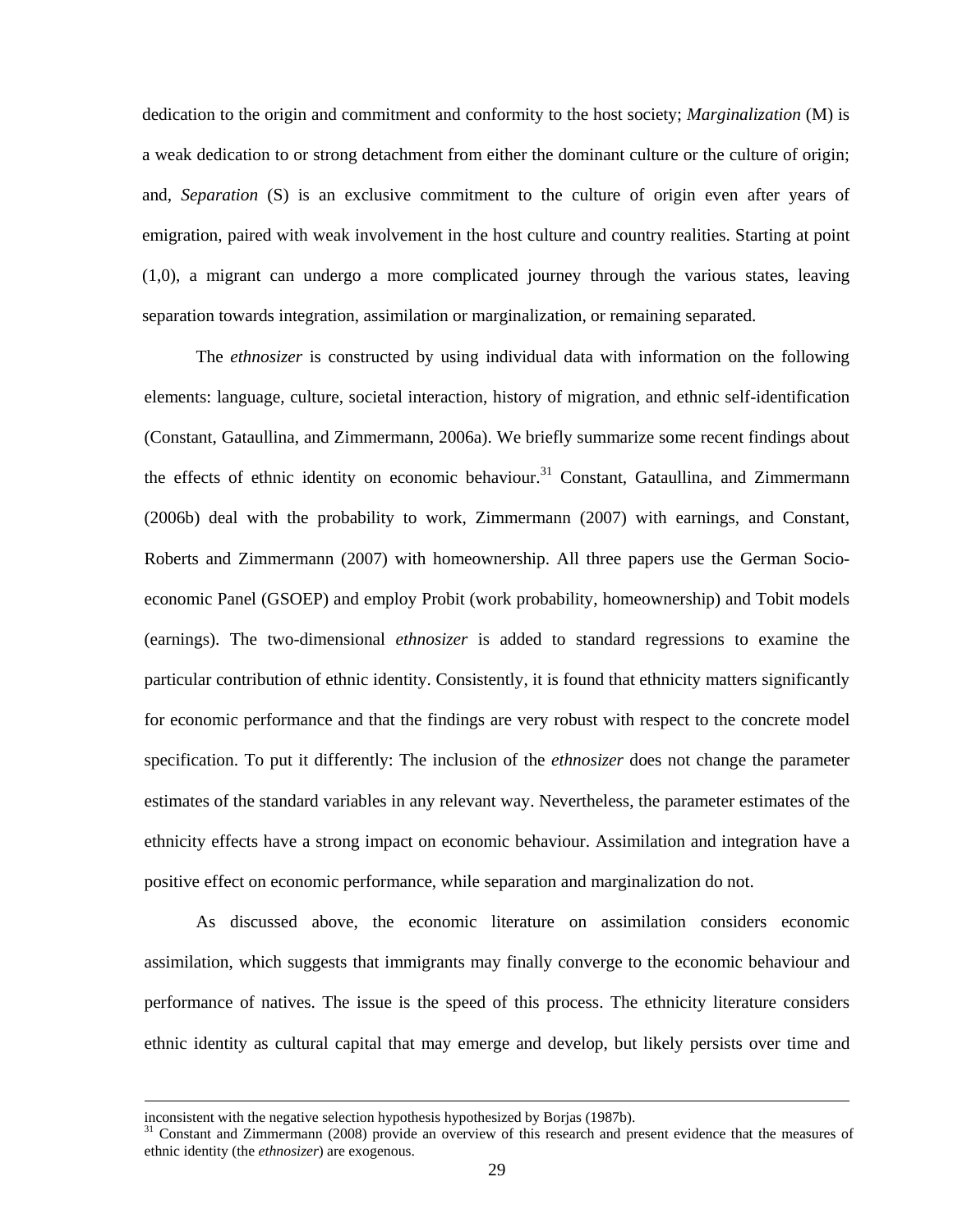exhibits comparative advantages and disadvantages for the economic process. This approach may help to explain why different ethnic groups can be observed to exhibit very different positions in the distribution of income and why some stay at the lower tail of income distribution while others move up and close the gap vis-à-vis the natives.

### **5. Conclusions and Further Research**

The analysis in this chapter suggests that skilled labour immigration has a large potential to reduce inequality in the receiving countries. An important channel is the rise in relative wages of the unskilled with respect to the wages of the skilled. Unskilled immigration seems to generally increase inequality, only under specific circumstances it may decrease it. Such an instance is, if migrant adaptation overcomes downgrading, immigrants may turn from low- to high-skilled workers.

 But the relationship between inequality and the presence of immigrants in the economy is not trivial. Complementarities between skilled and unskilled (immigrant) labour and ethnic capital, or the role of skilled and unskilled immigrants in satisfying the taste for variety in the host economy may affect inequality in complex ways. One has to be aware also of the different institutional and social histories of immigration and inequality across countries. Immigrants differ across countries, not only in terms of ethnic origin but also in terms of educational attainment, ethnic identity and societal and economic aspirations.

 The flow of labour migration depends on incentives, but also on inequality in the sending and receiving countries. The relative inequality in the source and destination countries affects the prospects of immigrants with different skill levels differently, and thus feeds into the selection of immigrants across destination countries. Many immigrants do not remain migrants forever. Some of them assimilate, some integrate, some return, and some remain trapped in different degrees of social and labour market exclusion. The dynamics of the allocation of immigrants across these states importantly affects their labour market position as well as that of the natives and thus inequality.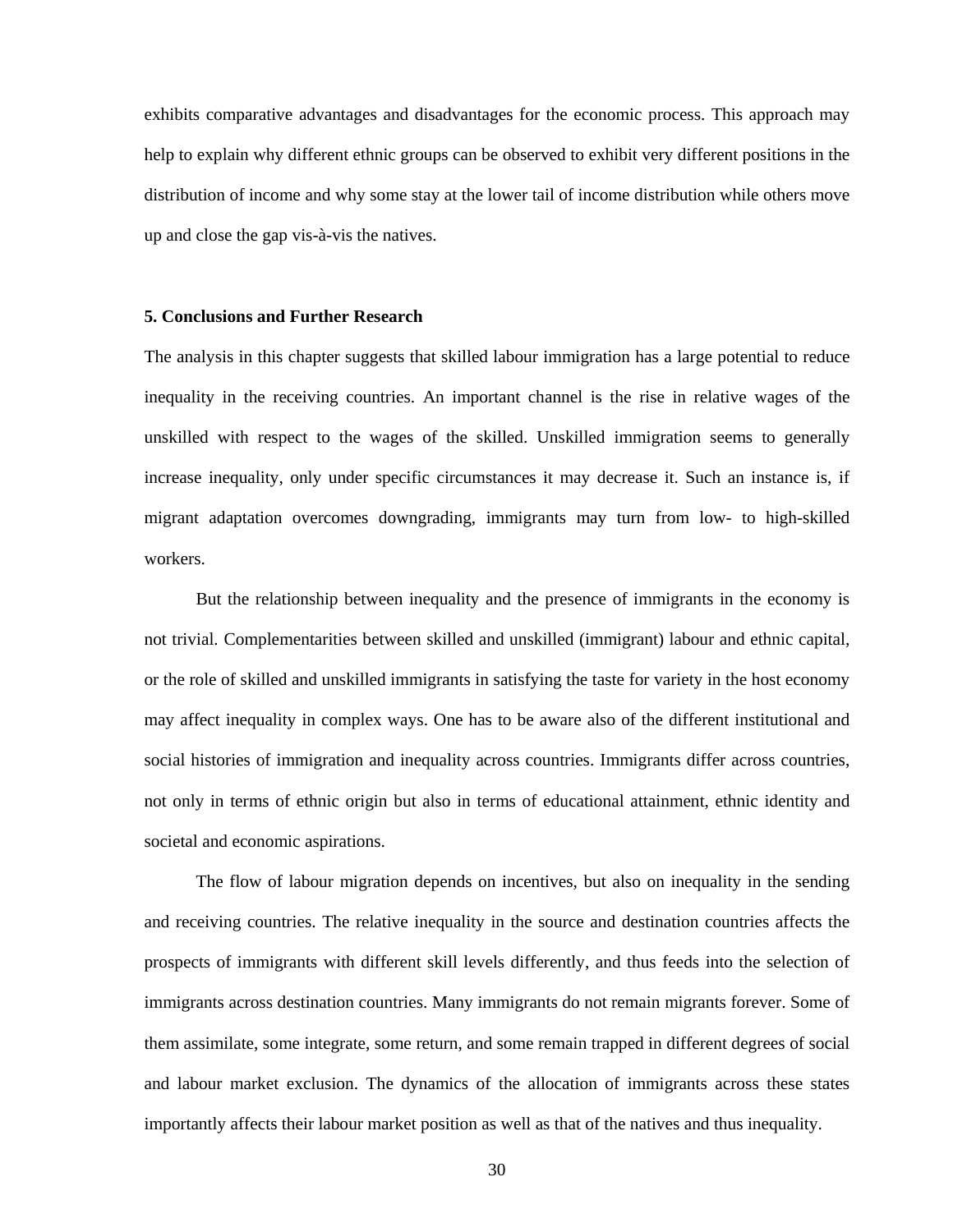With the rising excess demand for skilled labour worldwide, and the positive consequences of labour migration for allocative and distributional purposes, there is a large potential for an international policy regime of unrestricted temporary and circular skilled labour migration. Highlyskilled workers could obtain a global green card to work in their country of choice depending on the availability of a work contract. This could contribute to global welfare and more equality, since such a temporary and circular migration regime makes the best use of scarce brains and ensures that both sending and receiving regions receive their share of the gains of migration.

 This has to be made possible by further research in various areas: Given the complexity of the effects and causes that the relationship between migration and inequality involves, in the next 10 years we should concentrate our research on the causal effects of migration on inequality in the host and sending countries as well as on world inequality. We understand already many parts of this link, but the big picture is unclear due to the lack of data. Some of the specific issues that need further attention include the (i) effects on sending countries generated by brain drain, the (ii) intertwined effects between immigration, immigration policy, attitudes towards immigrants, and immigrants labour market outcomes, and (iii) the interactions between immigrant assimilation, ethnic capital, and immigrants' labour market outcomes.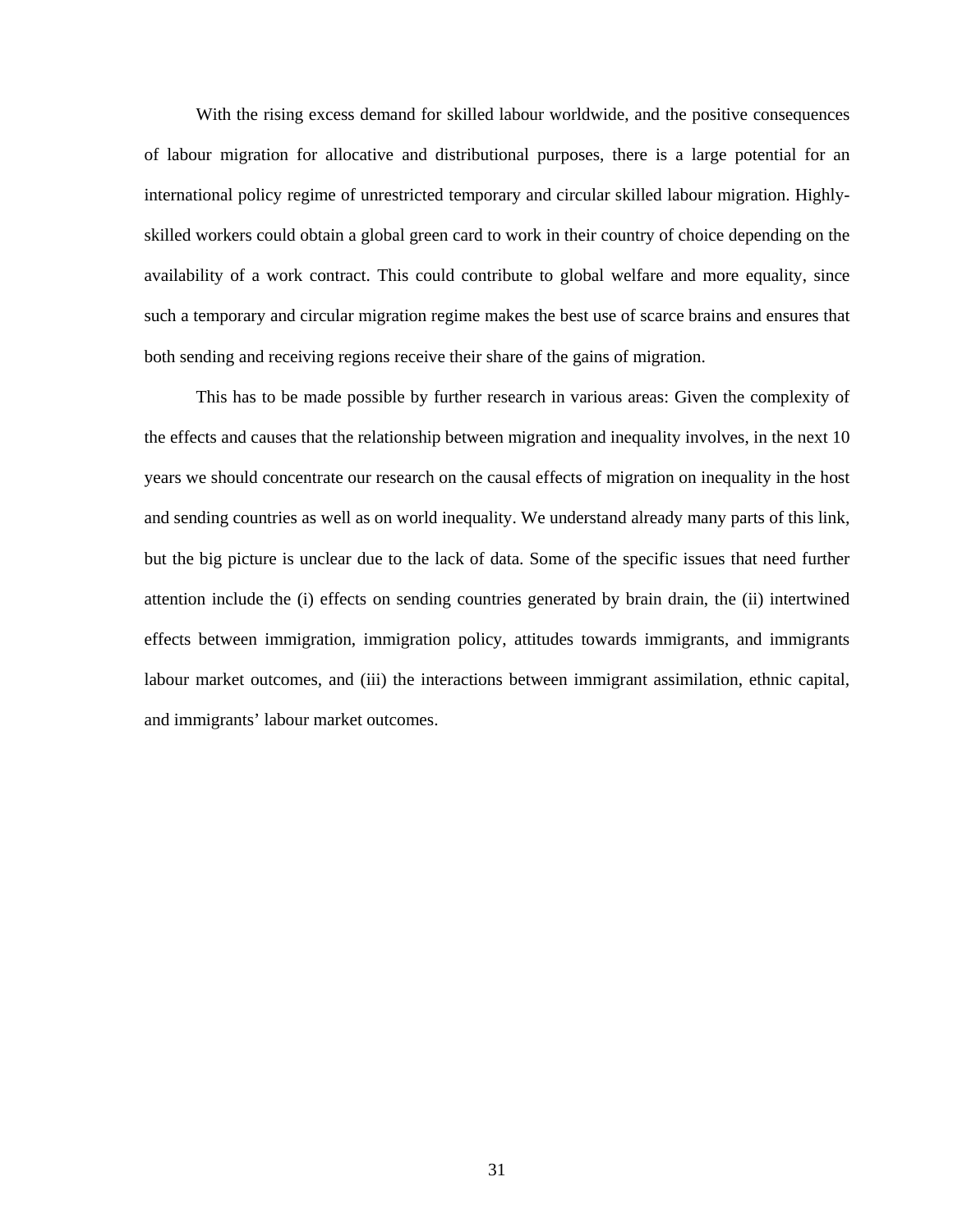### **References**

- Adams, R. (1989). 'Workers Remittances and Inequality in Rural Egypt'. *Economic Development and Cultural Change*, 38: 45-71.
- Adams, R. (1992). 'The Impact of Migration and Remittances on Inequality in Rural Pakistan'. *Pakistan Development Review*, 31: 1189-1203.
- Addison, T. and C. Worswick (2002). 'The Impact of Immigration on the Earnings of Natives: Evidence from Australian Micro Data'. *The Economic Record*, 78: 68-78.
- Akbari, A. and D. DeVoretz (1992). 'The Substitutability of Foreign-Born Labour in Canadian Production: Circa 1980'. *Canadian Journal of Economics*, 25: 604-614.
- Amuedo-Dorantes, C. and S. de la Rica (2007). 'Labour Market Assimilation of Recent Immigrants in Spain'. *British Journal of Industrial Relations*. 45: 257-284.
- Angrist, J. D. and Adriana D. Kugler (2003). 'Protective or Counter-Protective? Labour Market Institutions and the Effects of Immigration on EU Natives'. *The Economic Journal*, 113: F302-F331.
- Austen-Smith, David, and Roland G. Fryer Jr. (2005). 'An Economic Analysis of 'Acting White''. *Quarterly Journal of Economics*, 120: 551-583.
- Barham, B. and S. Boucher (1998). 'Migration, Remittances and Inequality: Estimating the Net Effects of Migration on Income Distribution'. *Journal of Development Economics*, 55: 307- 331.
- Bauer, T. and K. F. Zimmermann (1997). 'Integrating the East: The Labour Market Effects of Immigration', in S. W. Black (ed.), *Europe's Economy Looks East-Implications for the EU and Germany*. Cambridge: Cambridge University Press, 1997, 269-306.
- Battu, H., M. Mwale and Y. Zenou (2007). 'Oppositional Identities and the Labour Market'. *Journal of Population Economics*, 20: 643-667.
- Bisin, A., E. Patacchini, T. Verdier and Y. Zenou (forthcoming). 'Are Muslim Immigrants Different in Terms of Cultural Integration?'. *Journal of the European Economic Association*.
- Borjas, G. J. (1983). 'The Substitutability of Black, Hispanic, and White Labour'. *Economic Inquiry*, 21: 93-106.
- Borjas, G. J. (1985). 'Assimilation, Changes in Cohort Quality, and the Earnings of Immigrants', *Journal of Labour Economics*, 3: 463-489.
- Borjas, G. J. (1986). 'The Self-Employment Experience of Immigrants'. *The Journal of Human Resources*, 21: 485-506.
- Borjas, G. J. (1987a). 'Immigrants, Minorities, and Labour Market Competition'. *Industrial and Labour Relations Review*, 40: 382-392.
- Borjas, G. J. (1987b). 'Self-Selection and the Earnings of Immigrants'. *American Economic Review*. 77:531-553.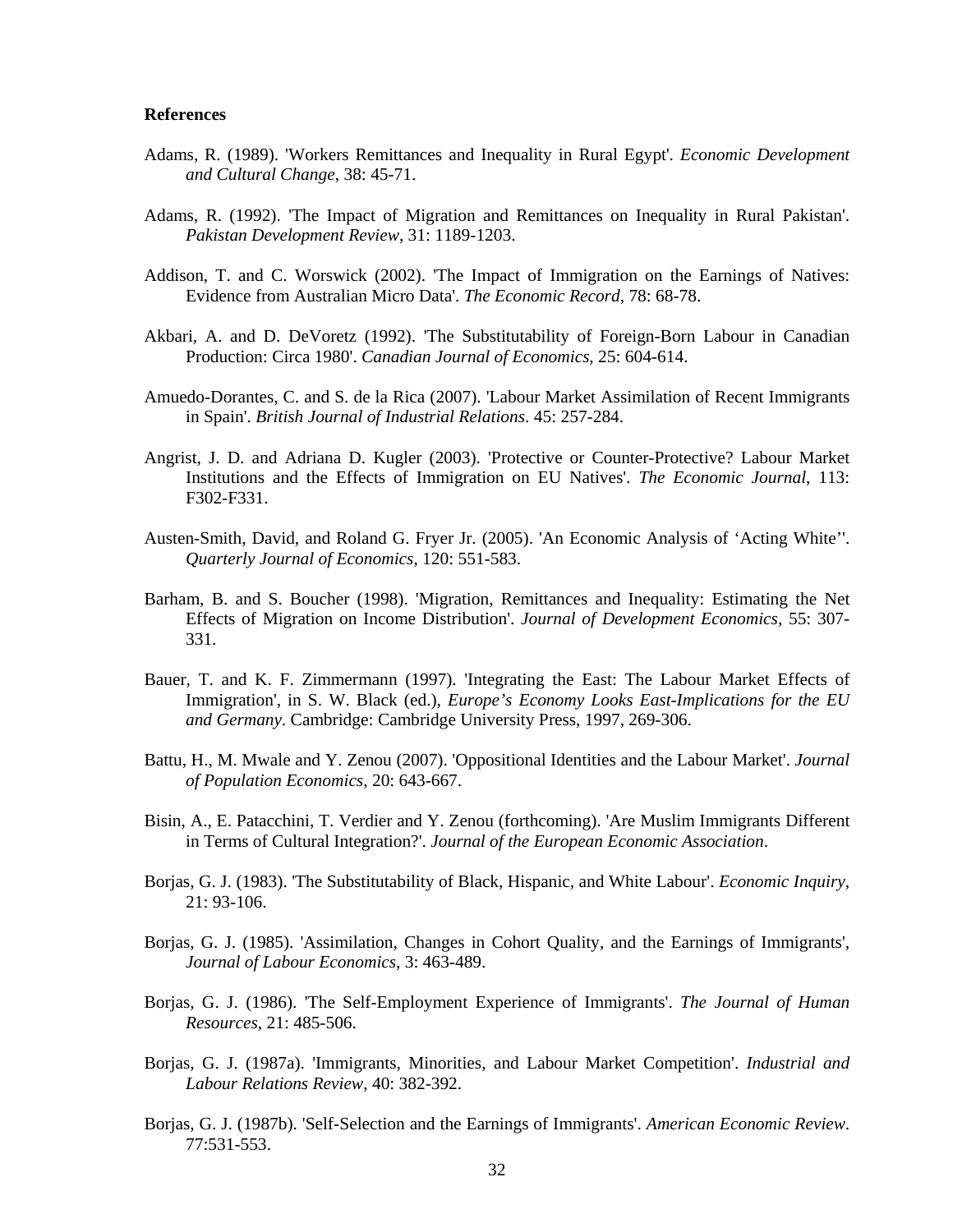- Borjas, G. (1989). 'Immigrant and Emigrant Earnings: A Longitudinal Study'. *Economic Inquiry*. 27: 21-37.
- Borjas, G.J. (1990). *Friends or Strangers: The Impact of Immigrants on the US Economy*. New York: Basic Books.
- Borjas, G.J. (1994). 'The Economics of Immigration'. *Journal of Economic Literature*, 32: 1667- 1717.
- Borjas, G.J. (1995). 'Assimilation and Changes in Cohort Quality Revisited: What Happened to Immigrant Earnings During the 1980s? ' *Journal of Labour Economics*, 13: 201-245.
- Borjas, G. J. (1999a). 'Economic Analysis of Immigration', in: Ashenfelter, O. C. and D. Card (1999). *Handbook of Labour Economics* (Volume 3A). Amsterdam: Elsevier, 1999, 1697- 1760.
- Borjas, G. J. (1999b). *Heaven's Door: Immigration Policy and the American Economy*, Princeton, New Jersey: Princeton University Press.
- Borjas, G. J. (2003). 'The Labour Demand Curve is Downward Sloping: Reexamining the Impact of Immigration on the Labour Market'. *Quarterly Journal of Economics*, 118: 1335-1374.
- Borjas, G. J. (2006). *Immigration in the High-Skill Labour Markets: The Impact of Foreign Students on the Earnings of Doctorates*, National Bureau of Economic Research, Working Paper, No. 12085.
- Borjas, G. J., R. B. Freeman, and L. F. Katz (1997). 'How Much Do Immigration and Trade affect Labour Market Outcomes? ' *Brookings Paper of Economic Activity*, 1: 1-67.
- Butcher, K. F. and J. DiNardo (2002). 'The Immigrant and Native-Born Wage Distributions: Evidence from United States Censuses'. *Industrial and Labor Relations Review*, 56: 97-121.
- Card, D. (1990). 'Impact of the Mariel Boatlift on the Miami Labour Market'. *Industrial and Labour Relations Review*, 43: 245-257.
- Card, D. (2001). 'Immigrant Inflows, Native Outflows and the Local Labour Market Impacts of Higher Immigration'. *Journal of Labour Economics*, 19: 22–64.
- Carrington, W. J. and P. J. F. de Lima (1996). 'The Impact of 1970s Repatriates from Africa on the Portuguese Labor Market'. *Industrial and Labor Relations Review*, 49: 330-347.
- Chapman, B. and D. Cobb-Clark (1999). 'A Comparative Static Model of the Relationship between Immigration and the Short-Run Job Prospects of Unemployed Residents'. *Economic Record*, 75: 358-68.
- Chiquiar, D. and G. H. Hanson (2005). 'International Migration, Self-Selection, and the Distribution of Wages: Evidence from Mexico and the United States'. Journal of Political Economy. 113: 239-281.
- Chiswick, B. R. (1978). 'The Effect of Americanization on the Earnings of Foreign-Born Men'. *Journal of Political Economy*, 86: 897-921.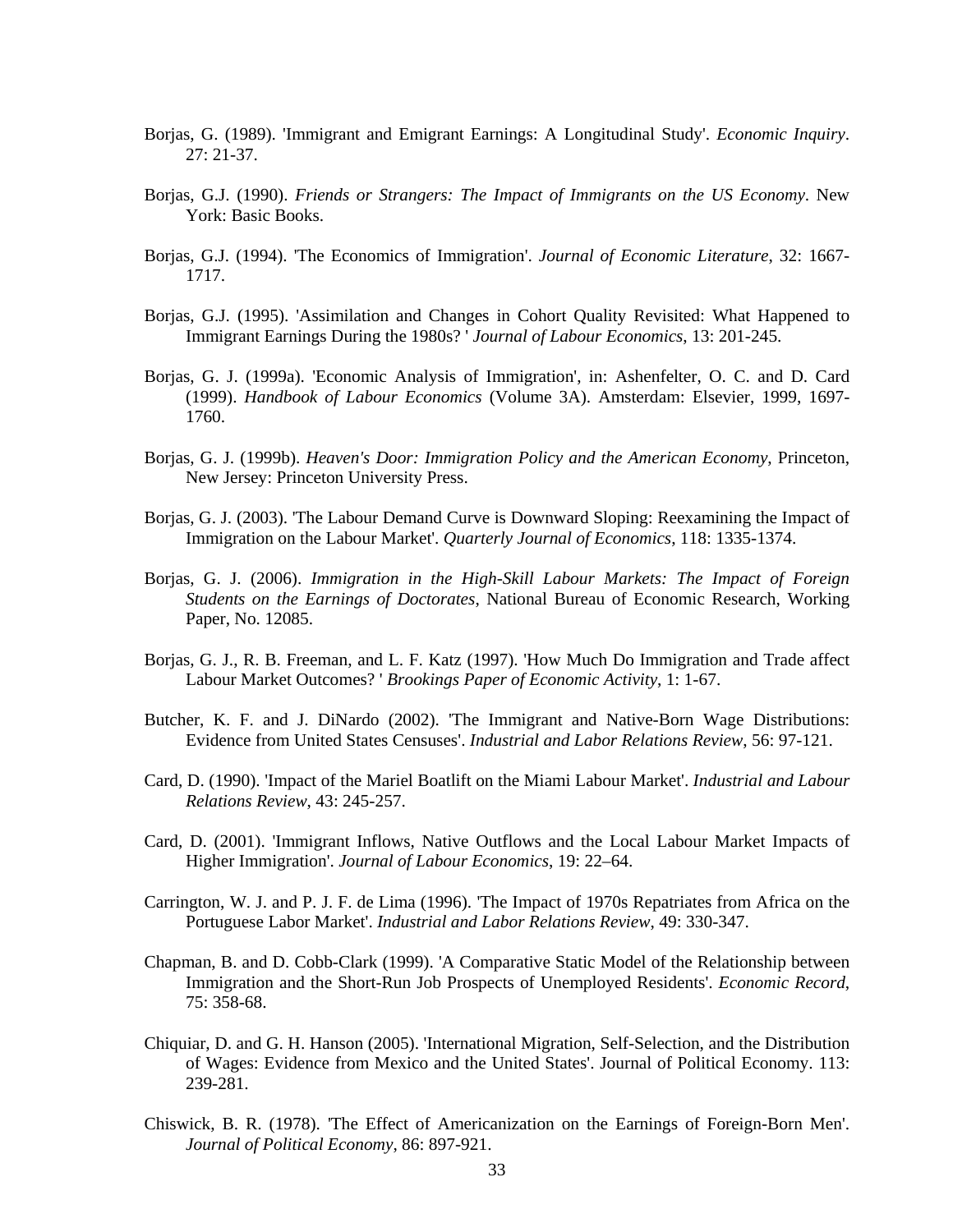- Chiswick, B. R. (1980). *An Analysis of the Economic Progress and Impact of Immigrants, Employment and Training Administration*. U.S. Department of Labour. National Technical Information Service, PB80-200454.
- Chiswick, B. R. (1998). 'The Economic Consequences of Immigration: Application to the United States and Japan', in: Myron Weiner and Tadashi Hanami (eds*.*), *Temporary Workers or Future Citizens? Japanese and U.S. Migration Policies*, New York: New York University Press, 1998, 177-208.
- Chiswick, B. R. (1999). 'Are Immigrants Favorably Self-Selected?' *American Economic Review*, 89: 181-185.
- Chiswick, B. R. and T. J. Hatton, (2003). 'International Migration and the Integration of Labour Markets'. in: M. Bordo, A. Taylor and J. Williamson (eds.), *Globalization in Historical Perspective*, NBER Conference Report, 65-119.
- Chiswick, B. R. and P. W. Miller (2002). 'Immigrant Earnings: Language Skills, Linguistic Concentrations and the Business Cycle'. *Journal of Population Economics*, 15: 31-57.
- Chiswick, B. R., Y. Cohen and T. Zach (1997). 'The Labor Market Status of Immigrants: Effects of the Unemployment Rate at Arrival and Duration of Residence'. *Industrial and Labor Relations Review*, 50: 289-303.
- Chiswick, B. R., A. T. Le and P. W. Miller (2008). 'How Immigrants Fare Across the Earnings Distribution: International Analysis'. *Industrial and Labor Relations Review*, 61: 352-373.
- Chiswick, C. U. (1978C). 'The Growth of Professional Occupations in U.S. Manufacturing, 1900- 73'. in: I . Sirageldin (ed.), *Research in Human Capital and Development*, Greenwich, Conn.: JAI Press, 191-217.
- Chiswick, C. U. (2006). *The Economic Determinants of Ethnic Assimilation*. IZA Discussion Paper No. 2212.
- Chiswick, C. U., B. R. Chiswick and G. Karras (1992). 'The Impact of Immigrants on the Macroeconomy'. *Carnegie-Rochester Conference Series on Public Policy*, 37: 279-316.
- Constant, A. and D. S. Massey (2003). 'Self-Selection, Earnings, and Out-Migration: A Longitudinal Study of Immigrants to Germany'. *Journal of Population Economics*. 16: 631- 653.
- Constant, A., and K. F. Zimmermann (2005). 'Immigrant Performance and Selective Immigration Policy: A European Perspective'. *National Institute Economic Review*, 194: 94-105
- Constant, A., and K. F. Zimmermann (2008). 'Measuring Ethnic Identity and Its Impact on Economic Behavior'. *Journal of the European Economic Association*, forthcoming.
- Constant, A., L. Gataullina, and K. F. Zimmermann (2006a). *Ethnosizing Immigrants*. IZA Discussion Paper No. 2040. *Journal of Economic Behavor and Organization*, forthcoming.
- Constant, A., L. Gataullina, and K. F. Zimmermann (2006b). *Gender, Ethnic Identity and Work*. IZA Discussion Paper No. 2420.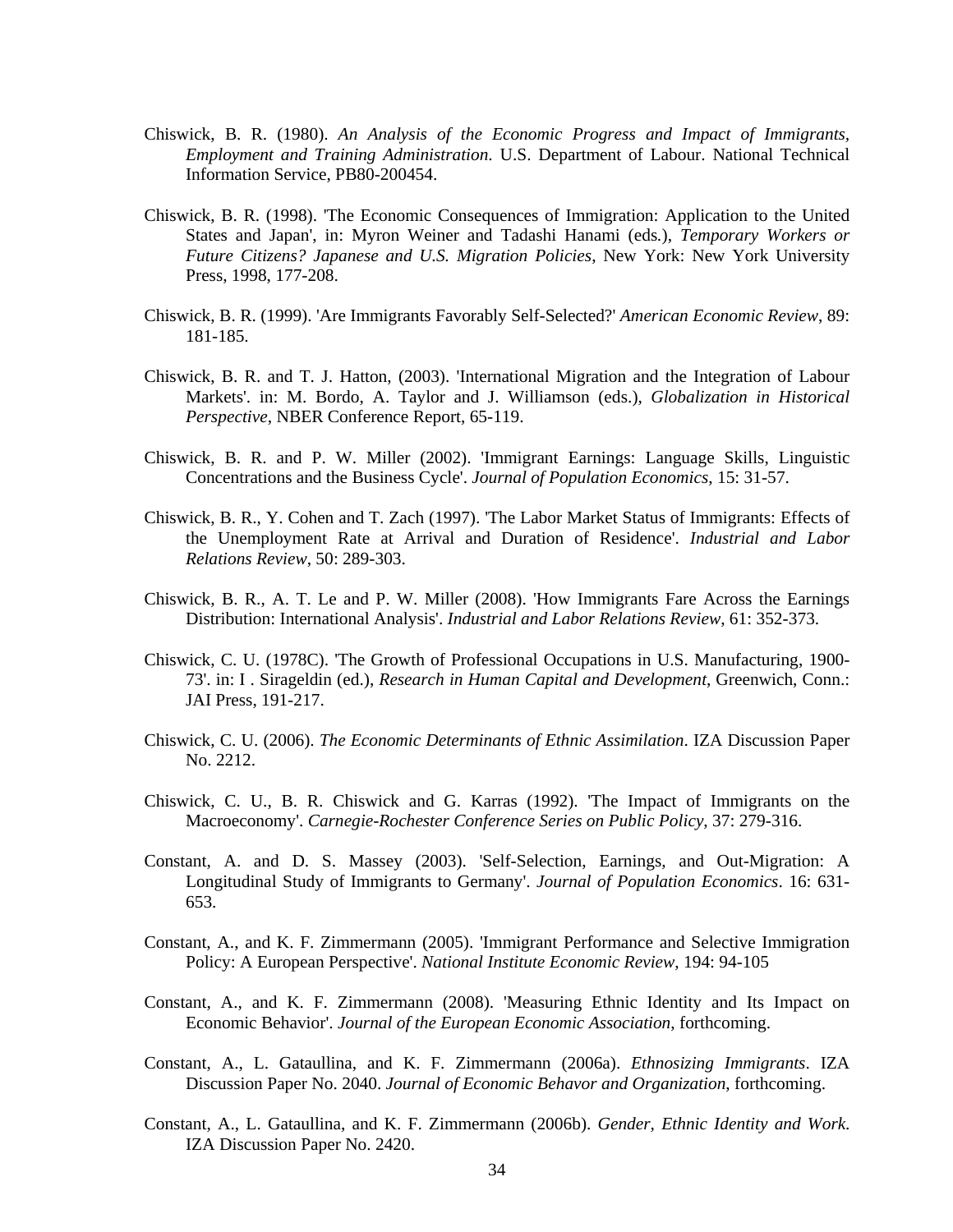- Constant, A., R. Roberts, and K. F. Zimmermann (2007). *Ethnic Identity and Immigrant Homeownership*. IZA Discussion Paper No. 3050.
- Darity, W. A., P. L. Mason, and J. B. Stewart (2006). 'The Economics of Identity: The Origin and Persistence of Racial Identity Norms'. *Journal of Economic Behavior and Organization*, 60: 283-305.
- De New J. P. and K. F. Zimmermann (1994). 'Native Wage Impacts of Foreign Labour: a Random Effects Panel Analysis'. *Journal of Population Economics*, 7: 177–192.
- Dustmann, C. (2003). 'Return Migration, Wage Differentials, and the Optimal Migration Duration'. *European Economic Review*. 47: 353-369.
- Dustmann, C., F. Fabbai and I. Preston (2005). 'The Impact of Immigration on the UK Labour market'. *The Economic Journal*, 115: F324-F341.
- Dustmann, C., F. Fabbri, I. Preston and J. Wadsworth (2003). *Labour Market Performance of Immigrants in the UK Labour Market*. Home Office Online Report 05/03.
- Dustmann, C., T. Frattini and I. Preston (2007). *A Study of the Migrant Workers and the National Minimum Wage and Enforcement Issues*. Research Report for the Low Pay Commission. University College London.
- Fearon, J. D., and D. D. Laitin (2000). 'Violence and the Social Construction of Ethnic Identity'. *International Organization*, 54: 845-877.
- Filer, R. K. (1992). 'The Effect of Immigrant Arrivals on Migratory Patterns of Native Workers', in: G. J. Borjas and R. B. Freeman (eds.), *Immigration and theWorkforce: Economic Consequences for the United States and Source Areas*, Chicago: University of Chicago Press. 245-269.
- Friedberg, R. M. (2001). 'The Impact of Mass Migration on the Israeli Labour market'. *Quarterly Journal of Economics*, 116: 1373-1408.
- Galor, O. and O. Stark (1991). 'The Probability of Return Migration, Migrants' Work Effort and Migrants' Performance'. *Journal of Development Economics*, 35: 399-405.
- Grossman, J. B. (1982). 'The Substitutability of Natives and Immigrants in Production'. *The Review of Economics and Statistics*, 64: 596-603.
- Guiso, L., P. Sapienza, and L. Zingales (2006). *Does Culture Affect Economic Outcomes?* NBER Working Paper No. 11999.
- Gustafsson, B. and M. Johansson (1999). 'In Search of Smoking Guns: What Makes Income Inequality Vary over Time in Different Countries?'. *American Sociological Review,* 64: 585- 605

Hamermesh, D. S. (1993). *Labour Demand*. Princeton, New Jersey: Princeton University Press.

Hunt, J. (1992). 'The Impact of the 1962 Repatriates from Algeria on the French Labour Market'. *Industrial and Labour Relations Review*, 45: 556 - 572.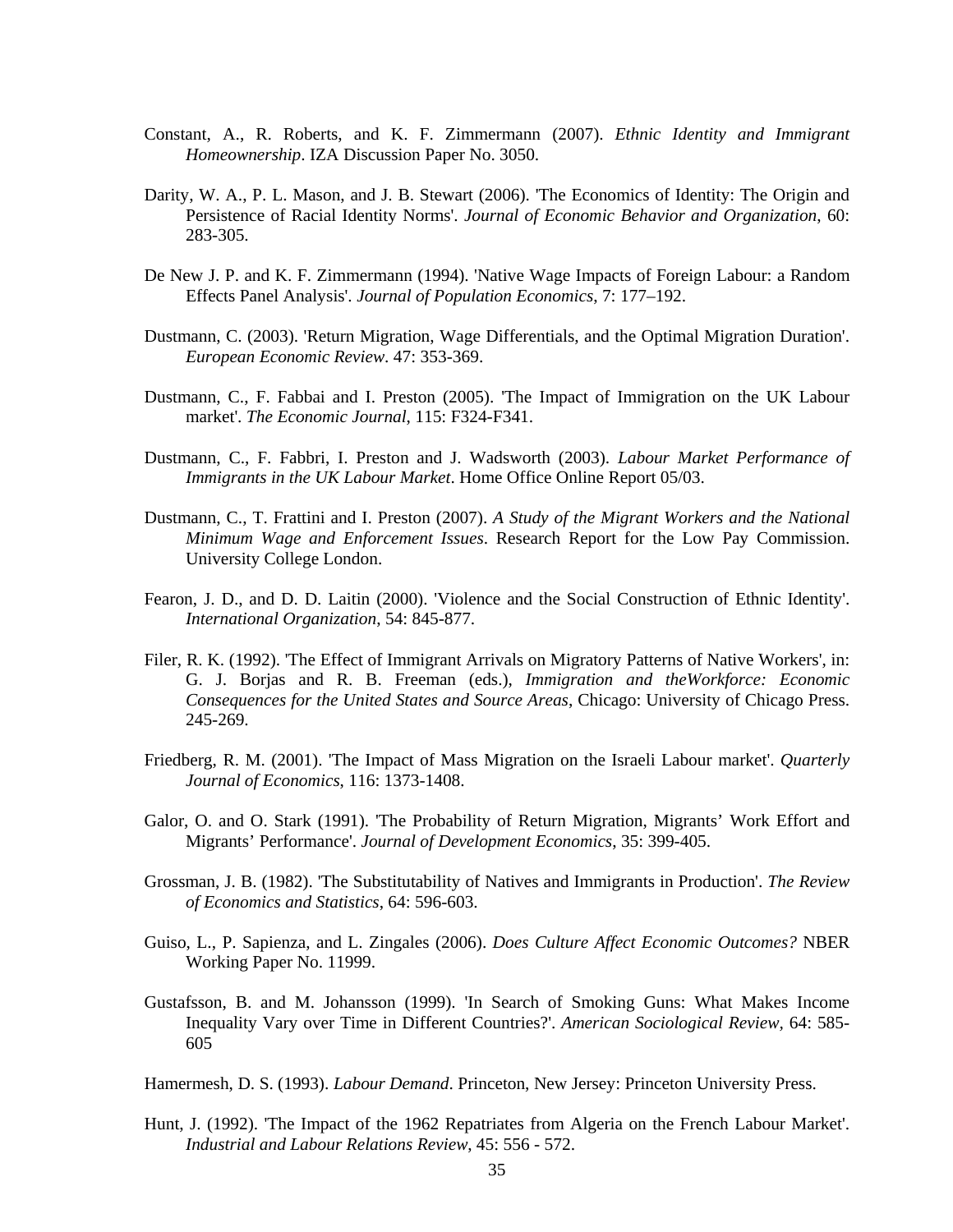- ILO (1990). *International Standard Classification of Occupations (ISCO-88)*. International Labour Office. Geneva 1990.
- Kahanec, M. 2007. *Ethnic Competition and Specialization*. IZA Discussion Paper No. 3167.
- Kahanec, M. and K. F. Zimmermann (2008). *Migration, the Quality of the Labour Force and Economic Inequality*, IZA Discussion Paper No. 3560.
- Katz, L. F. and K. M. Murphy (1992). 'Changes in Relative Wages, 1963-1987: Supply and Demand Factors'. *The Quarterly Journal of Economics*, 107: 35-78.
- Kuran, T. (1998). 'Ethnic Norms and their Transformation Through Reputational Cascades'. *Journal of Legal Studies,* 27: 623-659.
- LaLonde, R. J. and R. H. Topel (1992). 'The Assimilation of Immigrants in the U.S. Labor Market', in: G. J. Borjas and R. B Freeman (eds.), *Immigration and the Work Force: Economic Consequences for the United States and Source Areas*. Chicago: University of Chicago Press.
- Lipton, M. (1977). *Why Poor People Stay Poor: Urban Bias in Developing Countries.* London: Temple Smith.
- Lipton, M. (1980). 'Migration from Rural Areas of Poor Countries: The Impact on Rural Productivity and Income Distribution'. *World Development*, 8: 1-24.
- Mason, P. L. (2004). 'Annual Income, Hourly Wages, and Identity among Mexican-Americans and other Latinos'. *Industrial Relations*, 43: 817-834.
- McKenzie, D. and H. Rapoport (2006). 'Network Effects and the Dynamics of Migration and Inequality: Theory and Evidence from Mexico'. *Journal of Development Economics*, forthcoming.
- Nekby, L. and M. Rödin (2007). *Acculturation Identity and Labour Market Outcomes*. IZA Discussion Paper No. 2826
- Orrenius, P.M. and M. Zavodny (2007). 'Does Immigrant Affect Wages? A Look at Occupational-Level Evidence'. *Labour Economics*, 14: 757-773.
- Ottaviano, G.I.P. and G. Peri (2006). 'The Economic Value of Cultural Diversity: Evidence from US Cities'. *Journal of Economic Geography*, 6: 9-44.
- Parasnis, J., D. Fausten and R. Smyth (2006). 'The Impact of Immigration on Native Workers in Australia'. *Australian Economic Papers*, forthcoming.
- Pischke J. S., Velling J. (1997). 'Employment Effects of Immigration to Germany: an Analysis Based on Local Labour Markets'. *The Review of Economics and Statistics*, 79: 594–604.
- Roy, A. D. (1951). 'Some Thoughts on the Distribution of Earnings'. *Oxford Economic Papers*. 3: 135-146.
- Roy, A. S. (1987). 'An Analysis of Substitutability and Complementarity of Immigrants and Canadian-Born Workforce'. *Labour Market Bulletin*, 4:5-11.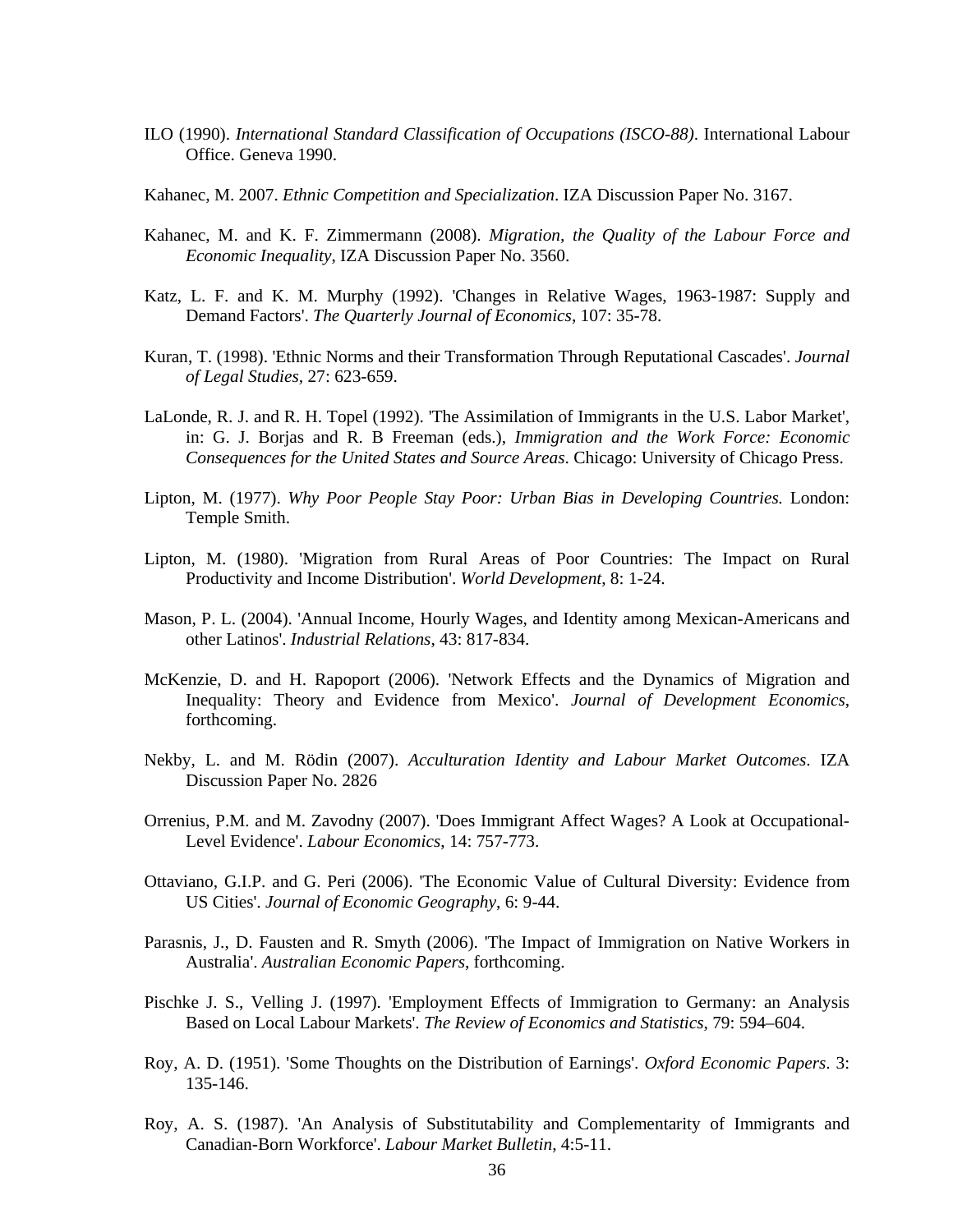- Roy, A. S. (1997). 'Job Displacement Effects of Canadian Immigrants by Country of Origin and Occupation'. *International Migration Review*, 31: 150-61.
- Sapir, A., P. Aghion, G. Bertola, M. Hellwig, J. Pisani-Ferry, D. Rosati, J. Viñals, H. Wallace, M. Buti, M. Nava and P. M. Smith (2004). *An Agenda for a Growing Europe: The Sapir Report*, Oxford: Oxford University Press.
- Schmidt, C.M., A. Stilz, and K.F. Zimmermann (1994). 'Mass Migration, Unions, and Government Intervention'. *Journal of Public Economics*, 55: 185-201.
- Stahl, C. (1982). 'Labour Emigration and Economic Development'. *International Migration Review*, 16: 869-899.
- Stark, O., J. E. Taylor and S. Yitzhaki (1986). 'Remittances and Inequality'. *Economic Journal*, 96: 722-740.
- Stark, O., J. E. Taylor and S. Yitzhaki (1988). 'Migration, Remittances and Inequality: A Sensitivity Analysis Using the Extended Gini Index'. *Journal of Development Economics*, 28: 309-322.
- Taylor, J.E. (1992). 'Remittances and Inequality Reconsidered: Direct, Indirect, and Intertemporal Effects'. *Journal of Policy Modelling*, 14: 187-208.
- Topel, Robert H. (1994) 'Regional Labour Markets and the Determinants of Wage Inequality'. *The American Economic Review, Papers and Proceedings of the Hundred and Sixth Annual Meeting of the American Economic Association*, 84: 17-22.
- UNESCO (1997). *International Standard Classification of Education. ISCED 1997.* http://portal.unesco.org/education/en/files/9405/10371902320ISCED\_A\_word.doc/ISCED\_A\_ %2Bword.doc, retrieved on 01/29/2008.
- Wheatly Price, S. (1999). 'The employment adjustment of male immigrants in England'. *Journal of Population Economics*. 14: 193-220.
- Winkelmann, R. and K. F. Zimmermann (1993). 'Ageing, Migration and Labour Market', in: P. Johnson and K. F. Zimmermann (eds.), *Labour Markets in Ageing Europe*. Cambridge: Cambridge University Press. 255-283.
- Zimmermann, K. F. (2005a). 'European Labour Mobility: Challenges and Potentials'. *De Economist*, 153: 425-450.
- Zimmermann, K. F. (2005b). *European Migration: What Do We Know?* Oxford/New York: Oxford University Press.
- Zimmermann, K. F. (2007). 'Migrant Ethnic Identity: Concept and Policy Implications'. *Ekonomia, The Cyprus Economic Society Annual Lecture in Economics 2007*. Forthcoming.
- Zlotnik, H. (1999). 'Trends of International Migration since 1965: What Existing Data Reveal'. *International Migration,* 37: 21-61.
- Zorlu, A. and J. Hartog (2005). 'The Effect of Immigration on Wages in Three European Countries'. *Journal of Population Economics*, 18:113-151.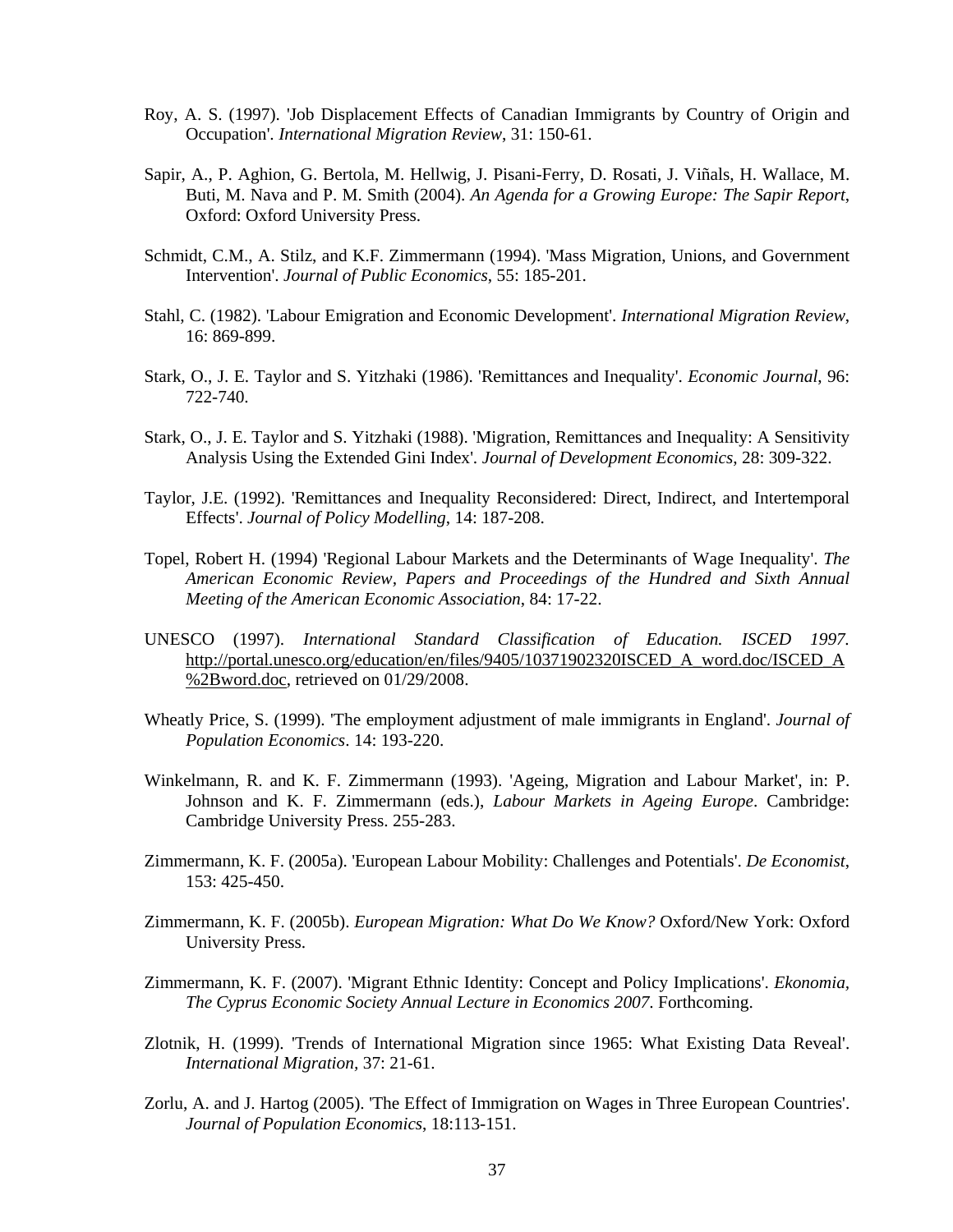| Country                   | Foreign    | Gini        |
|---------------------------|------------|-------------|
|                           | population | coefficient |
| New World:                |            |             |
| Australia                 | 23.3       | 30.9        |
| Canada <sup>(e)</sup>     | 17.5       | 29.1        |
| <b>United States</b>      | 11.8       | 46.2        |
| Western Europe            |            |             |
| Austria <sup>(a)</sup>    | 8.8        | 23.7        |
| Belgium <sup>(a)</sup>    | 8.2        | 29.3        |
| Germany                   | 8.9        | 31.7        |
| Greece                    | 7.0        | 32.3        |
| Denmark                   | 4.9        | 39.0        |
| Finland                   | 2.0        | 30.2        |
| France <sup>(c)</sup>     | 5.6        | 27.0        |
| Ireland $^{(a)}$          | 4.0        | 28.9        |
| Italy                     | 2.6        | 36.4        |
| Luxembourg <sup>(a)</sup> | 37.5       | 26.6        |
| The Netherlands           | 4.3        | 27.0        |
| Norway                    | 4.3        | 27.0        |
| Portugal <sup>(a)</sup>   | 3.4        | 37.1        |
| Spain                     | 3.1        | 31.0        |
| Sweden                    | 5.3        | 25.7        |
| Switzerland               | 19.9       | 30.9        |
| United Kingdom            | 4.5        | 35.0        |
| Post-transition:          |            |             |
| Czech Republic            | 2.3        | 27.3        |
| Hungary                   | 1.1        | 38.6        |
| Poland                    | 0.1        | 34.9        |
| Slovakia                  | 0.5        | 26.0        |
| Other OECD                |            |             |
| Japan <sup>(d)</sup>      | 1.2        | 31.9        |
| Korea <sup>(d)</sup>      | 0.3        | 37.2        |
| Mexico <sup>(b)</sup>     | 0.4        | 53.5        |

Table 1. Share of foreign population and the Gini coefficient

Notes: Data on Gini coefficients are from the WIID 2007 database. Foreign population as a share of total population; the OECD.Stat database. 2002 data, <sup>(a)</sup> 2001, <sup>(b)</sup> 2000, <sup>(c)</sup> 1999, <sup>(d)</sup> 1998, <sup>(e)</sup> 1996. No data for Iceland, New Zealand, and Turkey.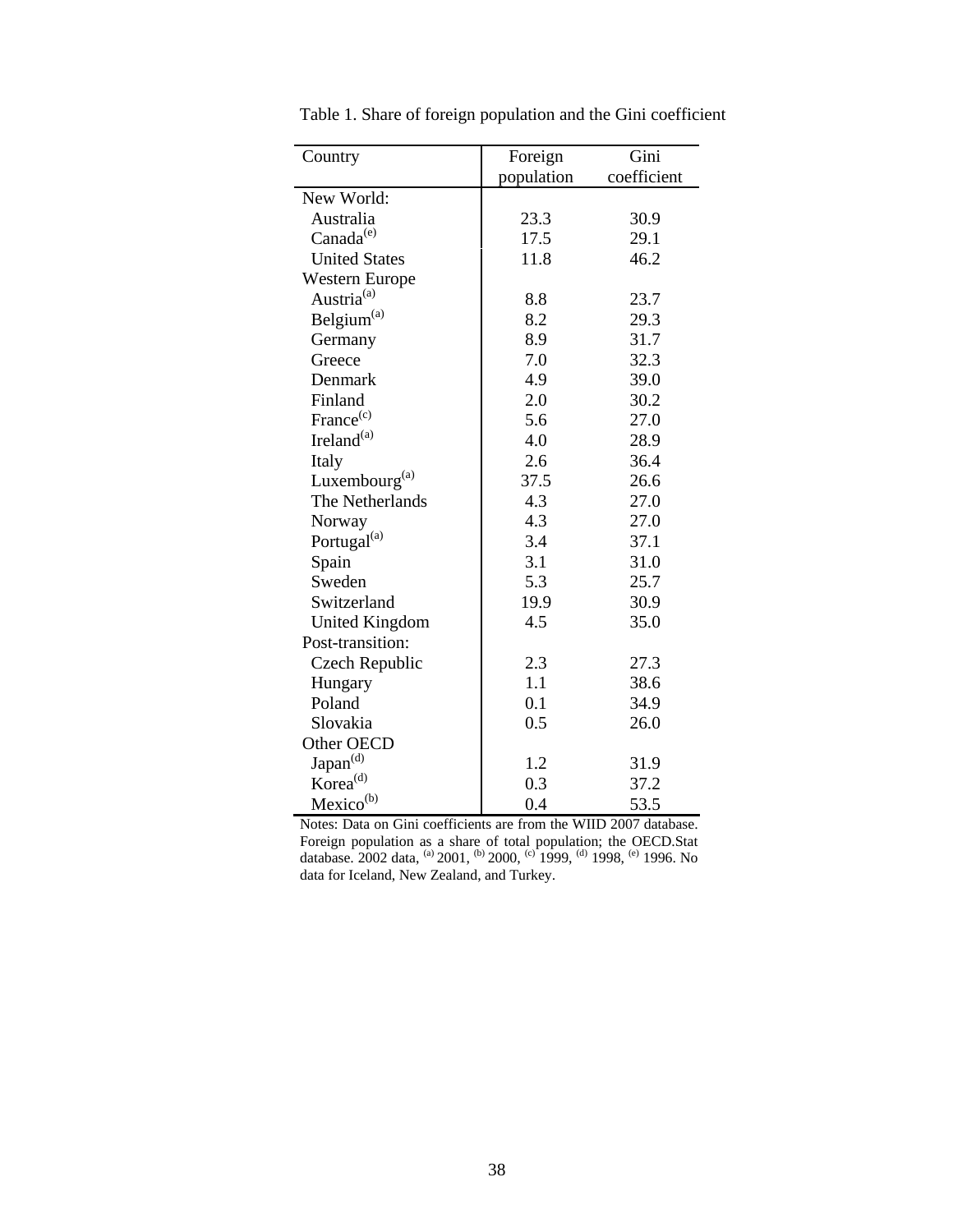|                  | EU <sub>25</sub> | AT                                                                                              | BE | DE    | DK    | ES    | FI          | FR          | <b>GR</b>                           | IE | TТ                | LU          | NI. | PТ                                                                                  | <b>SE</b> | UK     |
|------------------|------------------|-------------------------------------------------------------------------------------------------|----|-------|-------|-------|-------------|-------------|-------------------------------------|----|-------------------|-------------|-----|-------------------------------------------------------------------------------------|-----------|--------|
| <b>Natives</b>   |                  | 56.49 58.62 56.66 58.09                                                                         |    |       |       |       |             |             | 66.28 51.89 63.26 53.65 48.32 59.07 |    | 45.29             | 47.42 76.17 |     | 56.88 78.45 61.07                                                                   |           |        |
| Immigrants $10+$ | 60.73            | 59.61 51.61                                                                                     |    | 47.92 | 76.31 | 61.02 | 72.63       | 50.25       | 68.23                               |    | 62.52 59.58       | 58.41       |     | 69.43 72.62 73.82 55.71                                                             |           |        |
| Immigrants       |                  | 57.14 60.14 54.12 51.29 74.83 72.52 67.84 50.98 67.90 68.79 61.99 64.08 68.10 72.00 71.62 60.53 |    |       |       |       |             |             |                                     |    |                   |             |     |                                                                                     |           |        |
| Education:       |                  |                                                                                                 |    |       |       |       |             |             |                                     |    |                   |             |     |                                                                                     |           |        |
| High             |                  | 81.00 77.00                                                                                     |    |       |       |       |             |             |                                     |    |                   |             |     | 80.01 73.61 83.18 80.70 81.16 75.22 80.22 81.76 75.75 76.33 86.77 84.04 88.56 89.94 |           |        |
| Medium           |                  | 68.42 66.49 64.82 61.72 72.59                                                                   |    |       |       | 65.18 | 73.25       | 64.36 62.31 |                                     |    |                   |             |     | 70.22 65.33 55.06 80.18 64.22 82.57                                                 |           | -80.00 |
| Low              |                  | 38.00 35.49 34.60 36.28                                                                         |    |       | 41.30 |       | 40.95 37.53 |             | 34.74 34.39                         |    | 40.69 31.63 37.29 |             |     | 61.06 53.84 57.76 57.09                                                             |           |        |

Table 2. Labour market participation rates of natives, immigrants, and skill groups

Notes: Own calculations using data from the EU Labour Force Survey for civilians over 14 years of age. The values for the EU cover all the 25 member states of the European Union in 2005 except for Malta for which no data is available. *Immigrants* denotes people who were not born in the respective country. *Immigrants 10+* are those immigrants who have been in the respective country for at least 10 years. *Natives* are those born to mothers residing in the respective country. High level of education includes ISCED 5 and 6 levels. ISCED 5 denotes first stage tertiary programmes having an educational content more advanced than those offered by secondary levels. They do not lead to the award of an advanced research qualification and must have a cumulative duration of at least two years. ISCED 6 denotes second stage tertiary education leading to an advanced research qualification and requiring original research contribution in the form of a thesis or dissertation. Medium level of education includes ISCED 3 and 4 levels, which denote education that typically begins at the end of full-time compulsory education and involves higher qualification and specialization than the ISCED 2 level. ISCED 3 level education is often designed to provide direct access to ISCED 5. ISCED 4 serve to broaden the knowledge achieved in ISCED 3 but are not regarded as tertiary. Low level of education includes ISCED 0, 1, and 2 levels. These include pre-primary, primary, and lower secondary or second stage of primary education. The end of ISCED 2 often coincides with the end of compulsory schooling where it exists. For further details see UNESCO (1997).

### Table 3. Unemployment rates of natives, immigrants, and skill groups

|                  | EU25  | AT   | ВE    | DE    | DK   | ES    | FI    | FR    | GR    | ΙE   | IΤ    | LU   | NL   | <b>PT</b> | SЕ    | UK   |
|------------------|-------|------|-------|-------|------|-------|-------|-------|-------|------|-------|------|------|-----------|-------|------|
| <b>Natives</b>   | 7.32  | 3.80 | 7.42  | 9.25  | 5.47 | 8.91  | 6.51  | 9.11  | 9.44  | 4.07 | 7.81  | 3.48 | 3.30 | 7.21      | 5.62  | 4.55 |
| Immigrants $10+$ | 9.64  | 8.20 | 14.79 | 13.91 | 5.65 | 9.91  | 10.77 | 13.76 | 11.14 | 5.30 | 9.15  | 4.08 | 7.25 | 8.31      | 9.81  | 6.19 |
| Immigrants       | 10.81 | 9.70 | 16.47 | 16.45 | 9.35 | 11.01 | 14.54 | 15.97 | 10.35 | 6.20 | 11.27 | 5.41 | 8.52 | 9.11      | 12.03 | 7.64 |
| Education:       |       |      |       |       |      |       |       |       |       |      |       |      |      |           |       |      |
| High             | 4.42  | 2.29 | 4.78  | 5.03  | 5.04 | 6.62  | 3.31  | 6.54  | 7.79  | 2.47 | 6.52  | 3.43 | 2.29 | 6.50      | 4.17  | 2.54 |
| Medium           | 7.67  | 4.11 | 8.40  | 10.22 | 5.38 | 8.59  | 7.35  | 9.13  | 11.99 | 4.02 | 7.56  | 3.90 | 3.33 | 8.19      | 6.01  | 5.16 |
| Low              | 10.49 | 8.36 | 14.18 | 18.10 | 8.15 | 10.84 | 11.21 | 14.19 | 7.86  | 6.66 | 8.99  | 5.95 | 5.81 | 7.29      | 11.54 | 8.94 |

Notes: See Table 2.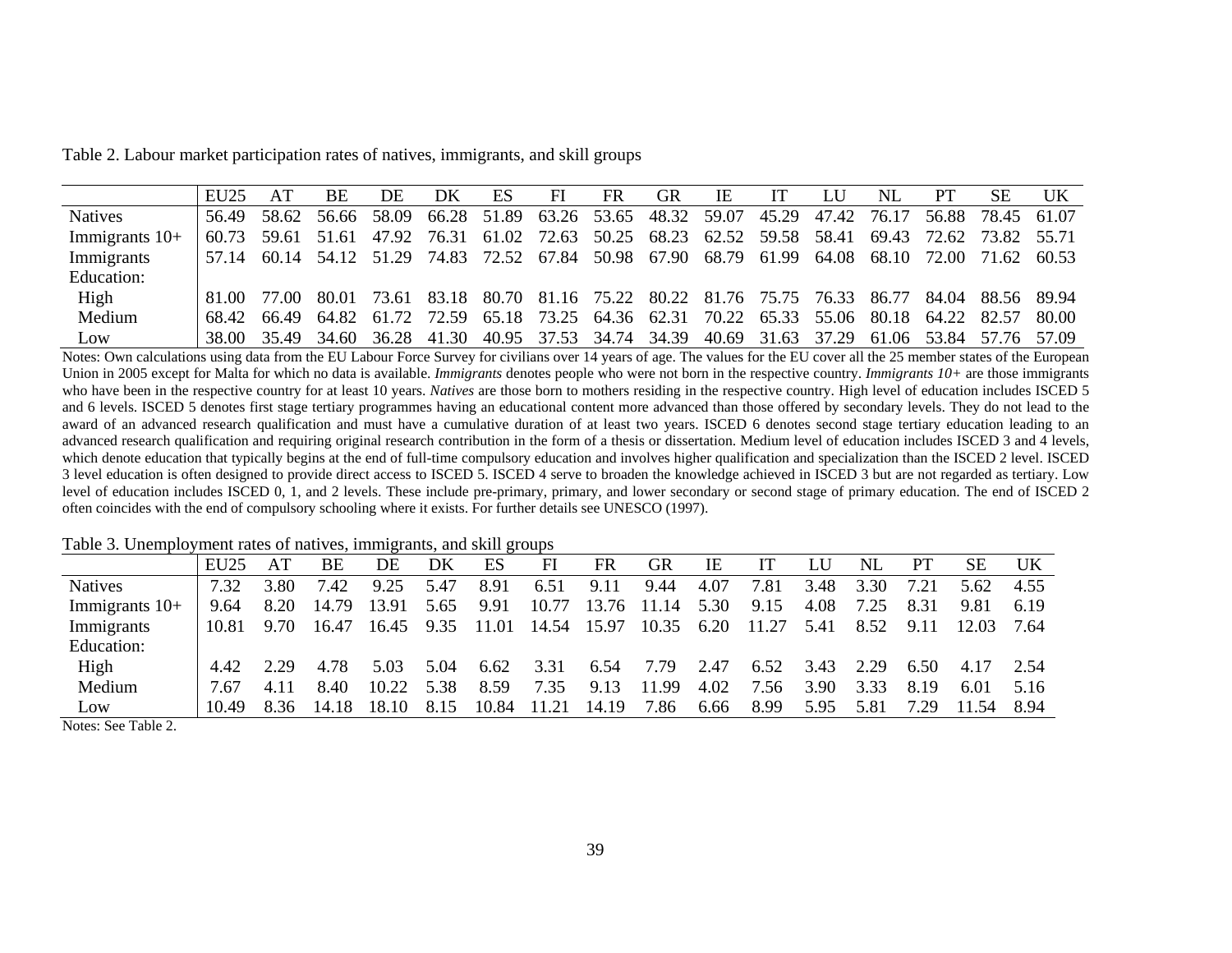|                  | EU <sub>25</sub> | AT                | BE    | DE          | DK    | ES                | FI    | FR          | <b>GR</b>         | ΙE    | TТ                |       | NL    | PТ                | SЕ    | UK      |
|------------------|------------------|-------------------|-------|-------------|-------|-------------------|-------|-------------|-------------------|-------|-------------------|-------|-------|-------------------|-------|---------|
| <b>Natives</b>   | 39.02            | 38.18             | 45.58 | 45.12       | 46.05 | 32.79             | 43.86 | 39.95       | 33.14             | 38.41 | 39.38             | 46.85 | 48.25 | 24.41             | 44.65 | 40.73   |
| Immigrants $10+$ |                  | 36.58 25.13       | 42.46 | 30.68       |       | 46.78 33.99 39.31 |       | 35.46       | 14.57             | 48.58 | 32.92             | 35.24 | 43.70 | 39.61             | 38.58 | 49.69   |
| Immigrants       |                  | 33.36 26.07       |       | 42.56 30.02 | 40.83 | 12.02             |       | 41.23 34.24 | 9.42              |       | 36.58 23.74       | 42.59 | 41.88 | 30.09             | 40.59 | 45.85   |
| Education:       |                  |                   |       |             |       |                   |       |             |                   |       |                   |       |       |                   |       |         |
| High             |                  | 80.15 77.65 77.64 |       | 78.20       | 85.88 | 65.98             |       |             | 82.93 80.21 81.72 |       | 70.53 87.41 95.74 |       | 86.30 | 88.20 87.62 77.79 |       |         |
| Medium           | 30.40            | 32.52             | 30.75 | 33.67       | 28.89 | 25.48             | 24.76 | 27.35       | 24.52 25.24       |       | 44.65 35.04       |       | 41.21 | 35.62 29.63       |       | 27.22   |
| Low              | 13.14            | 9.76              | 16.48 | 16.80       | 12.85 | 11.20             | 18.46 | 16.40       | 10.05             | 22.07 | 14.54             | 6.19  | 14.72 | 12.46             | 15.12 | - 12.70 |

Table 4. Occupational attainment of natives, immigrants, and skill groups

Notes: Percentages of individuals over 14 years of age with occupational attainment at least rank 3 of the ISCO88 classification (1: Legislators, senior officials, and managers; 2: Professionals; 3: Technicians and associated professionals). For details on the ISCO88 classification see ILO (1990). See also Table 2.

Table 5. Educational attainment of natives and immigrants

|                  | EU25  | AT    | BE    | DE    | DK    | ES    | FI    | FR          | GR    | IE    | IΤ    | LU     | NL    | PT          | <b>SE</b>   | UK      |
|------------------|-------|-------|-------|-------|-------|-------|-------|-------------|-------|-------|-------|--------|-------|-------------|-------------|---------|
| <b>Natives</b>   |       |       |       |       |       |       |       |             |       |       |       |        |       |             |             |         |
| High             | 17.33 | 13.18 | 25.95 | 20.18 | 26.75 | 20.58 | 26.32 | 19.53       | 13.28 | 20.85 | 8.43  | 15.44  | 26.13 | 7.72        | 24.73       | 26.30   |
| Medium           | 41.03 | 27.82 | 39.68 | 25.14 | 28.63 | 62.33 | 33.53 | 42.81       | 54.95 | 45.73 | 60.44 | 32.92  | 33.18 | 80.83       | 21.78       | - 13.97 |
| Low              | 41.64 | 59.00 | 34.37 | 54.68 | 44.62 | 17.09 |       | 40.16 37.65 | 31.77 | 33.41 | 31.13 | 51.64  | 40.69 | 11.45 53.49 |             | 59.73   |
| Immigrants $10+$ |       |       |       |       |       |       |       |             |       |       |       |        |       |             |             |         |
| High             | 19.88 | 12.47 | 20.69 | 16.20 | 34.66 | 25.78 | 24.02 | 16.07       | 16.57 | 33.60 | 12.33 | -19.68 | 23.02 | - 22.06     | 24.07       | 31.62   |
| Medium           | 39.63 | 40.07 | 51.96 | 41.52 | 23.31 | 48.71 | 28.86 | 59.31       | 44.31 | 33.70 | 47.70 | 45.95  | 31.48 | 53.86 25.01 |             | 19.18   |
| Low              | 40.49 | 47.46 | 27.35 | 42.29 | 42.02 | 25.51 | 47.11 | 24.62       | 39.12 | 32.70 | 39.97 | 34.37  | 45.50 | 24.07       | 50.92       | 49.20   |
| Immigrants       |       |       |       |       |       |       |       |             |       |       |       |        |       |             |             |         |
| High             | 21.94 | 14.18 | 22.94 | 17.36 | 33.86 | 21.33 | 21.80 | 18.06       | 13.72 | 39.79 | 11.72 | 27.51  | 23.28 | 18.83       | 28.50 27.70 |         |
| Medium           | 38.32 | 39.46 | 49.46 | 41.73 | 27.89 | 46.76 | 33.74 | 57.47       | 47.74 | 26.58 | 49.80 | 39.93  | 31.69 | 54.72       | 23.86       | 18.45   |
| Low              | 39.74 | 46.36 | 27.59 | 40.91 | 38.25 | 31.92 | 44.46 | 24.47       | 38.54 | 33.64 | 38.48 | 32.56  | 45.03 | 26.45       | 47.64       | 53.85   |

Notes: Percentages of individuals over 14 years of age with High, Medium, and Low educational attainment. See also Table 2.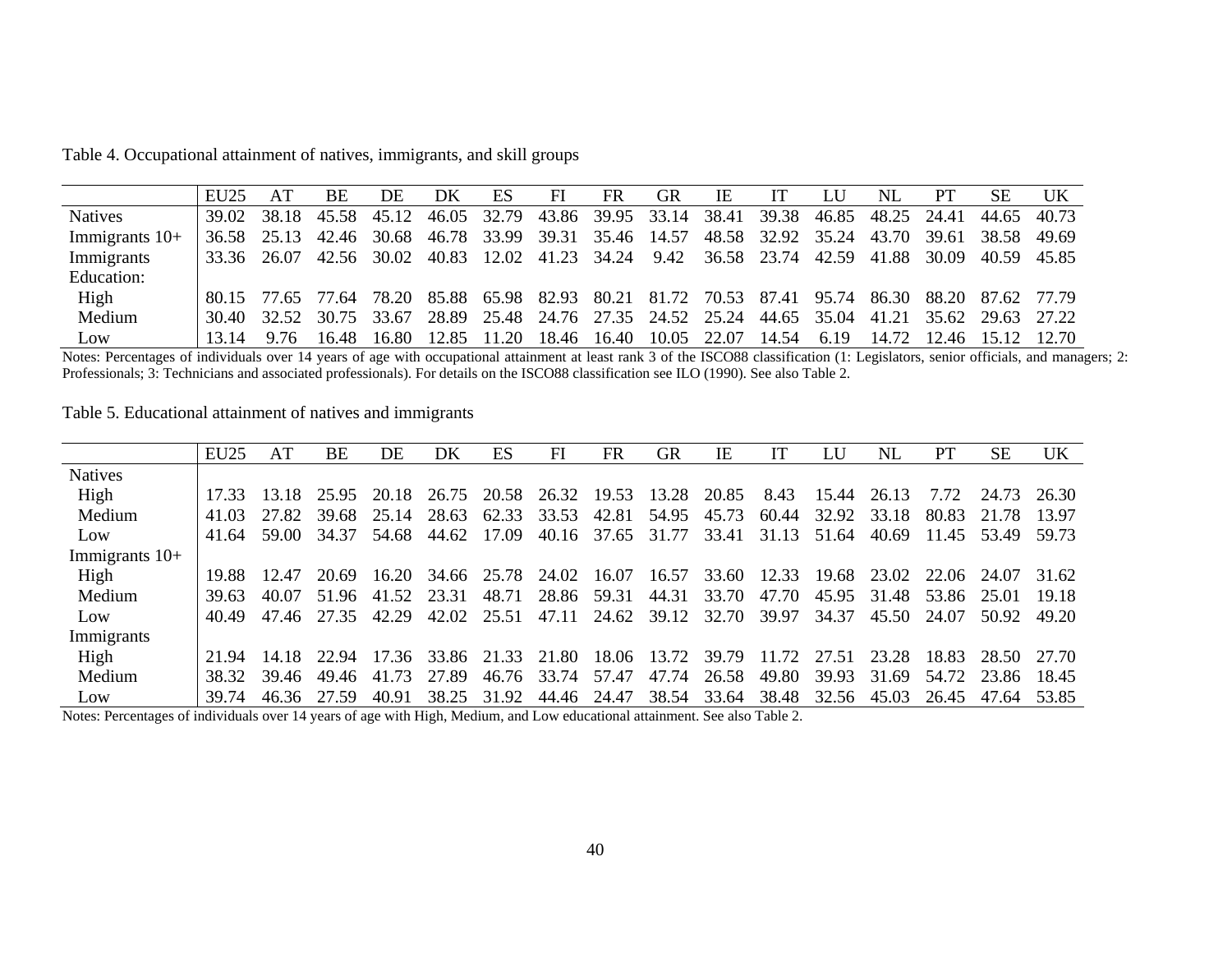|  |  |  | Table 6. Immigrant adjustment and selection in Australia |
|--|--|--|----------------------------------------------------------|
|  |  |  |                                                          |

|                             |    | Participation rates |    |    | Unemployment rates |    |    | Participation rates | Unemployment rates |    |  |
|-----------------------------|----|---------------------|----|----|--------------------|----|----|---------------------|--------------------|----|--|
|                             |    | LSIA 1              |    |    | LSIA 1             |    |    | LSIA <sub>2</sub>   | LSIA <sub>2</sub>  |    |  |
| Months after arrival:       |    | 18                  | 42 | O  | 18                 | 42 |    | 18                  |                    | 18 |  |
| Skill Stream:               |    |                     |    |    |                    |    |    |                     |                    |    |  |
| Business skills             | 61 | 84                  | 88 | 10 |                    |    | 54 | 80                  | Λ                  |    |  |
| Employer nomination scheme  | 95 | 99                  | 98 |    |                    |    | 99 | 100                 |                    |    |  |
| Independent                 | 88 | 91                  | 93 | 25 | 9                  |    | 89 | 92                  | O<br>Ω             |    |  |
| Skilled Australia Sponsored | 80 | 85                  | 90 | 35 | 18                 | 10 | 85 | 87                  | 21                 |    |  |
| Family Stream:              |    |                     |    |    |                    |    |    |                     |                    |    |  |
| Family                      | 49 | 55                  | 58 | 38 | 19                 |    | 53 | 62                  | 22                 | 13 |  |
| Humanitarian                | 48 | 58                  | 67 | 85 | 52                 | 33 | 18 | 32                  |                    | 43 |  |

Notes: Participation and unemployment rates in percent for immigrants arriving to Australia through different selection streams; 6, 18, and 42 months after arrival. LSIA 1 denotes Longitudinal Survey of Immigrants to Australia that arrived in Australia between September 1993 and August 1995 and were interviewed three times. LSIA 2 covers immigrants that arrived between September 1999 and August 2000, and were interviewed twice. Tables from the Australian Department of Immigration and Citizenship, Fact Sheet 14.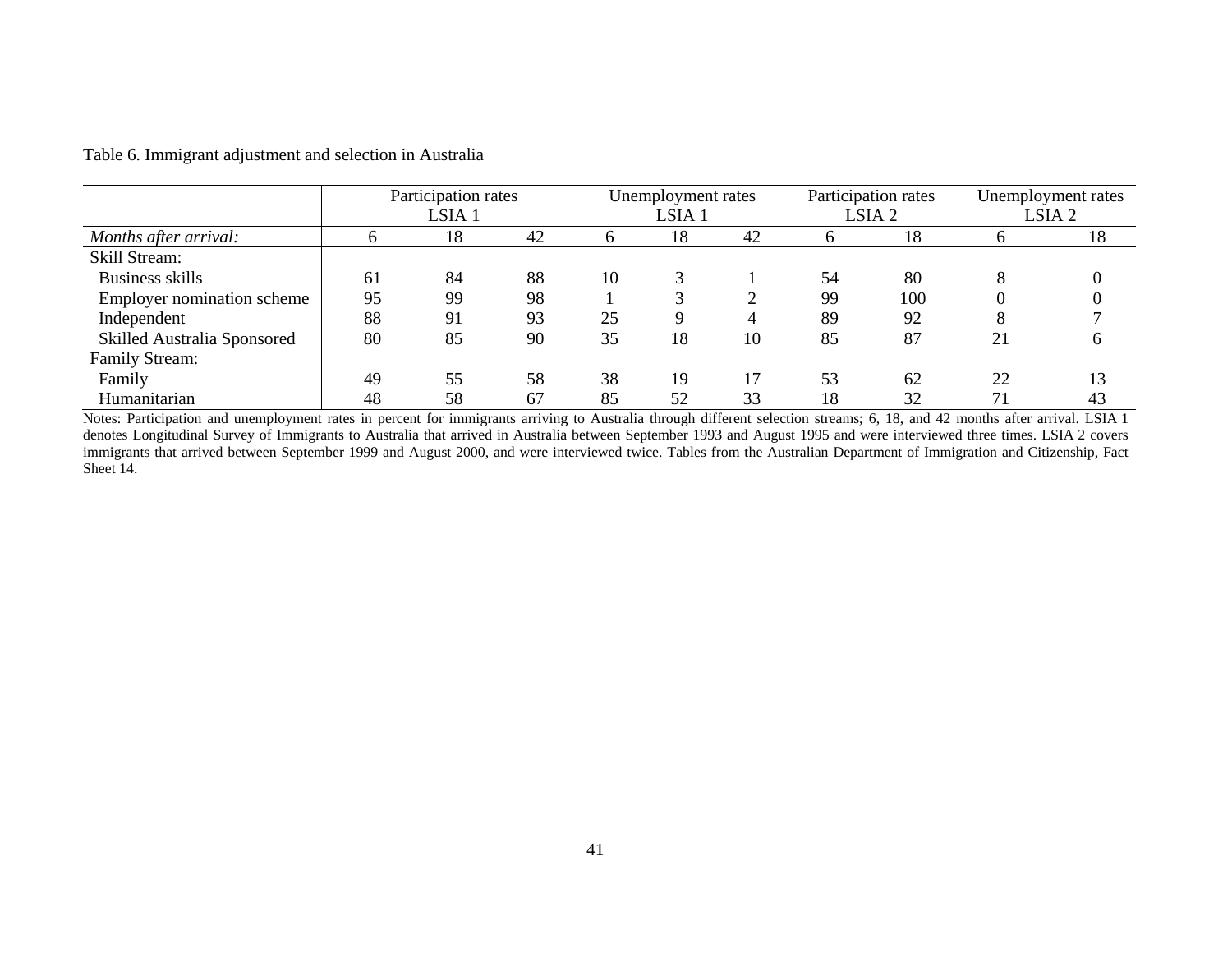Figure 1. Scatter plot of the Gini coefficient as a function of share of foreign labour



Notes: Data on Gini coefficients are from the WIID 2007 database. Foreign labour force as a share of total labour force; the OECD.Stat database. 1995-2004. Western European OECD members, see Table 1.

Figure 2. Scatter plot of the Gini coefficient as a function of share of foreign labour with a locally weighted line plot.



Notes: Western European OECD members, see Table 1, excluding Switzerland and Luxembourg. The dashed line represents a line plot of the nonparametric locally weighted regression of Gini values on the share of foreign labour. See Figure 1 on data sources.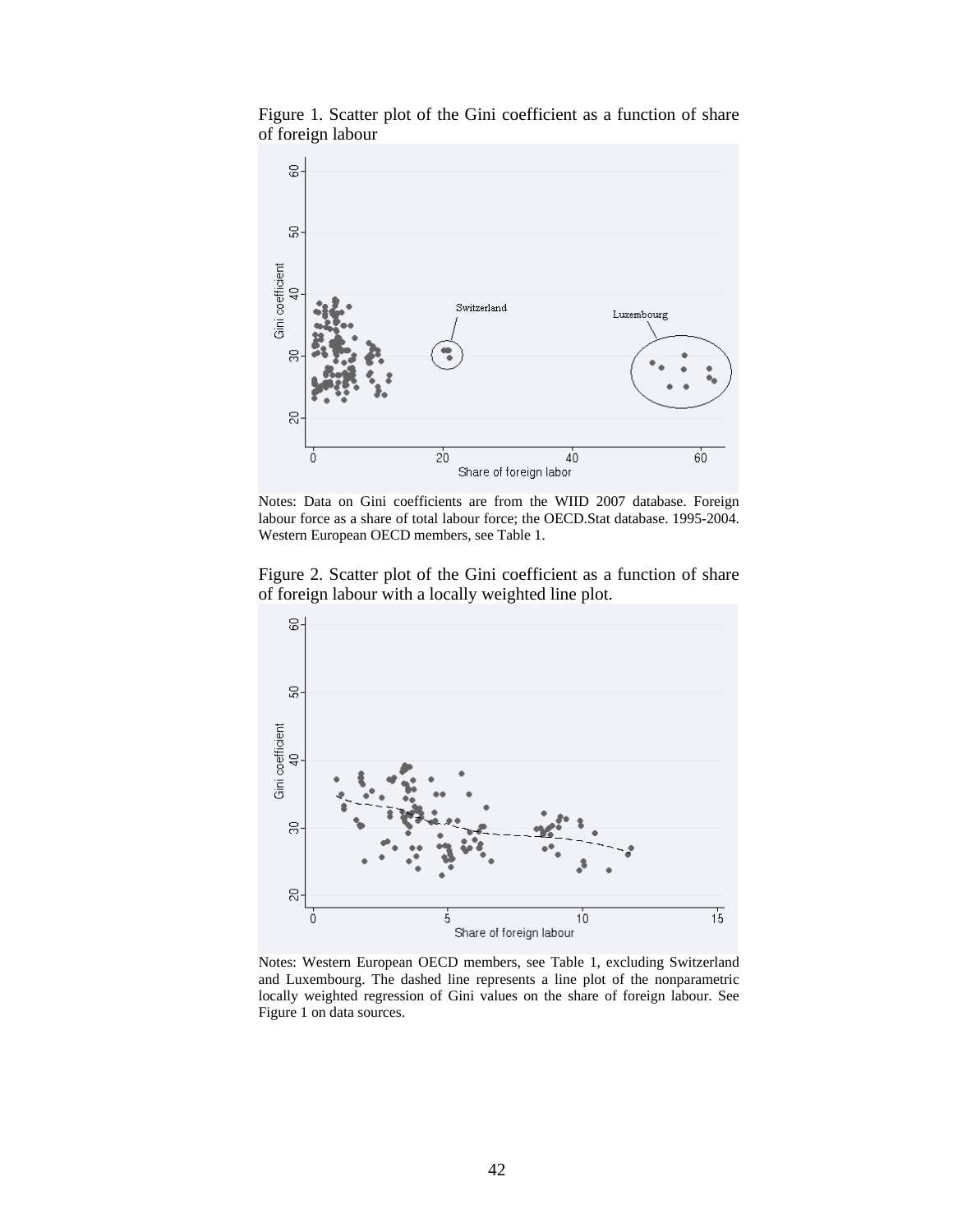Figure 3. Gains from immigration: homogenous labour

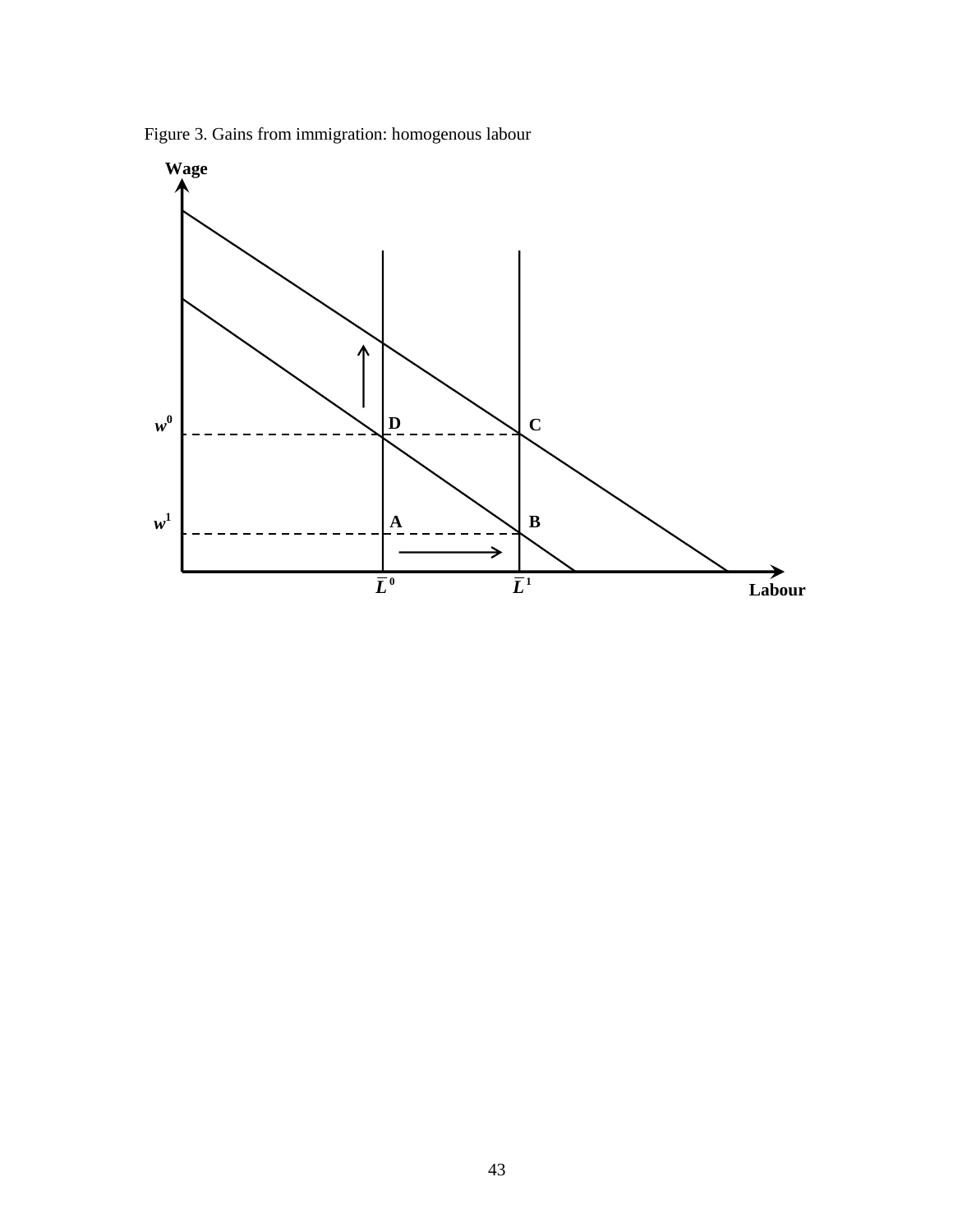

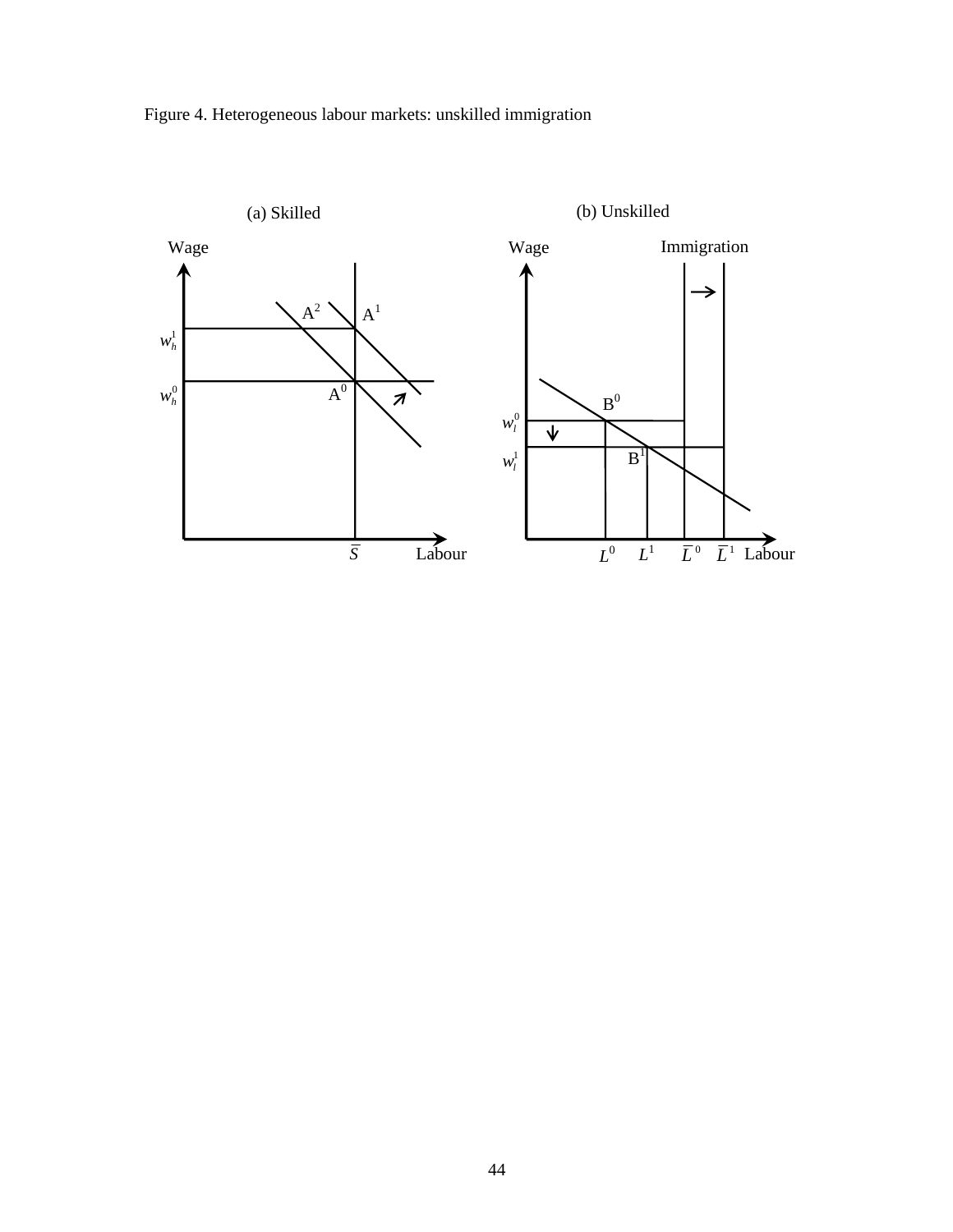

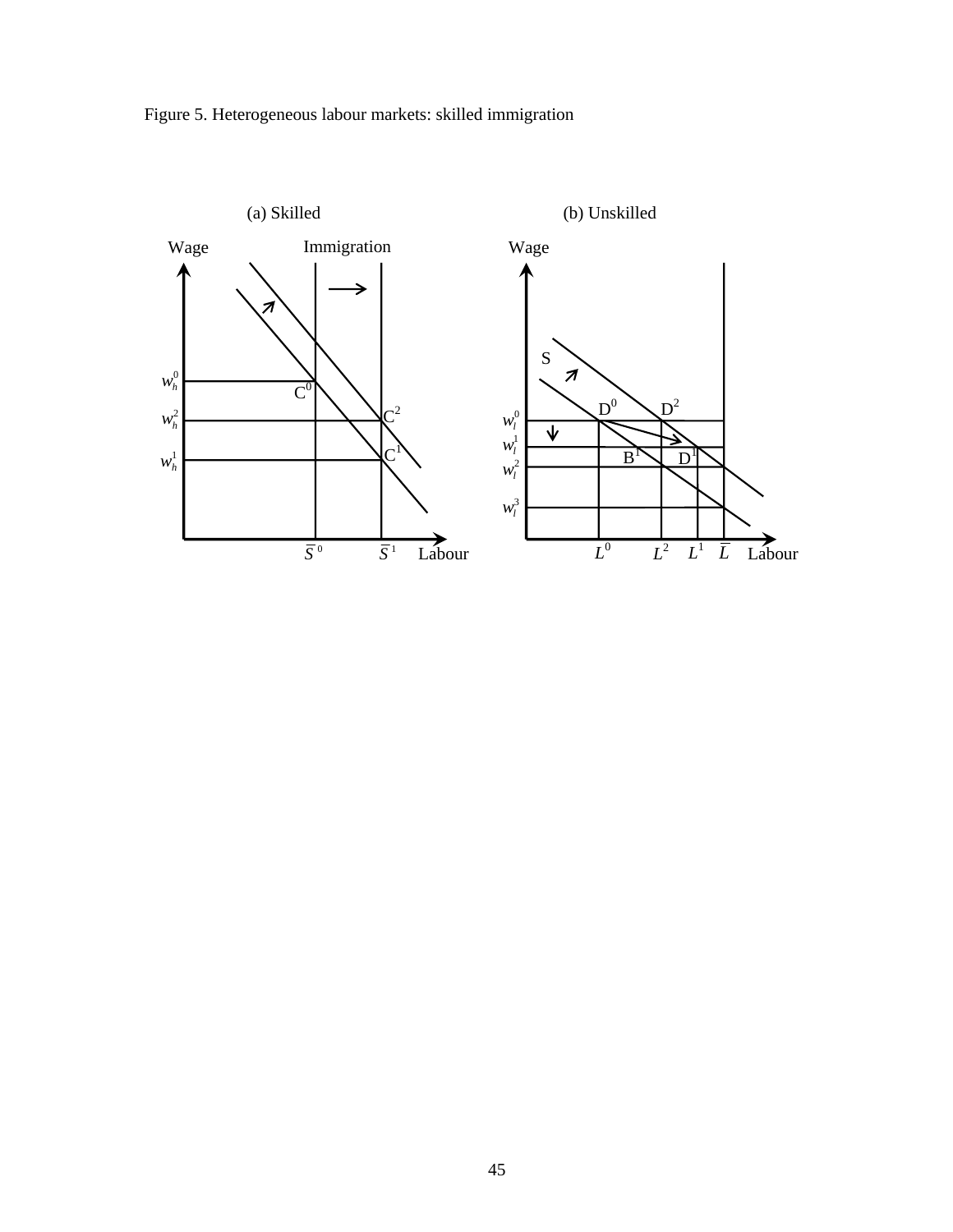Figure 6. The effects of a rise in the relative wages of the low-skilled on the Gini coefficient by shares of skilled labour



Figure 7. Gini coefficient as a function of the share of skilled workers

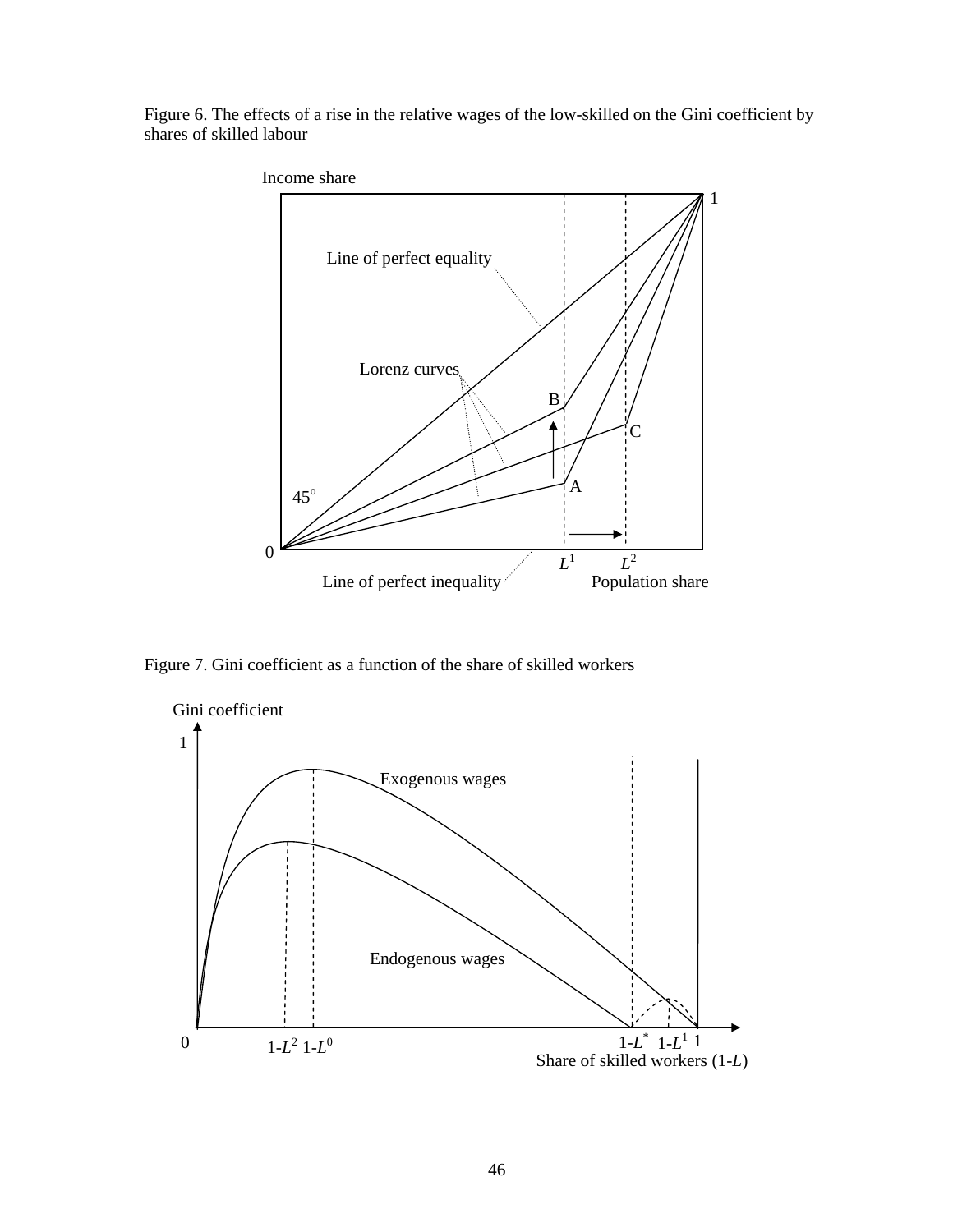Figure 8: The effects of immigration on the Gini coefficient by shares of skilled labour among natives and immigrants: The case of inflexible wages.



Figure 9: The effects of immigration on the Gini coefficient by shares of skilled labour among natives and immigrants: The case of flexible wages.

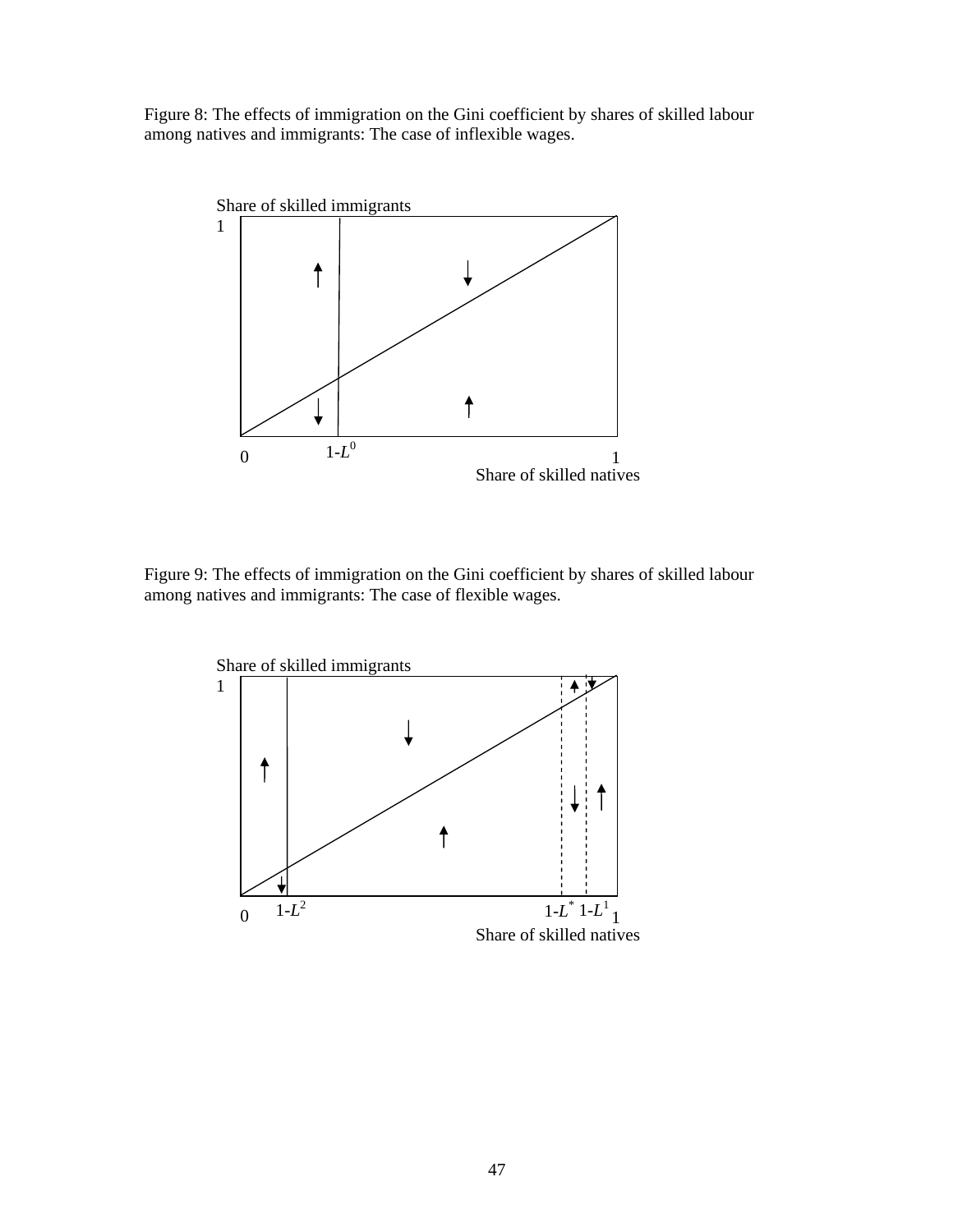Figure 10: Scatter plot of the Gini coefficient as a function of the share of labour force with upper secondary or higher education



Notes: OECD members except for Iceland. Data on Gini coefficients are from the WIID 2007 database. Data on the shares of labour force with given education are from the OECD Compendium. 1992-2003.





Notes: OECD members except for Iceland and Mexico. Data sources see Figure 10. 1992-2003.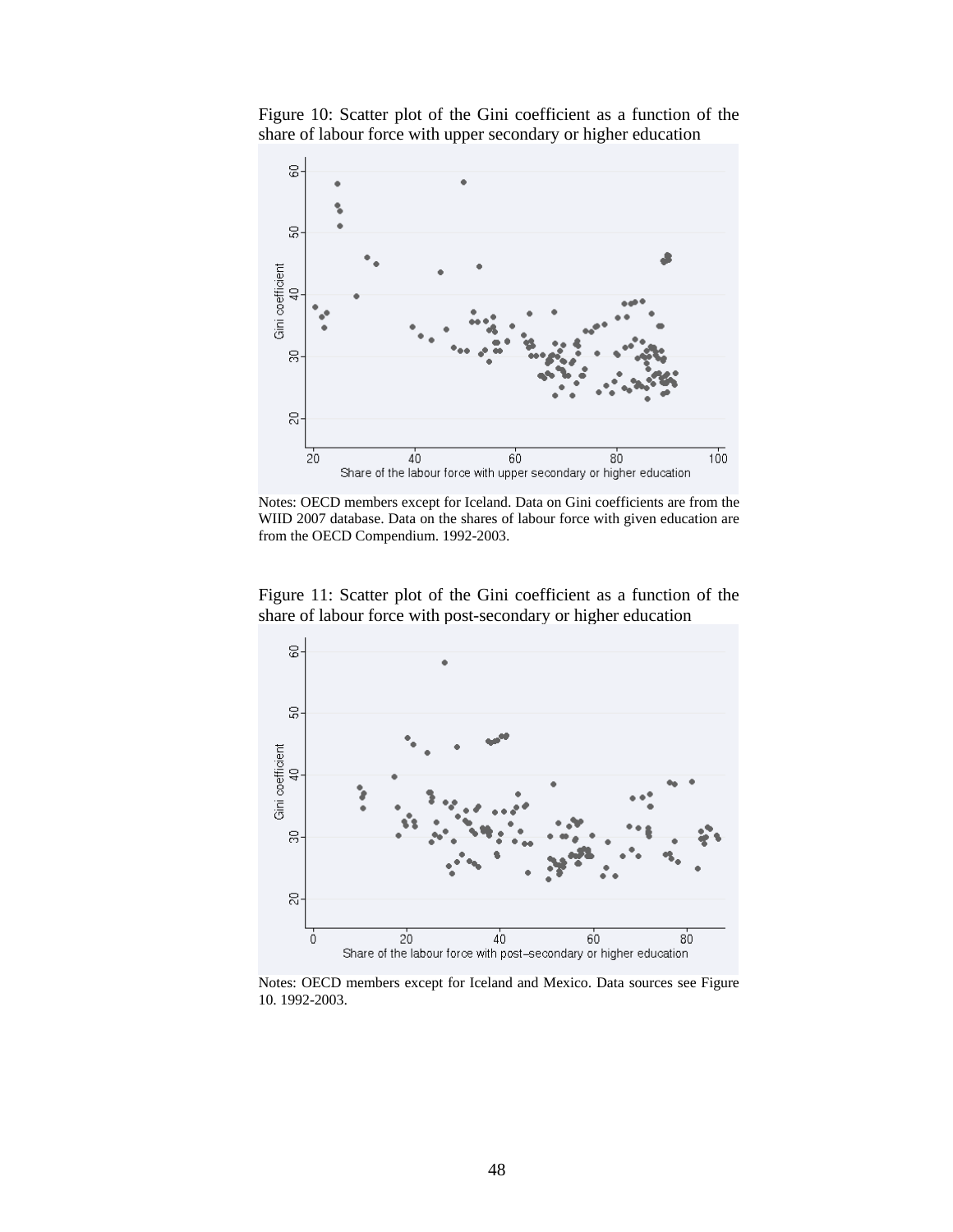Figure 12: Line plot of the nonparametric locally weighted regression of the Gini coefficient as a function of the share of labour force with upper secondary or higher education



Notes: OECD members except for Iceland. Data sources see Figure 10. 1992- 2003.

Figure 13: Line plot of the nonparametric locally weighted regression of the Gini coefficient as a function of the share of labour force with post-secondary or higher education.



Notes: OECD members except for Iceland and Mexico. Data sources see Figure 10. 1992-2003.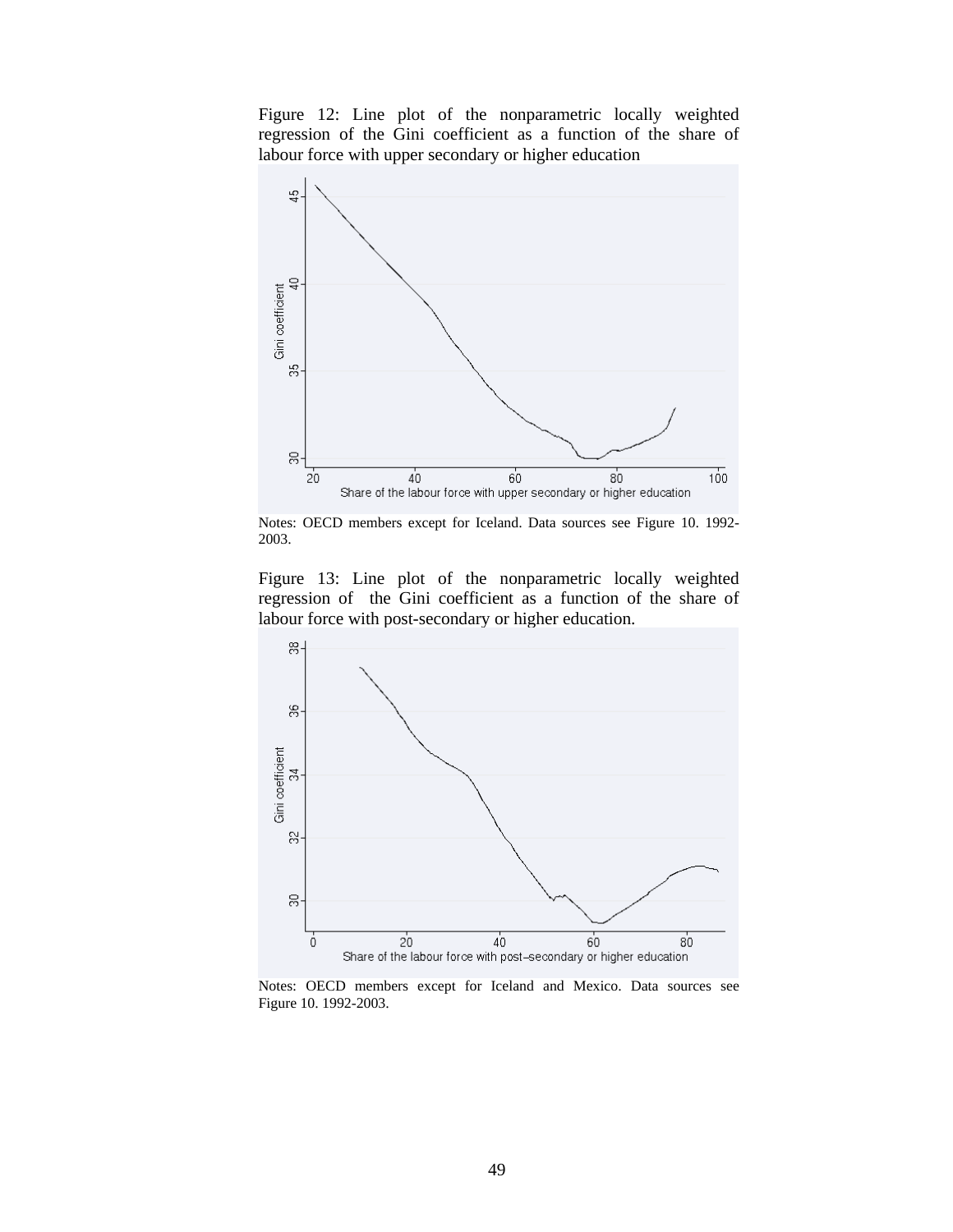Figure 14. Immigrant adjustment in the host economy



Figure 15. Inequality as a determinant of the migration decision

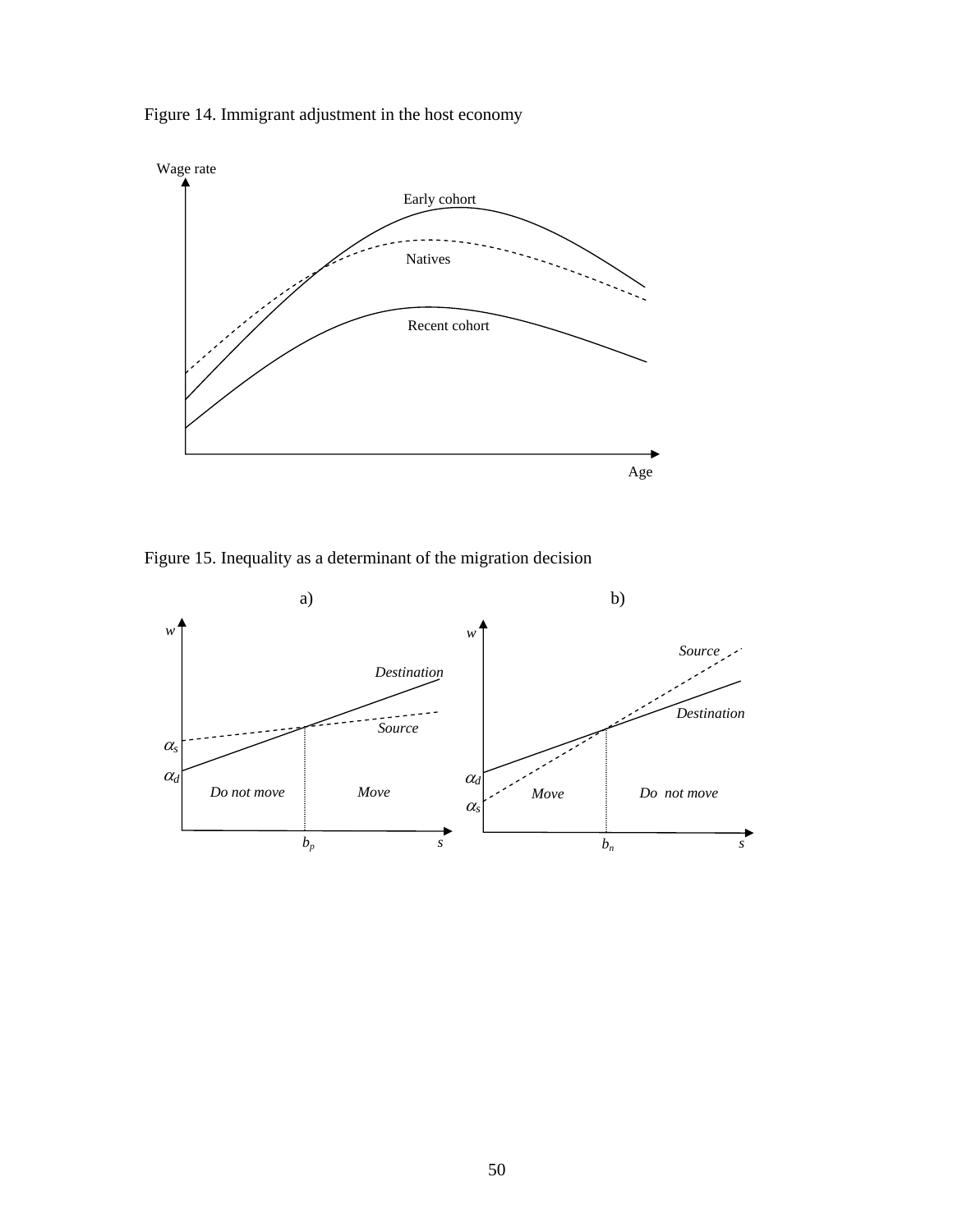Figure 16. The two-dimensional non-negative *ethnosizer*



Note: See Constant, Gataullina, and Zimmermann (2006a).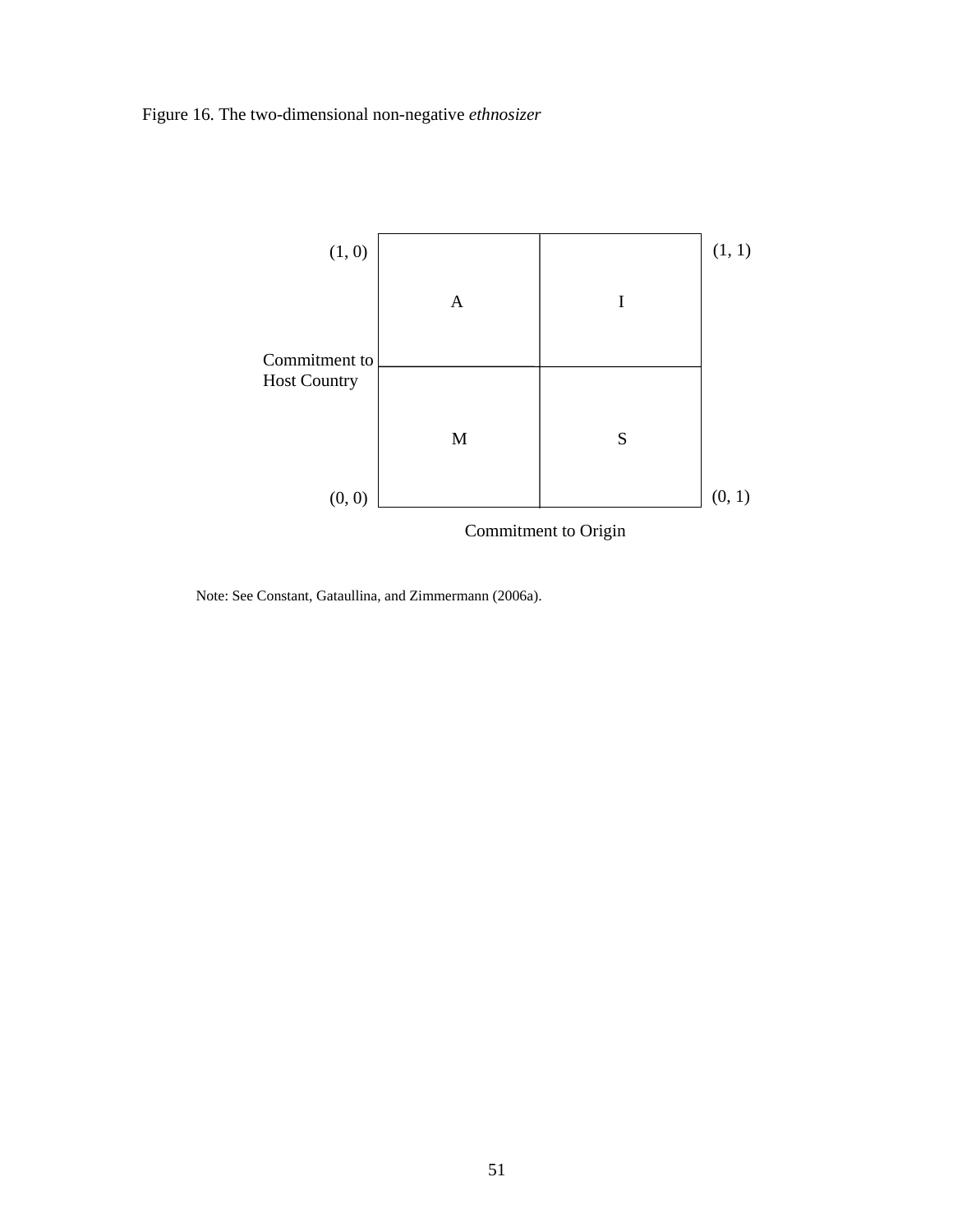### **Appendix: Gini Coefficient and Immigration**

Consider an economy of size 1 with *L* low-skilled and  $S = 1 - L$  high-skilled workers earning wages  $w_l$  and  $w_h$ , respectively, as in the main text. We denote  $\theta = w_l/w_h$  and normalize the total income to unity,  $w_l L + w_h (1 - L) = 1$ . The Lorenz curve is then defined by

$$
z(\lambda) = \frac{\theta \lambda}{\theta L + (1 - L)}
$$
 for  $\lambda \in [0, L]$  and

$$
z(\lambda) = \frac{\theta L + (\lambda - L)}{\theta L + (1 - L)}
$$
 for  $\lambda \in [L, 1]$ ,

and the Gini coefficient for a given *L* can be calculated as

$$
G(L)=1-2\left(\int_0^L \frac{\theta \lambda}{\theta L+(1-L)} d\lambda+\int_L^1 \frac{\theta L+(\lambda-L)}{\theta L+(1-L)} d\lambda\right), \text{ which yields } G(L)=\frac{(1-\theta)L(1-L)}{\theta L+(1-L)}.
$$

### **Proposition 1**

For any  $L \in [0,1]$  and any given  $\theta \in [0,1]$ ,  $dG(L)/dL \ge 0$  whenever  $L \le 1/(1+\sqrt{\theta})$ > . For any  $\theta \in [0,1]$  and any given  $L \in [0,1]$ ,  $dG(L)/d\theta < 0$ .

### **Proof:**

Straightforward calculus yields  $dG(L)/d\theta = \frac{L(L-1)}{L}$  $(I - L(1-\theta))^2$ 1  $1 - L(1)$  $L(L$  $dG(L)/d$ *L* θ  $=\frac{L(L-1)}{(1-L(1-\theta))^2}$  holding *L* constant and

$$
\frac{dG(L)}{dL} = \frac{(1-\theta)(1-L(2-L(1-\theta)))}{(1-L(1-\theta))^2}
$$
 holding  $\theta$  constant. We immediately see that

 $dG(L)/d\theta < 0$ , since the denominator is positive,  $L > 0$  and  $L-1 < 0$ . Similarly, the sign of  $dG(L)/dL$  is determined by the sign of  $1-L(2-L(1-\theta))$ . This is in fact a quadratic formula with roots  $1/(1+\sqrt{\theta})$  and  $1/(1-\sqrt{\theta})$ . Only the first one falls into the admissible interval of *L*. We can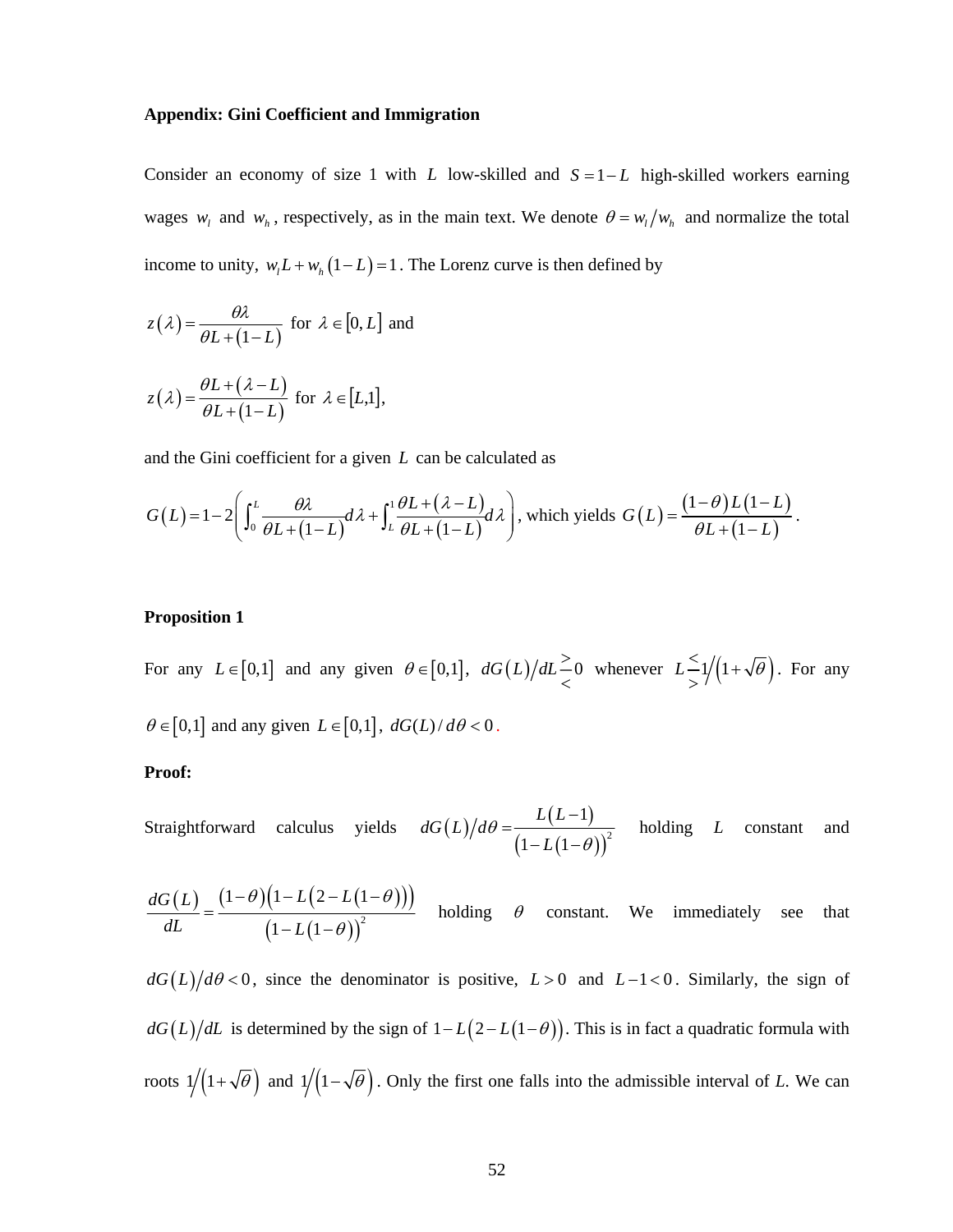easily see that  $1-L(2-L(1-\theta))$  is strictly positive for  $L \in (0,1/(1+\sqrt{\theta}))$  and strictly negative for  $L \in \left( \frac{1}{\left( 1 + \sqrt{\theta} \right), 1} \right]$ .

Now consider the case with endogenous wages such that  $\theta = (L/(\alpha (1-L)))^{-\rho}$  where  $\rho > 0$ .

### **Proposition 2**

For  $L \in \left[ \frac{\alpha^{1-1/\rho}}{1+\alpha^{1-1/\rho}} \right), 1 \right)$  the Gini coefficient equals

$$
G(L) = \frac{L(1-L)\left(\alpha - \left(\alpha(1-L)\right)^{\rho}/L^{\rho}\right)}{\alpha - \alpha L + \left(\alpha(1-L)\right)^{\rho}/L^{\rho-1}}.
$$

For  $L \in (0, \alpha^{1-1/\rho} / (1 + \alpha^{1-1/\rho})]$  the Gini coefficient equals  $-G(L)$ .

If 
$$
\rho \ge 1
$$
,  $dG(L)/dL > 0$  for any  $L \in (0,1)$ .

For  $0 < \rho < 1$  and  $L \in (0,1)$ , there exist  $L^1 \in (0, \alpha^{1-1/\rho} / (1 + \alpha^{1-1/\rho}))$  and  $L^2 \in (\alpha^{1-1/\rho} / (1 + \alpha^{1-1/\rho}), 1)$ , such that  $dG(L)/dL > 0$  for  $L \in (L^1, L^2)$ ,  $dG(L)/dL < 0$  for  $L \in (0,1) - [L^1, L^2]$  and  $dG(L)/dL = 0$  for  $L \in \{L^1, L^2\}$ . Also,  $L^1 < L^* < L^2$ , where  $L^* = \alpha^{1-1/\rho}/(1+\alpha^{1-1/\rho})$ 

### **Proof:**

Given  $\theta = (L/(\alpha(1-L)))^{-\rho}$ ,  $L \in (\alpha^{1-l/\rho}/(1+\alpha^{1-l/\rho}),1)$  implies  $\theta/\alpha = w_l/\alpha w_h < 1$ , that is, high-

skilled workers earn more than low-skilled ones. Then the Lorenz curve is then defined by

$$
z(\lambda) = \frac{\theta \lambda}{\theta L + \alpha (1 - L)}
$$
 for  $\lambda \in [0, L]$  and  

$$
z(\lambda) = \frac{\theta L + \alpha (\lambda - L)}{\theta L + \alpha (1 - L)}
$$
 for  $\lambda \in [L, 1]$ .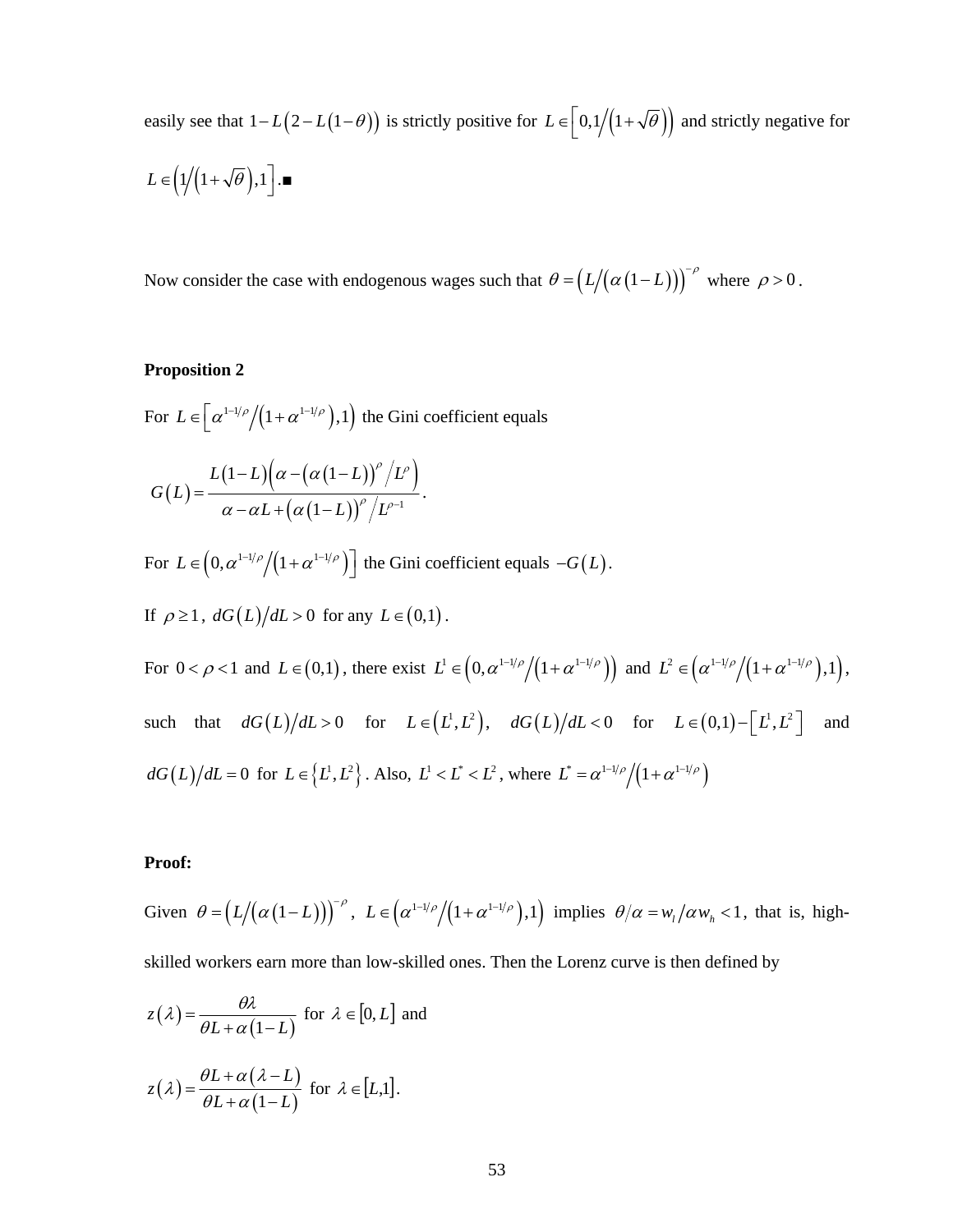Similarly as above we integrate the Lorenz curve over  $\lambda \in [0,1]$  and substitute for  $\theta$  to obtain

$$
G(L) = \frac{L(1-L)\left(\alpha - (\alpha(1-L))^{\rho}/L^{\rho}\right)}{\alpha - \alpha L + (\alpha(1-L))^{\rho}/L^{\rho-1}}
$$
 to depict the Gini coefficient in this case and

$$
\frac{dG(L)}{dL} = \frac{\alpha^2 (1-L)^2 L^{2\rho} + L^2 \alpha^{2\rho} (1-L)^{2\rho} - \alpha^{\rho+1} L^{\rho} (1-L)^{\rho} (1-\rho-2L(1-L))}{\left(\alpha^{\rho} (1-L)^{\rho} L + \alpha (1-L) L^{\rho}\right)^2}.
$$

If  $L \in ( 0, \alpha^{1-1/\rho} / (1+\alpha^{1-1/\rho}) )$ ,  $\theta/\alpha = w_1/\alpha w_n > 1$  and high-skilled workers earn less than

low-skilled ones. The Lorenz curve becomes

$$
z(\lambda) = \frac{\alpha(1-L)}{\theta L + \alpha(1-L)} \text{ for } \lambda \in [0, L] \text{ and}
$$

$$
z(\lambda) = \frac{\alpha(1-L) + \theta(L-\lambda)}{\theta L + \alpha(1-L)} \text{ for } \lambda \in [L,1].
$$

Integrating the Lorenz curve over  $\lambda \in [0,1]$  we obtain that the Gini coefficient in this case is  $-G(L)$ .  $L = \alpha^{1-1/\rho}/(1+\alpha^{1-1/\rho})$  is the case of perfect equality.

For  $\rho \geq 1$  obviously from the expression for  $dG(L)/dL$  it is positive for any  $L \in (0,1)$ .

For  $0 < \rho < 1$ , first note that  $G(L)$  and  $dG(L)/dL$  are continuous functions for  $L \in (0,1)$ .

Observe as well that  $G(L) \to 0$  for  $L \to 1$  or  $L \to 0$  and substituting  $L = \frac{\alpha^{1-1/\rho}}{(1+\alpha^{1-1/\rho})}$  into

 $G(L)$  above yields  $G(\alpha^{1-1/\rho}/(1+\alpha^{1-1/\rho}))=0$ . To see the former, note that

 $(L) = \lim \frac{L^{1-\rho}(1-L) (\alpha L^{\rho} - (\alpha (1-L))^{\rho})}{L^{1-\rho}(1-\alpha L)^{\rho} L^{1-\rho}}$  $(\alpha (1-L))$ 1  $0^+$   $(1-t)^{\rho}$   $L \rightarrow 0^+$   $\alpha - \alpha L + (\alpha (1-L))^{\rho} / L^{\rho-1}$  $(1-L)|\alpha L^{\rho} - |\alpha|$  $\lim G(L) = \lim$   $\frac{1}{\lim_{t \to 0} \frac{1}{t}} = 0$  $L \rightarrow 0^+$   $L \rightarrow 0^+$   $\alpha - \alpha L + (\alpha)$  $L^{1-\rho}(1-L)|\alpha L^{\rho}-(\alpha(1-L$ *G L*  $L + (\alpha(1-L))^{\nu}/L$  $\rho$  (1  $I \cap \{ \alpha I^{\rho} \mid \alpha (1 I) \}^{\rho}$  $ρ$  |  $τρ$  $\alpha$   $\mu$  -  $\alpha$  $\alpha - \alpha L + \alpha$ −  $\rightarrow$ <sup>0+</sup>  $L \rightarrow 0^+$   $\alpha - \alpha L + (\alpha (1-L))^{\rho}/L^{\rho-1}$  $-L$ ) $\alpha L^{\rho}$  –  $\alpha$ (1–  $=\lim_{L\to 0^+}\frac{(-1)^k\left(\frac{L}{L}\right)^k}{\alpha-\alpha L+\left(\alpha(1-L)\right)^k/L^{p-1}}=0$  and

 $(L) = \lim \frac{L(1-L)^{1-\rho} (\alpha - (\alpha(1-L))^{\rho}/L^{\rho})}{(1-L)^{1-\rho} (\alpha - \beta L^{1-\rho})}$  $\alpha (1-L)^{1-\rho} + \alpha^{\rho} L^{1-\rho}$  $(1-L)^{1-\rho}$  |  $\alpha$  -  $(\alpha)$  1  $\lim G(L) = \lim \frac{1}{(1+|C|)^{1/2}} = 0$  $\mu_{L \to 1^{-}}$  (-)  $\mu_{L \to 1^{-}}$   $\alpha(1-L)$  $L(1-L)^{1-\rho}$   $\left( \alpha - (\alpha(1-L))^{\rho}/L \right)$ *G L*  $(L)^{1-\rho} + \alpha^{\rho}L^{\rho}$  $\ell_{\alpha}$  ( $\alpha(1 I)^{\beta}/I^{\beta}$  $\rho$   $\alpha$   $\rho$   $I^{1-\rho}$  $\alpha$  –  $\alpha$  $\alpha(1-L)^{r} + \alpha$ −  $\alpha(1-L)^{1-\rho} + \alpha^{\rho}L^{1-\rho}$  $-L)^{1-\rho}$  |  $\alpha$  – (  $\alpha$  (1 –  $=\lim_{L\to 1^-} \frac{(1+L)^{1-\rho} + \alpha^{\rho}L^{1-\rho}}{\alpha(1-L)^{1-\rho} + \alpha^{\rho}L^{1-\rho}} = 0$ , where we made use of  $0 < \rho < 1$ .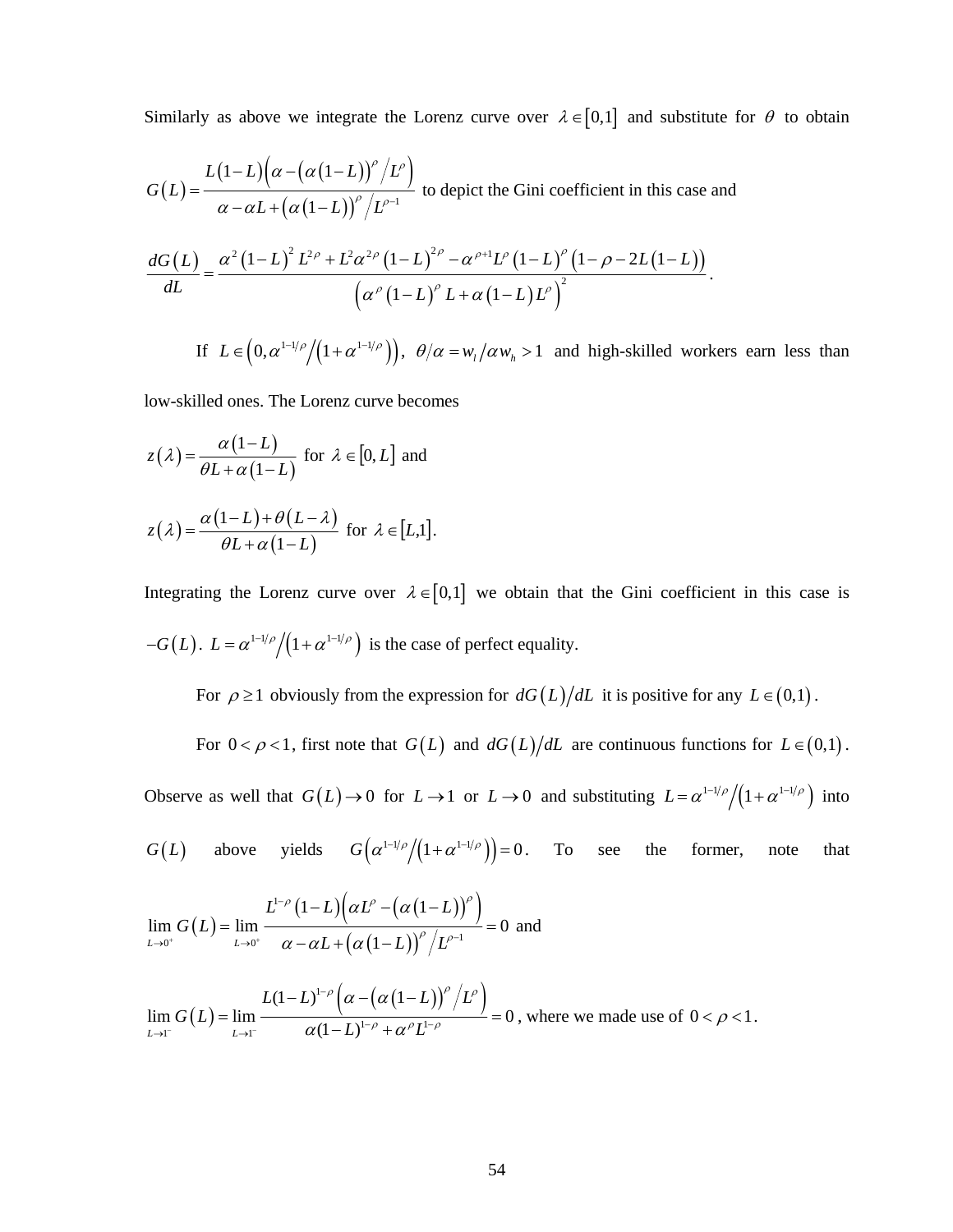Furthermore,  $dG(L)/dL \rightarrow -\infty$  whenever  $L \rightarrow 1$  or  $L \rightarrow 0$  and substitution yields  $dG(L)/dL > 0$  at  $L = \alpha^{1-1/\rho}/(1+\alpha^{1-1/\rho})$ . In fact,  $dG(L)/dL = \rho^{32}$  These properties imply that there exists at least one minimum of  $G(L)$  on the interval  $L \in (0, \alpha^{1-1/\rho}/(1+\alpha^{1-1/\rho}))$  and at least one maximum on the interval  $L \in (\alpha^{1-1/\rho})/(1+\alpha^{1-1/\rho}), 1$ , where  $dG(L)/dL = 0$ .

To show the uniqueness of each and the maxima of  $dG(L)/dL$ , consider the second derivative of  $G(L)$ . Assume for the moment that  $\alpha = 1$ ; we extend the argument to the case where  $\alpha$  > 1 below. First note that

$$
\frac{d^2G(L)}{dL^2} = -\frac{(\rho-1)(L(1-L))^{\rho-1}}{\left(-L(1-L)^{\rho} + L^{\rho}(L-1)\right)^3} \Big(L^{\rho}(1-L)(2L-\rho) + L(1-L)^{\rho}(2L+\rho-2)\Big).
$$

Since the sign of the ratio  $\frac{(\rho-1)(L(1-L))}{L}$  $\left( -L(1-L)^{\nu}+L^{\rho}\left( L-1\right) \right)$ 1 3  $1)(L(1)$  $(1-L)^{\rho} + L^{\rho} (L-1)$  $L(1-L$  $L(1-L)^{\rho}$  +  $L^{\rho}$  (  $L$ ρ  $ρ$  <sub>1</sub>  $p$  $(\rho - 1)(L(1-L))^{\rho-1}$  $-L(1-L)^{\rho}+L^{\rho}\left(L-L\right)$ is unambiguously positive for  $0 < \rho < 1$  and

 $L \in (0,1)$ , the sign of the second derivative is the same as the sign of

$$
-\left(L^{p}(1-L)(2L-\rho)+L(1-L)^{p}(2L+\rho-2)\right).
$$
 (A1)

For  $0 < \rho < 1$  and  $L \in (0, 0.5)$  we can rewrite A1 into the following form

$$
-L^{\rho}(1-L)\left((2L-\rho)+\left(\frac{L}{1-L}\right)^{1-\rho}(2L+\rho-2)\right).
$$
 Also, since  $2L+\rho-2<0$  and  $L/(1-L)<1$  we

can write

 $\overline{a}$ 

$$
(2L - \rho) + \left(\frac{L}{1 - L}\right)^{1 - \rho} (2L + \rho - 2) \le (2L - \rho) + \frac{L}{1 - L} (2L + \rho - 2) = \rho \frac{2L - 1}{1 - L} \le 0.
$$
 This result and that

$$
-L^{\rho}(1-L) < 0 \quad \text{imply} \quad -\Big(L^{\rho}(1-L)(2L-\rho) + L(1-L)^{\rho}(2L+\rho-2)\Big) > 0 \quad \text{for} \quad 0 < \rho < 1 \quad \text{and}
$$

<sup>&</sup>lt;sup>32</sup> This result involves tedious algebra. One can show this by evaluating  $dG(L)/dL$  at  $L^*$ , simplifying it, and realizing that  $dG(L)/dL = 1 + f(\alpha, \rho)(\rho - 1)$  where the term  $f(\alpha, \rho) = 1$ .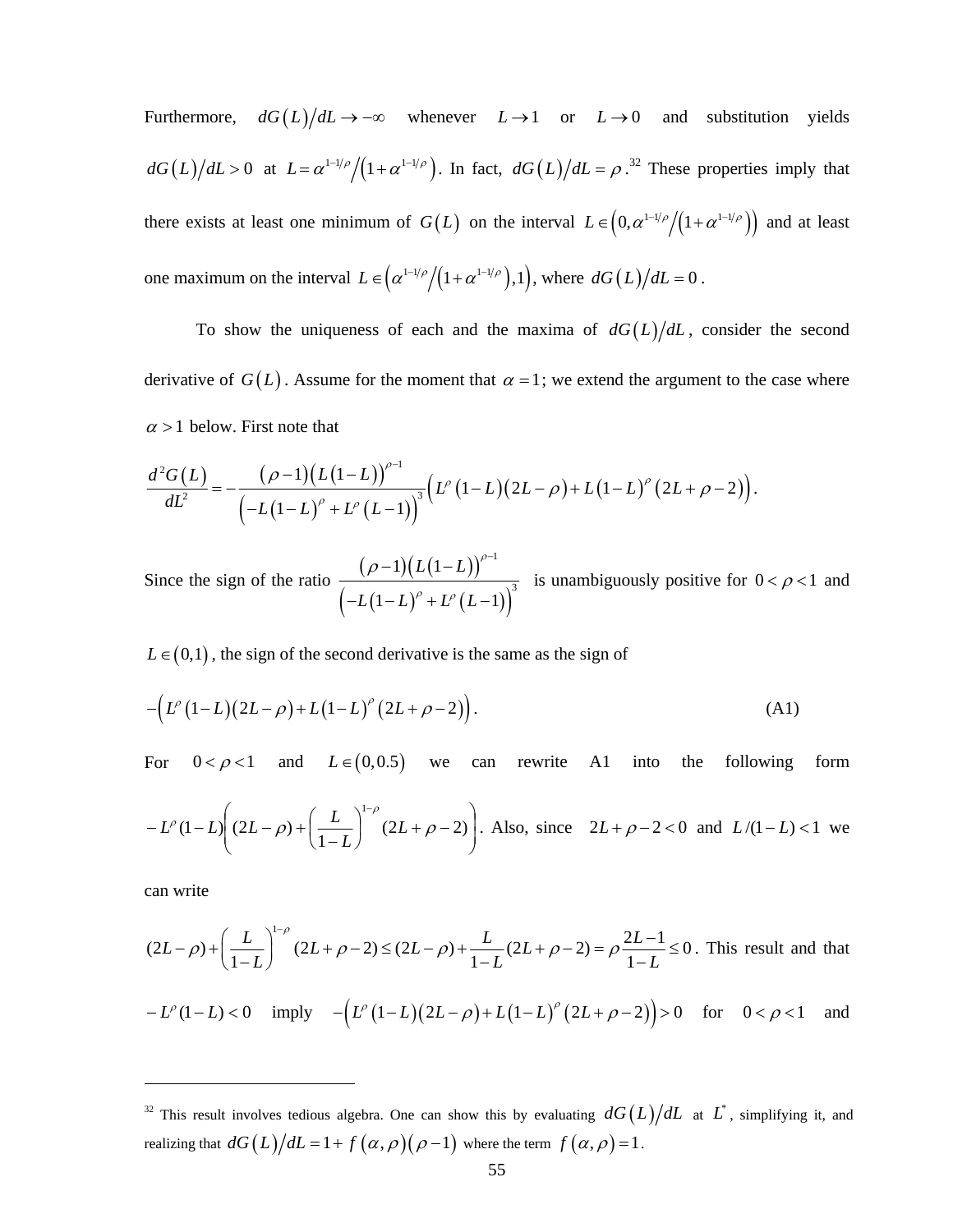*L*∈(0,0.5). Similarly, rewriting A1 as  $-L(1-L)^{\rho}$  $\left( \left( \frac{1-L}{L} \right)^{1-\rho} (2L-\rho) + (2L+\rho-2) \right)$ *L* ρ  $\int_{0}^{\rho}$ || $\frac{1}{2}$ |  $(2L-\rho)+(2L+\rho)$  $-L(1-L)^{\rho} \left( \left( \frac{1-L}{L} \right)^{1-\rho} (2L-\rho) + (2L+\rho-2) \right)$ one can

show that  $- ( L^{\rho} (1 - L) (2L - \rho) + L (1 - L)^{\rho} (2L + \rho - 2) ) < 0$  for  $0 < \rho < 1$  and  $L \in (0.5,1)$ .

That  $d^2 G(L)/dL^2 > 0$  (and thus  $G(L)$  is strictly convex) for any  $L \in (0,0.5)$  and  $d^2 G(L)/dL^2 < 0$  (and thus  $G(L)$  is strictly concave) for any  $L \in (0.5,1)$ ,  $dG(L)/dL < 0$  for  $L \to 1$ or  $L \to 0$  and  $dG(L)/dL > 0$  for  $L = \alpha^{1-1/\rho}/(1+\alpha^{1-1/\rho}) = 0.5$ , and the continuity of  $dG(L)/dL$  for  $L \in (0,1)$  imply the desired uniqueness of the extrema and the properties of  $dG(L)/dL$  for  $\alpha = 1$ .

To extend the argument to the case where  $\alpha > 1$ , note that for  $dG(L)/dL = 0$  to have at most two solutions within  $L \in (0,1)$ , it suffices to show that  $d^2 G(L)/dL^2 = 0$  has at most one solution. Note as well that

$$
\frac{d^2G}{dL^2} = \frac{L^{\rho-1}(1-L)^{\rho} \alpha^{\rho+1}(\rho-1)}{(L-1)(L-1)L^{\rho} \alpha - L(1-L)^{\rho} \alpha^{\rho})^3} ((L-1)L^{\rho} \alpha(-2L+\rho) + L(1-L)^{\rho} \alpha^{\rho}(-2+2L+\rho)) \text{ and}
$$
  

$$
(L-1)L^{\rho} \alpha(-2L+\rho) + L(1-L)^{\rho} \alpha^{\rho}(-2+2L+\rho) = \alpha L^{\rho} (1-L) \left( 2L - \rho + \left( \frac{L}{(1-L)\alpha} \right)^{1-\rho} (2L+\rho-2) \right).
$$

Thus, we need to show that

$$
H(L) = 2L - \rho + \left(\frac{L}{(1-L)\alpha}\right)^{1-\rho} (2L + \rho - 2) = 0
$$

has at most one solution within  $L \in (0,1)$  for  $\alpha > 1$  and  $0 < \rho < 1$ . For this to be true it suffices that *H*(*L*) is monotonous for  $L \in (0,1)$ , that is, for  $L' > L$  it must be that  $H(L') > H(L)$ . Consider  $L'$  >  $L$ . Then

$$
2L' - \rho + \left(\frac{L'}{(1-L')\alpha}\right)^{1-\rho} (2L' + \rho - 2) > 2L - \rho + \left(\frac{L}{(1-L)\alpha}\right)^{1-\rho} (2L + \rho - 2), \text{ which one can rewrite as}
$$
  

$$
2(L' - L) + \alpha^{\rho-1} \left( \left(\frac{L'}{(1-L')}\right)^{1-\rho} (2L' + \rho - 2) - \left(\frac{L}{(1-L)}\right)^{1-\rho} (2L + \rho - 2) \right) > 0.
$$
 (A2)